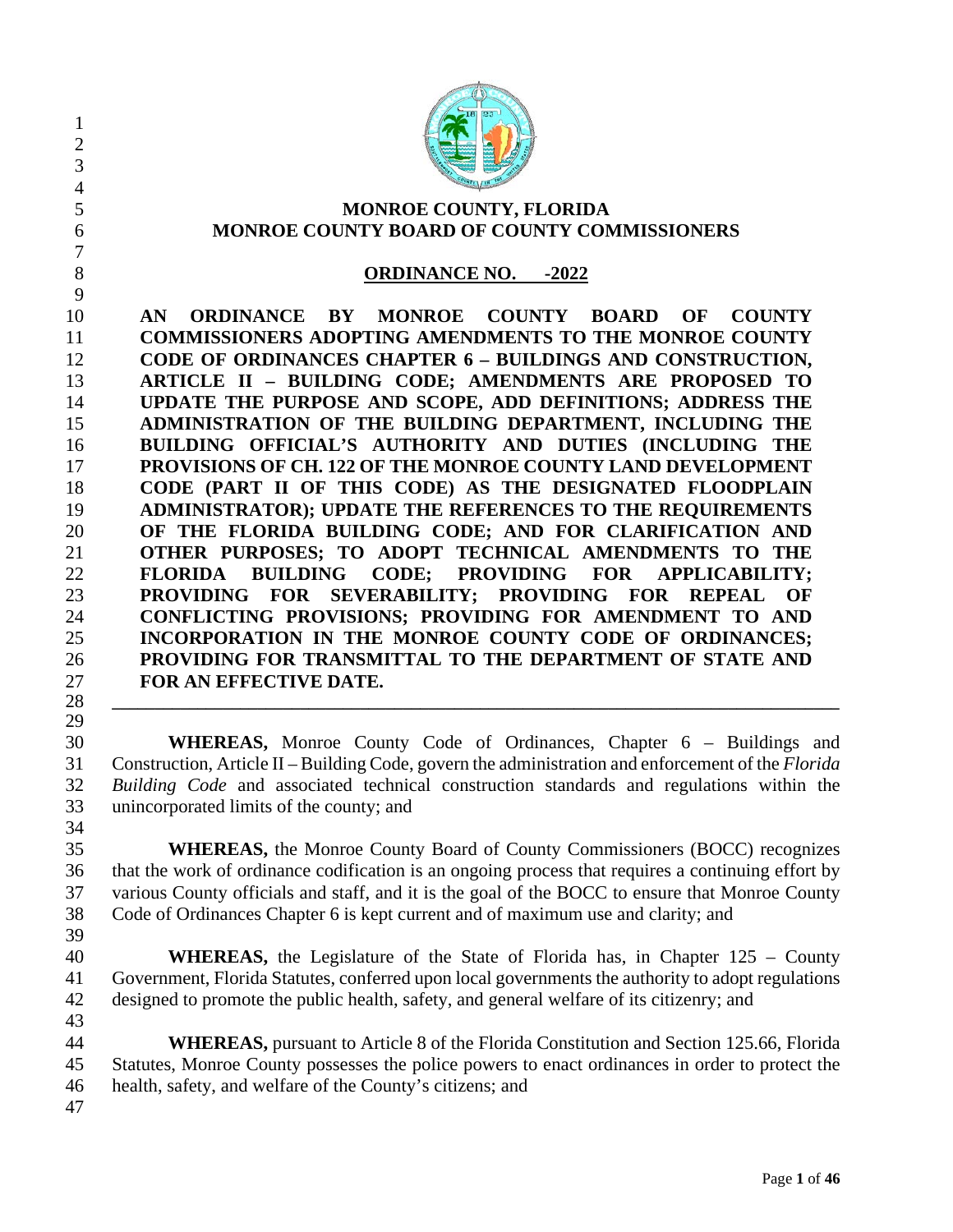**WHEREAS,** the Federal Emergency Management Agency has identified special flood hazard areas within the boundaries of unincorporated Monroe County and such areas may be subject to periodic inundation which may result in loss of life and property, health and safety hazards, disruption of commerce and governmental services, extraordinary public expenditures for flood protection and relief, and impairment of the tax base, all of which adversely affect the public health, safety and general welfare, and

 **WHEREAS**, the Monroe County was accepted for participation in the National Flood Insurance Program on June 15, 1973 and the Monroe County Board of County Commissioners desires to continue to meet the requirements of Title 44 Code of Federal Regulations, Sections 59 11 and 60, necessary for such participation; and 

**WHEREAS**, the National Flood Insurance Program (NFIP) is a federally-subsidized flood damage insurance program administered by the Federal Emergency Management Agency (FEMA) enabling property owners in participating communities to purchase flood insurance in exchange for the community's adoption of floodplain management regulations to reduce future flood damages; and 

 **WHEREAS,** the participating communities floodplain management regulations must meet or exceed the minimum administrative and technical requirements in the NFIP regulations (44 CFR Part 59 and Part 60); and 

 **WHEREAS**, Chapter 553, Florida Statutes, was adopted by the Florida Legislature to provide a mechanism for the uniform adoption, updating, amendment, interpretation and enforcement of a state building code, called the *Florida Building Code*; and 

 **WHEREAS,** the Florida Division of Emergency Management (DEM), Bureau of Mitigation, State Floodplain Management Office developed a Model Floodplain Management Ordinance for communities, written explicitly to rely on the flood provisions in the *Florida Building Code;* and

 **WHEREAS,** since the 2010 edition, the flood provisions of the *Florida Building Code* meet or exceed the minimum NFIP requirements for buildings and structures; and 

 **WHEREAS,** the Federal Emergency Management Agency (FEMA) approved the State's Model Floodplain Management Ordinance in 2013; and 

 **WHEREAS**, the Monroe County Board of County Commissioners has determined that it is in the public interest to adopt the proposed floodplain management regulations (Chapter 122 of Land Development Code) that rely on and are coordinated with the *Florida Building Code;* and 

 **WHEREAS**, amendments are necessary within Monroe County Code of Ordinances, Chapter 6 – Buildings and Construction, Article II – Building Code, to update the purpose and scope of Article II; update and add definitions; address the administration of the Building Department including the Building Official's authority and duties (including the provisions of Ch. 122 of the Monroe County Land Development Code (part II of this Code) as the designated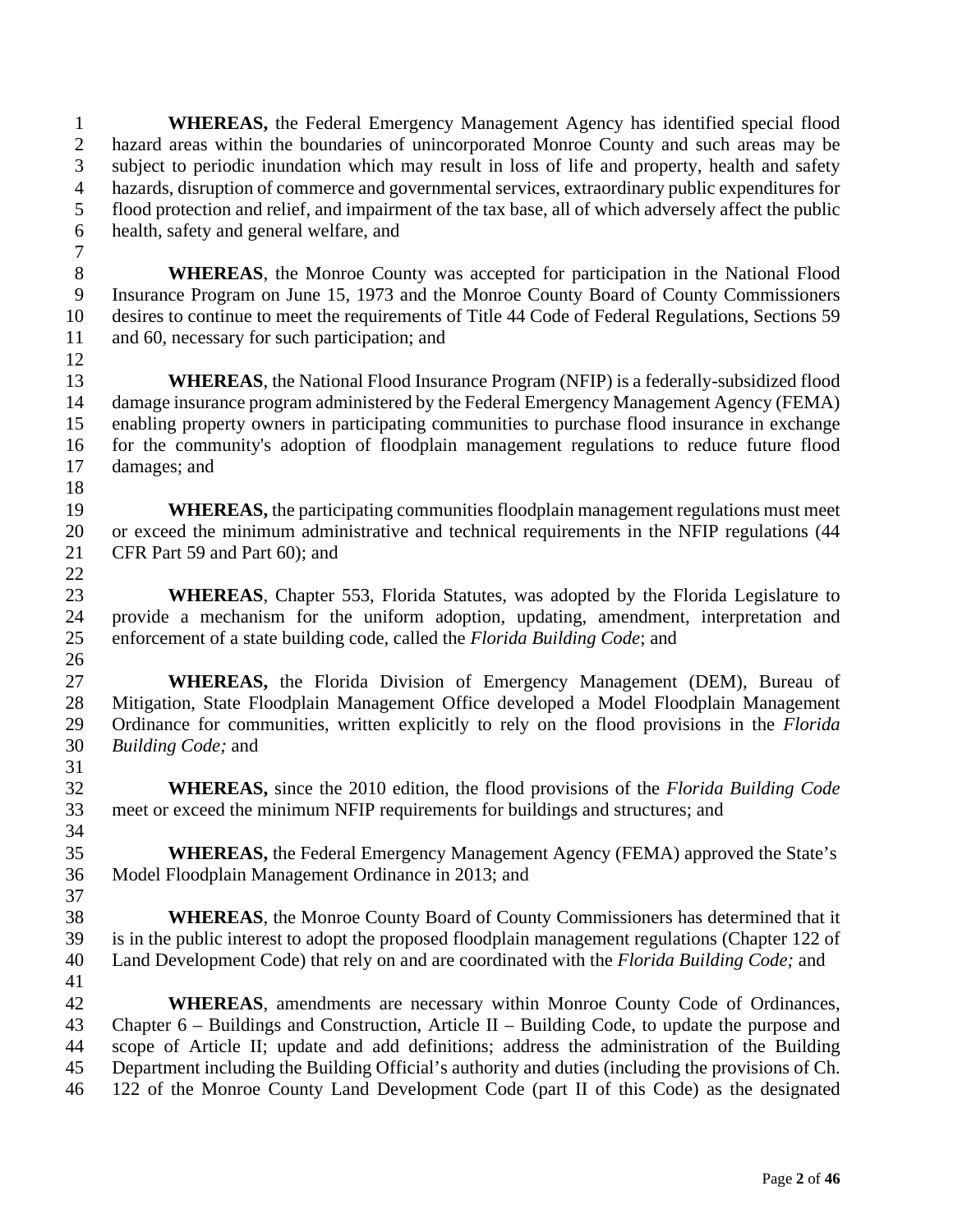Floodplain Administrator); update the unsafe buildings provisions; update the construction board of adjustment and appeals provisions; update the administrative appeals procedures; update variance procedures; update the provisions for permit exemptions during a declared a State of Local Emergency; update the building permit valuation provisions; update the provisions for inspections prior to issuance of certificate of occupancy, including updating the reference to the inspection requirements of section 110 of the *Florida Building Code*; update the provisions for a certificate of occupancy, including updating the reference to the requirements of section 111 of the *Florida Building Code*; and creating sections for **local amendments** to the *Florida Building Code*; and 

 **WHEREAS,** Chapter 553, Florida Statutes, allows for local technical amendments to the *Florida Building Code* that provide for more stringent requirements than those specified in the Code and allows adoption of local administrative and local technical amendments to the *Florida Building Code* to implement the National Flood Insurance Program and incentives; and

 **WHEREAS**, Section 553.73, Florida Statutes, governs the adoption of local amendments to the *Florida Building Code*; and

**WHEREAS**, the Monroe County Board of County Commissioners previously adopted a requirement with **a limit to the size of enclosures below elevated dwellings (299 square foot enclosure limit) and requiring a V-Zone and Coastal A Zone Construction Certification Form,** for buildings and structures in flood hazard areas prior to July 1, 2010 and, pursuant to Section 553.73(5), Florida Statutes, is formatting that requirement to coordinate with the *Florida Building Code*; and

 **WHEREAS,** the Monroe County Board of County Commissioners is adopting a requirement to **establish the minimum foundation requirements, require declarations of land restriction (nonconversion agreements) for enclosures below elevated buildings, and require the replacement of mechanical, plumbing and electrical systems, equipment and components to be located at or above the base flood elevation identified on the FIRM that was effective when the building was originally permitted,** for buildings and structures in flood hazard areas for the purpose of participating in the National Flood Insurance Program's Community Rating System and, pursuant to Section 553.73(5), Florida Statutes, is formatting that requirement to coordinate with the *Florida Building Code*; and

 **WHEREAS**, the Monroe County Board of County Commissioners has determined that it is in the public interest to adopt the proposed local technical amendments to the *Florida Building Code* and the proposed amendments are not more stringent than necessary to address the need identified, do not discriminate against materials, products or construction techniques of demonstrated capabilities, are in compliance with section 553.73(4), Florida Statutes; and

**WHEREAS,** on the Monroe County Board of County Commissioners held a public hearing, , and provided for public comment and public participation in accordance with the requirements of state law and the procedures adopted for public participation in the planning process; and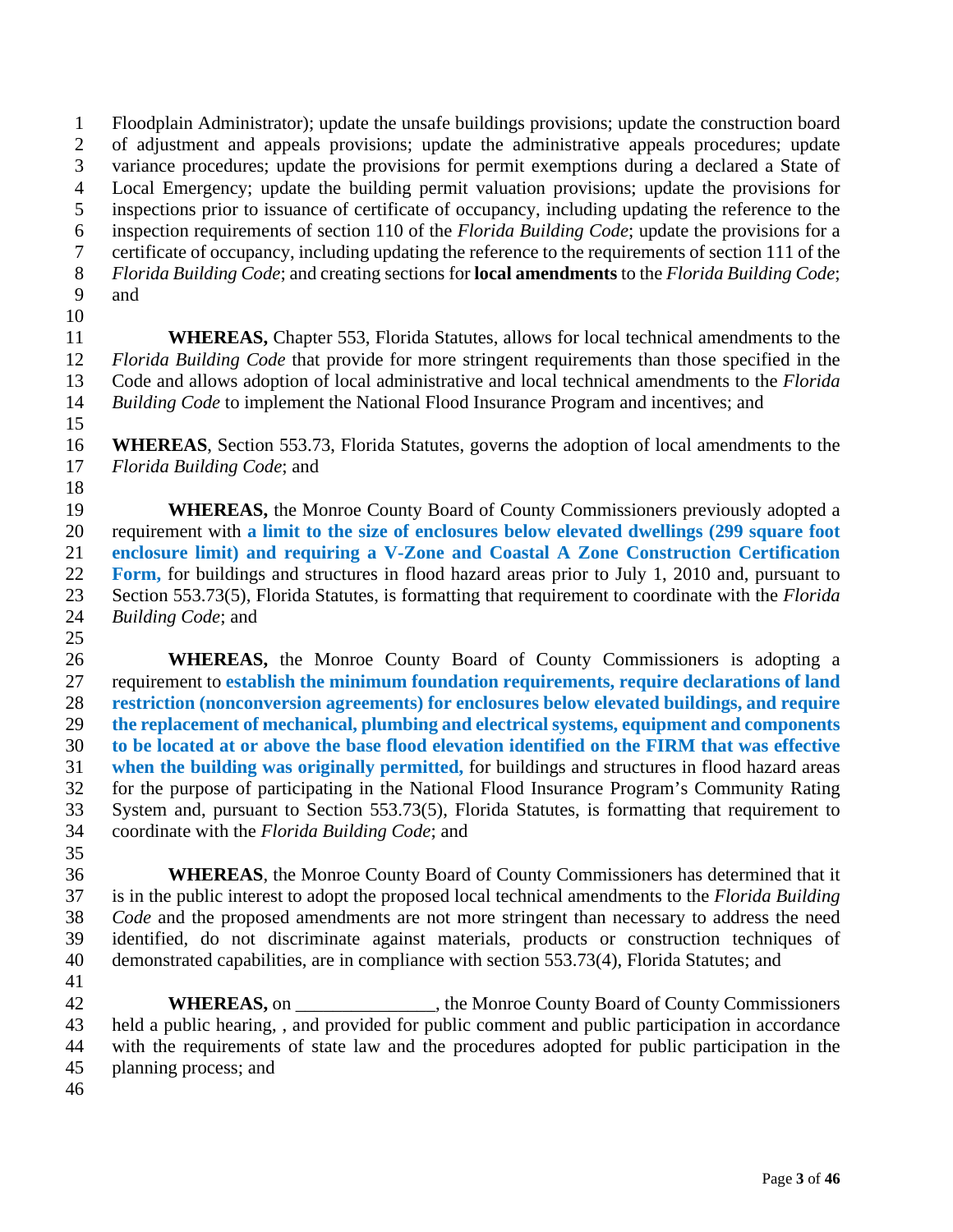**WHEREAS**, recognizing that where an extant legislatively approved law is repealed by a subsequent legislative act that substantially reenacts that repealed extant law, the prior legislatively approved law and the subsequent legislative act shall be regarded as one continuous law uninterrupted in its operation, *see McKibben v. Mallory*, 293 So. 2d 48, 52-53 (Fla. 1974), *see also* 5 Goldenberg v. Dome Condo. Ass'n, 376 So. 2d 37, 38 (Fla. 3<sup>rd</sup> DCA 1979), it is the express legislative intent and purpose of the BOCC, in relation to or in connection with subsequent administrative and judicial construction, that all recodified or reenacted provisions of Monroe County Code of Ordinances Chapter 6 shall be deemed to have been in operation continuously from their original enactment whereas the changes or substantial modifications are treated as amendments effective from the time they go into legal effect;

#### **NOW, THEREFORE, BE IT ORDAINED BY THE BOARD OF COUNTY COMMISSIONERS OF MONROE COUNTY, FLORIDA:**

 **Section 1. Recitals.** The foregoing recitals are true and correct and are hereby incorporated as if fully stated herein.

 **Section 2.** The text of the Monroe County Code of Ordinances Chapter 6 – Buildings and Construction, Article II – Building Code is amended as shown and stated herein.. Proposed Amendments are shown with deletions stricken through and additions are underlined.

## **Chapter 6 - BUILDINGS AND CONSTRUCTION**

## **Sec. 6-1. - Moving of buildings.**

 When any building is moved from any location within or from without the county, to any location within the unincorporated area of the county, the building shall immediately be made to conform to all provisions of the standard building code and the zoning ordinance of the county. The persons causing the building to be moved shall secure a building permit from the building department and shall post a performance bond of \$1,000.00, conditioned upon the building being made to conform to all codes of the county and this chapter, within six months from the date of issuance of the permits; the bond to be returned when all work has been completed in accordance therewith.

## **Sec. 6-2. - Construction trailers.**

 A special permit may be granted for the placement of a construction trailer on a site where construction is being done, provided no human habitation shall be allowed therein, and the applicant furnishes the building department with an affidavit stating that such permit does not violate deed restrictions in the subdivision in which the trailer is to be placed. Such permit shall be for a duration of up to 120 days. If conditions so warrant, then one extension may be granted by the planning director. Any further extensions may be granted by the planning commission upon good cause shown.

 

## **Sec. 6-3. - Temporary construction staging areas.**

 A special permit may be granted by resolution by the board of county commissioners (BOCC) to allow a property to be used as a construction staging area for an off-site project. The BOCC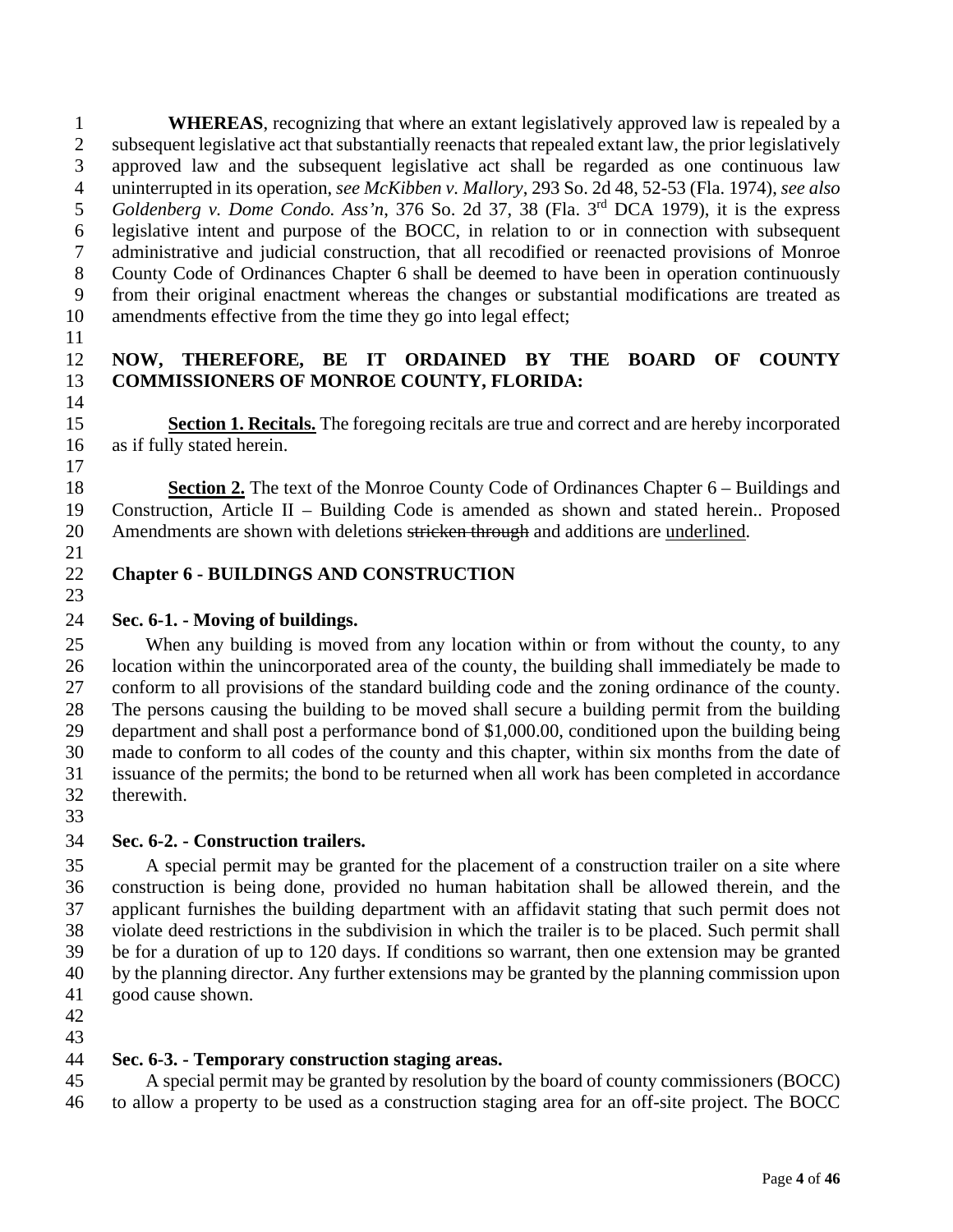shall hold a public hearing on the request for a temporary construction staging area and shall issue a resolution granting, granting with conditions or denying the request. The resolution shall take effect on the date of enactment by the BOCC.

 (a) *Applicability.* A temporary construction staging area for an off-site project is a permitted activity in any land use (zoning) district, provided it is approved by a special permit and meets the criteria set forth in this section. This special permit shall approve the temporary construction staging area location and use and shall not override or substitute for any other provision of the Florida Building Code and Monroe County Code that require an additional type of building permit, certification or approval. (b) *Criteria.* Approval of such a special permit shall be granted only if the following criteria are met: (1) The temporary construction staging area shall serve a project being carried out in 13 the vicinity of the construction staging area; (2) The temporary construction staging area shall serve a project being carried out by 15 a governmental agency; (3) The temporary construction staging area shall not be located in a tier I designated area; (4) The property subject to the request shall be posted and surrounding property owners within 300 feet shall be notified in writing at least 15 days prior to the BOCC public hearing, with the notice located so it shall be easily visible from all public streets and 21 public ways abutting the property; (5) Prior to establishment of the temporary construction staging area, a special building permit approving any associated temporary structure shall be issued in accordance 24 with section 6-112; (6) No clearing or filling shall occur to accommodate the temporary construction staging area; (7) Other than fencing, no temporary structure associated with a temporary construction staging area shall be located in any required setback, unless the BOCC determines the temporary construction staging may occur temporarily within the setbacks to alleviate increased public expenses; avoid threats to public health and safety; or the project work cannot be readily performed otherwise; and (8) The temporary construction staging area shall be compatible with existing uses on surrounding properties, as determined by the BOCC. If necessary, prior to issuance of a special permit allowing the temporary construction staging area, the BOCC may attach conditions to any special permit approval to a) avoid substantial harm to public health or safety; b) avoid substantial harm to, or impairment of the normal use of, a public place; and/or c) avoid substantial harm to the environment. Depending on the nature and anticipated duration of the use, as a condition of approval to the special permit, the board reserves the right to: a. Provide a deadline for termination of the construction staging area; b. Limit the hours of operation; c. Limit the type of equipment and materials on the site; d. Require fencing, landscaping and/or other screening to limit potential visual and noise impacts of the use on adjacent property owners;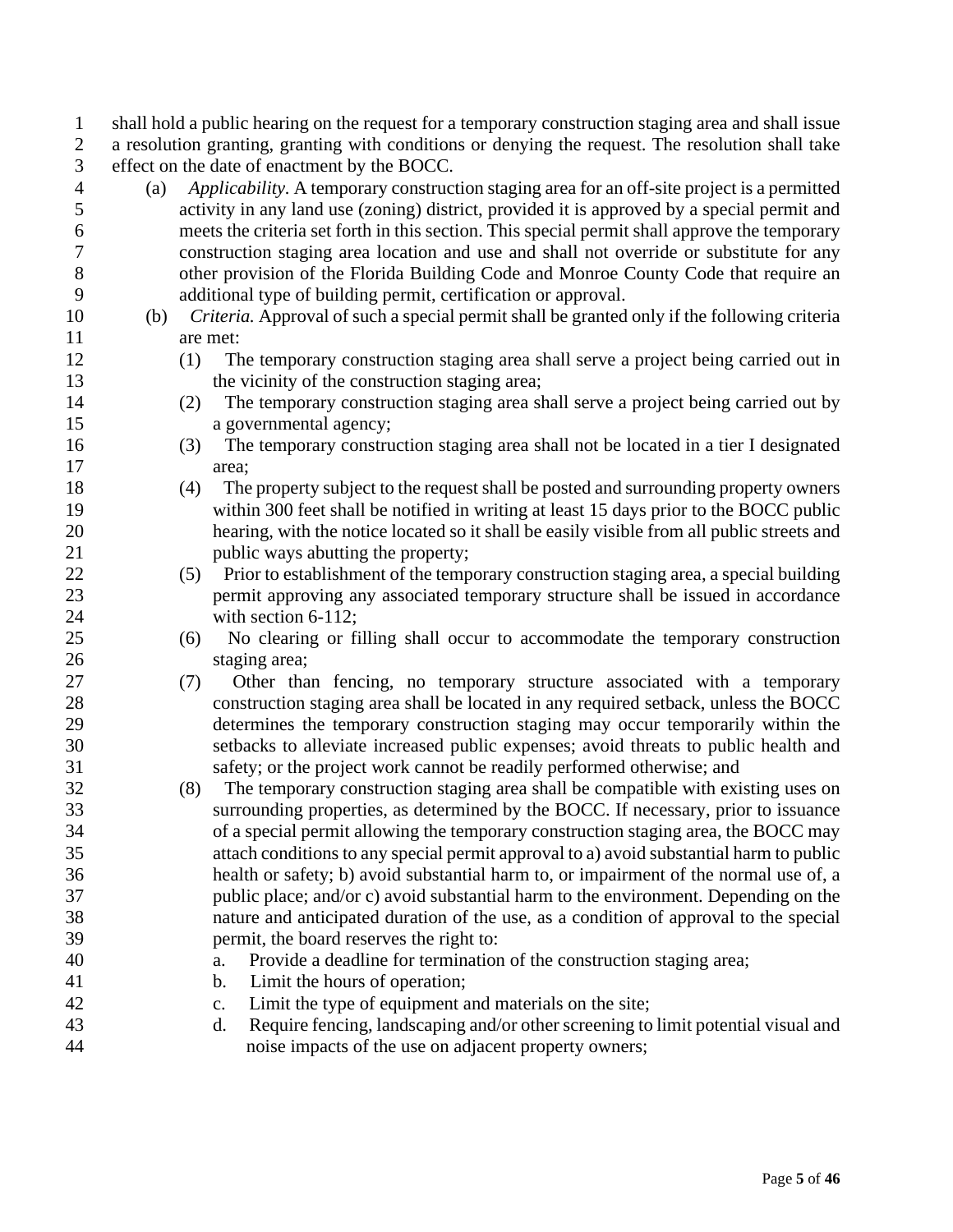- e. Provide for temporary setback variances to allow construction staging to occur 2 temporarily within the setbacks, provided the adjacent property owners submit<br>3 letters of no objections to the temporary variance; and letters of no objections to the temporary variance; and 4 f. Require surface water management improvements to the affected site; and (9) The property shall be restored to its prior condition (9) The property shall be restored to its prior condition **Secs. 6-4—6-14 22. - Reserved. ARTICLE II. - BUILDING CODE DIVISION 1. - GENERALLY Sec. 6-15 Purpose.** The purpose of this chapter shall be interpreted cumulatively with its intent, and shall be taken into account, granted substantial weight, and guide all interpretations and constructions of this article. The purpose of this chapter is to govern the administration and enforcement of the *Florida Building Code* and associated technical construction standards and regulation within the unincorporated limits of the county. The Board of County Commissioners legislatively finds that the purposes and intent of this article are to safeguard the public health, safety, and general welfare. All interpretations of this article shall in all proceedings and cases further, rather than impair, limit, restrict, or obstruct, the purposes of this article. **Sec. 6-16. Scope.** The *Florida Building Code* shall be applicable to and govern all buildings and structures, and parts and portions thereof, and all devices and safeguards thereto, within the unincorporated limits of the county, except as specifically exempted under state statutes. **Sec. 6-17 Intent.** The intent of this article shall be interpreted cumulatively with its purpose, and shall be taken into account, granted substantial weight, and guide all interpretations and constructions of this article. It is the intent of the Board of County Commissioners that the provisions and requirements of this article be strictly adhered to, and to accomplish the purposes of this article. **Sec. 6-18 Construction and Interpretation.** In the interpretation and application of this article, all provisions herein shall be considered as minimum requirements and shall not be deemed to forfeit, waive, eliminate, limit, condition, qualify, or repeal any other powers granted to the County pursuant to Florida law. This article, being in the interest of the public health, safety, and welfare, and being necessary to safeguard and ensure the public health, safety, and welfare, shall be liberally construed to effect the intent and purposes hereof, and interpretation and construction of this article shall be construed in favor of Monroe County and such construction and interpretation shall be entitled to great weight in adversarial administrative proceedings, at trial, and on appeal. **Sec. 6-19 Administrative Deference.** The Board of County Commissioners legislatively finds 41 that the construction of this article by the primary county department or office charged with its administration, the County Building Department, shall be legally entitled to deference and great weight in adversarial administrative proceedings, at trial, and on appeal, and that such administrative interpretations should not be modified or overturned by an administrative hearing
- officer or court of competent jurisdiction unless clearly erroneous. If such administrative staff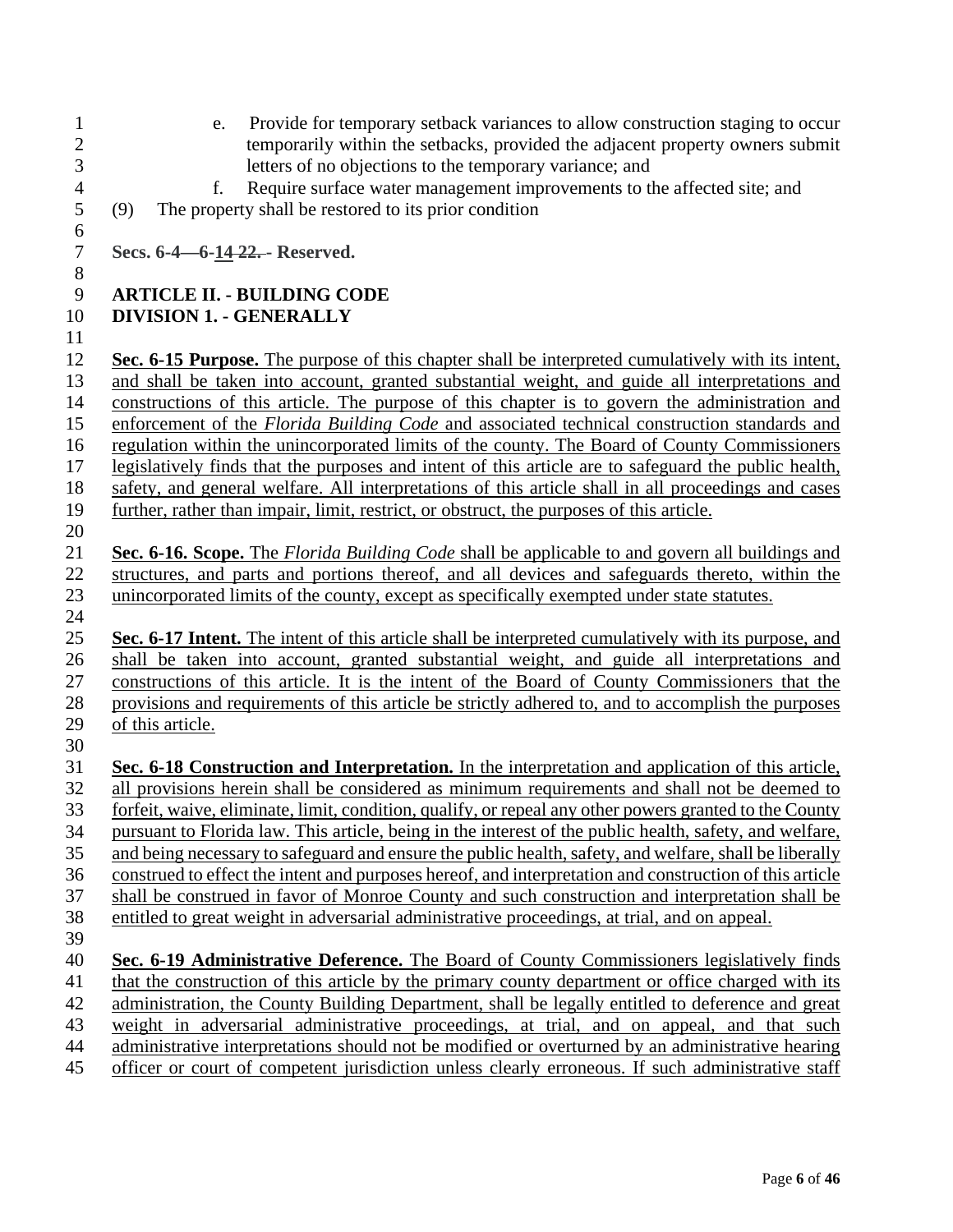interpretation is within the range of possible and reasonable interpretations, it is not clearly erroneous and should be affirmed.

 **Sec. 6-20 Effect of State and Federal Laws.** If a state or federal law, whether existing at the time of this article's effective date or enacted after its effective date, which is applicable to and limits, prohibits, restricts, conditions, or qualifies the meaning, effectiveness, or operation of any provision or requirement herein, such provision or requirement of this article shall be interpreted, administered, and enforced to the maximum extent permitted by law.

 **Sec. 6-21 No Waiver or Estoppel.** The County's delay or failure to enforce any provision contained in this article, however long continued, shall not be deemed a waiver or estoppel of the right for the County to enforce this article at any time thereafter.

 **Sec. 6-22 Severability.** If any provision of this article, or any portion thereof, is held to be invalid or unenforceable by any administrative hearing officer or court of competent jurisdiction, the invalidity or unenforceability of such provision, or any portion thereof, shall neither limit nor impair the operation, enforceability, or validity of any remaining portion(s) thereof, or of any other provision of this article. All remaining portion(s) thereof and all other provisions of this article shall continue unimpaired in full force and effect.

 

## **Sec. 6-23. - Definitions.**

23 The following words, terms and phrases, when used in this article, shall be, except as specifically provided otherwise herein, the same as they have been defined in the *Florida Building Code* or, if not defined by the *Florida Building Code*, then the same as defined in the Monroe County Land Development Code (part II of this Code), or, if neither defined by the *Florida Building Code* nor by the Land Development Code, shall have such ordinarily accepted meaning as its context and the context of its provision's structural placement imply. The following words, phrases, and terms shall have the following specific definitions as used herein shall have the meanings ascribed to them in this section, except where the context clearly indicates a different meaning: *Abandon* or *abandonment* means:

- (1) Termination of a construction project by a contractor without just cause or proper notification to the owner including the reason for termination;
- (2) Failure of a contractor to perform work without just cause for 90 days; or
- (3) Failure to obtain an approved inspection within 180 days from the previous approved inspection.
- *Appraised value* means either:
- (1) One hundred and twenty percent of the assessed value of the structure as indicated by the county property appraiser's office; or
- 41  $(2)$  The value as indicated in a certified appraisal from a certified appraiser.
- *Assessed value* means the value of real property and improvements thereon as established by 43 the county property appraiser.
- *Authorized agent* means a person specifically authorized by the holder of a certificate of competency to obtain permits in his or her stead.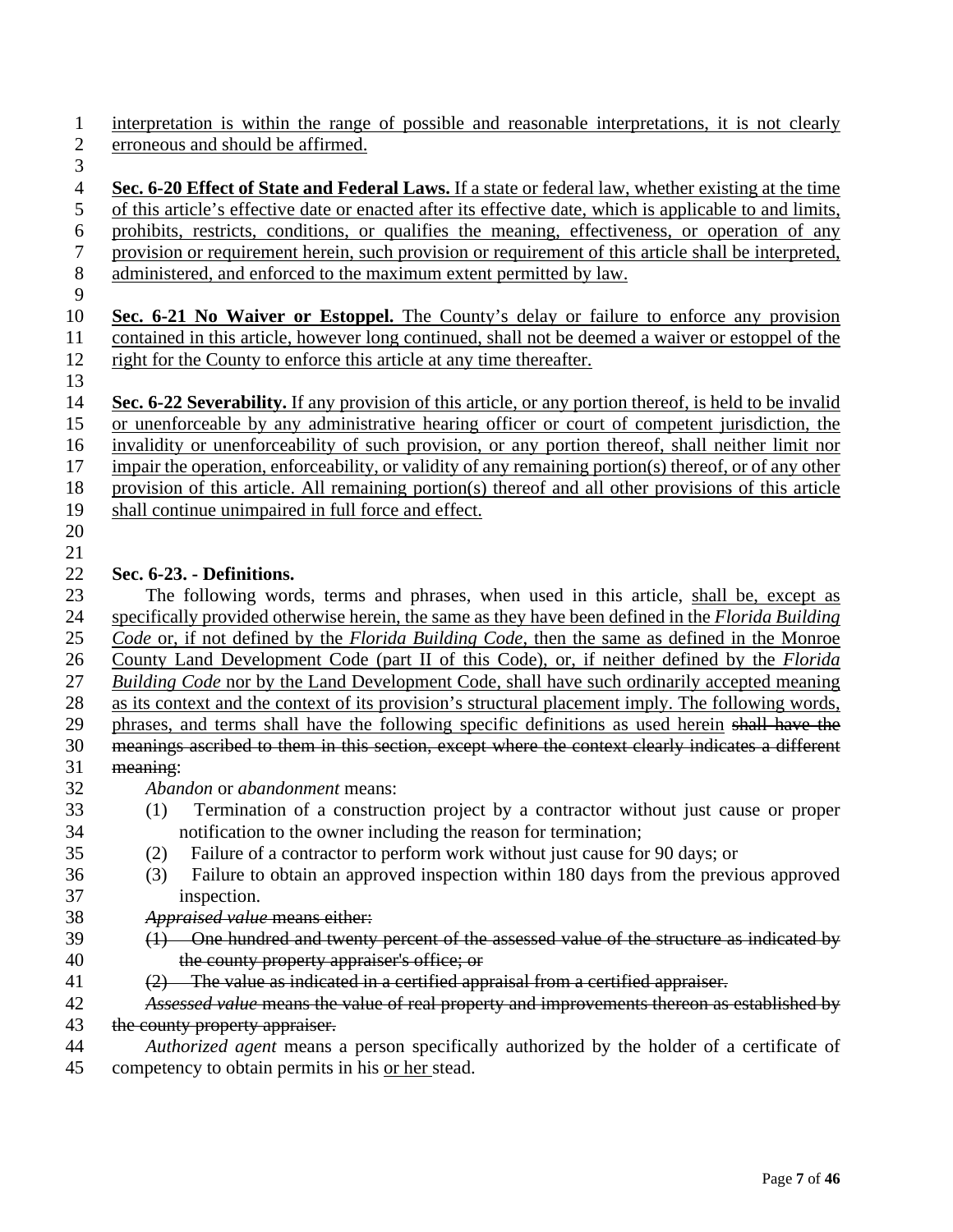| 1              | Building means any structure used or intended for supporting or sheltering any use or                                                                                                               |
|----------------|-----------------------------------------------------------------------------------------------------------------------------------------------------------------------------------------------------|
| $\overline{c}$ | occupancy.                                                                                                                                                                                          |
| 3              | Building component means an element or assembly of elements integral to or part of a                                                                                                                |
| $\overline{4}$ | building.                                                                                                                                                                                           |
| 5              | Building Official means the officer or other designated authority charged with the                                                                                                                  |
| 6              | administration and enforcement of the Florida Building Code and this code, or a duly authorized                                                                                                     |
| 7              | representative.                                                                                                                                                                                     |
| 8<br>9         | Building shell means the structural components that completely enclose a building, including,<br>but not limited to, the foundation, structural frame, floor slabs, exterior walls and roof system. |
| 10             | Building system means a functionally related group of elements, components and/or                                                                                                                   |
| 11             | equipment, such as, but not limited to, the electrical, plumbing and mechanical systems of a                                                                                                        |
| 12             | building.                                                                                                                                                                                           |
| 13             | Certificate of competency (certificate) means an official document evidencing that a person is                                                                                                      |
| 14             | qualified to engage in the business of contracting, subcontracting or the work of a specific trade.                                                                                                 |
| 15             | Certificate of experience means an official document evidencing that an applicant has satisfied                                                                                                     |
| 16             | the work experience requirements for a certificate of competency.                                                                                                                                   |
| 17             | Certificate of occupancy (CO) means an official document evidencing that a building satisfies                                                                                                       |
| 18             | the work requirements of the county for the occupancy of a building.                                                                                                                                |
| 19             | Certification means the act or process of obtaining a certificate of competency from the state                                                                                                      |
| 20             | through the review of the applicant's experience and financial responsibility as well as successful                                                                                                 |
| 21             | passage of an examination.                                                                                                                                                                          |
| 22             | Certified contractor means any contractor who possesses a certificate of competency issued                                                                                                          |
| 23             | by the department of professional regulation of the state.                                                                                                                                          |
| 24             | Change of occupancy means a change from one building code occupancy classification or                                                                                                               |
| 25             | sub-classification to another. This includes, but is not limited to, a change of use within an                                                                                                      |
| 26             | occupancy group.                                                                                                                                                                                    |
| 27             | Commercial building means any building, structure, improvement or accessory thereto, other                                                                                                          |
| 28             | than a one- or two-family dwelling.                                                                                                                                                                 |
| 29             | Cumulative construction cost means the sum total of costs associated with any construction                                                                                                          |
| 30             | work done to a building or structure either at one time or at different times within a specified period                                                                                             |
| 31             | of time.                                                                                                                                                                                            |
| 32             | <i>Demolition</i> means the act of razing, dismantling or removal of a building or structure, or                                                                                                    |
| 33             | portion thereof, to the ground level.                                                                                                                                                               |
| 34             | Examination means an exam prepared, proctored and graded by a recognized testing agency                                                                                                             |
| 35             | unless otherwise implied in context or specifically stated otherwise.                                                                                                                               |
| 36             | <i>Erodible Soils</i> mean soil subject to wearing away and movement due to the effects of wind,                                                                                                    |
| 37             | water, or other geological processes during a flood or storm or over a period of years.                                                                                                             |
| 38             | Fair market value, commercial, means the total cost of materials plus labor costs. The total                                                                                                        |
| 39             | cost of labor and materials shall be as indicated on a sworn professional actual cost breakdown,                                                                                                    |
| 40             | such as the original or a notarized copy of an original invoice of an arm's-length transaction; or,                                                                                                 |
| 41             | an estimate from a licensed contractor; or if no such invoice is available, the labor and materials                                                                                                 |
| 42             | shall be as calculated pursuant to the most recent edition of Means Construction Data or the                                                                                                        |
| 43             | ICC/Construction Costs Valuation manual. The terms "donated labor", ""voluntary labor,""                                                                                                            |
| 44             | "donated material", and/or ""gift material,"" and/or similar terms thereto, shall not be used to                                                                                                    |
| 45             | represent fair market value.                                                                                                                                                                        |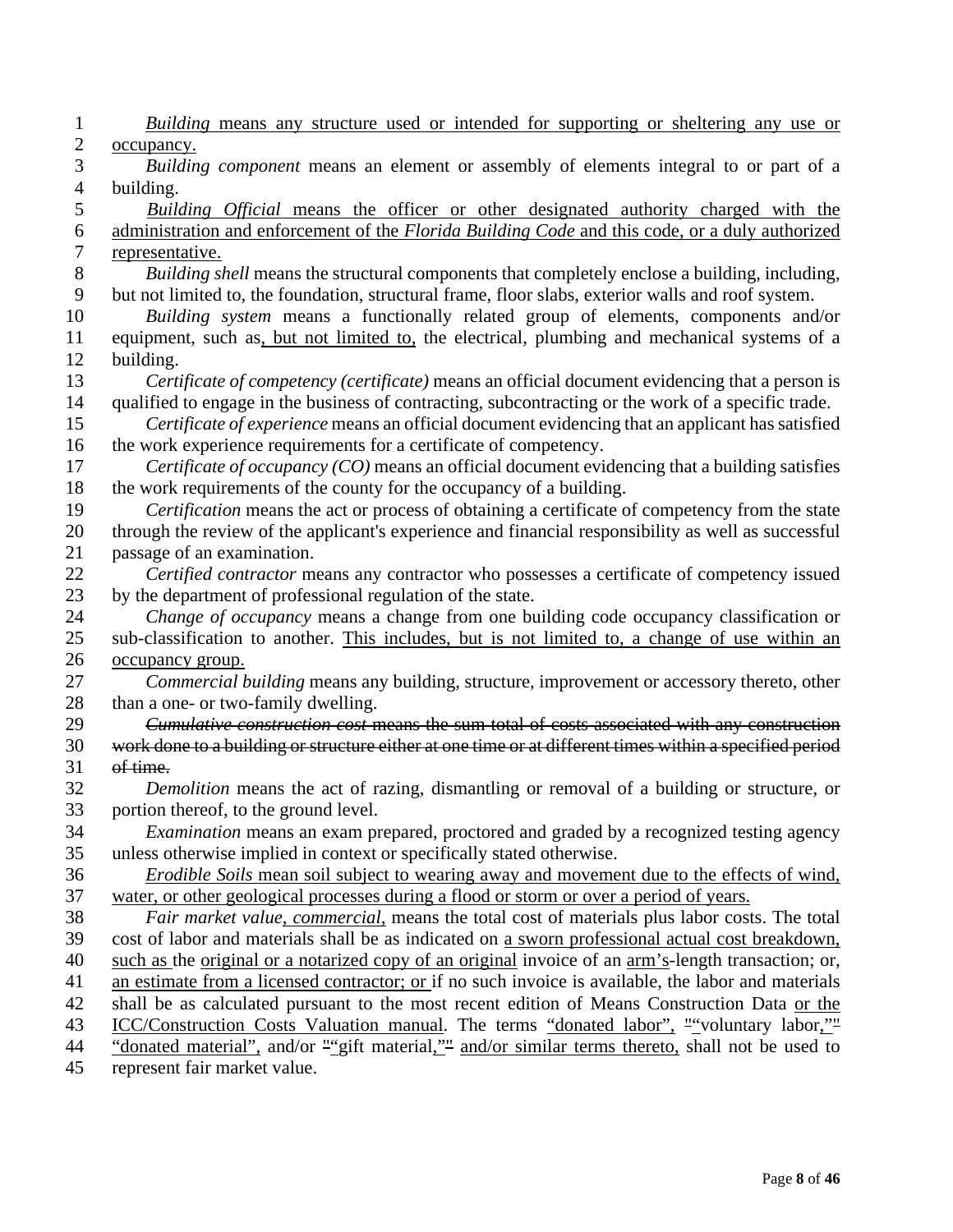| 1              | Fair market value, residential, means the total cost of materials plus labor costs. The total cost                                                                                          |
|----------------|---------------------------------------------------------------------------------------------------------------------------------------------------------------------------------------------|
| $\mathbf{2}$   | of labor and materials shall be as indicated on the original or a notarized copy of an original invoice                                                                                     |
| 3              | of an arm's-length transaction; or, an estimate from a licensed contractor; or if no such invoice is                                                                                        |
| $\overline{4}$ | available, the labor and materials shall be as calculated pursuant to the most recent edition of                                                                                            |
| 5              | Means Construction Data or ICC/Construction Costs Valuation manual. The terms "donated                                                                                                      |
| 6              | labor", "voluntary labor," "donated material", and/or "gift material," and/or similar terms thereto,                                                                                        |
| 7              | shall not be used to represent fair market value.                                                                                                                                           |
| 8              | FCILB means the Florida Construction Industry Licensing Board.                                                                                                                              |
| 9              | Imminent danger means:                                                                                                                                                                      |
| 10             | Structurally unsound conditions of a structure or portion $(s)$ thereof that is likely to cause<br>(1)                                                                                      |
| 11             | physical injury to a person entering the structure;                                                                                                                                         |
| 12             | Due to structurally unsound conditions, any portion of the structure is likely to fall,<br>(2)                                                                                              |
| 13             | collapse, be carried by the wind, or otherwise detach or move, and in doing so cause                                                                                                        |
| 14             | physical injury, harm, or damage to a person on the property or to a person or property                                                                                                     |
| 15             | nearby; or                                                                                                                                                                                  |
| 16             | The condition of the property is such that it harbors or is inhabited by pests, vermin, or<br>(3)                                                                                           |
| 17             | organisms injurious to human health, safety, and welfare, the presence of which                                                                                                             |
| 18             | constitutes an immediate hazard to a person or people in the vicinity.                                                                                                                      |
| 19             | Inspection warrant means a court order authorizing the Building Oefficial or his or her                                                                                                     |
| 20             | designee to perform an inspection of a particular property named in the warrant.                                                                                                            |
| 21             | Intensification of use means an increase in capacity or number of units of a residential or                                                                                                 |
| 22             | commercial building.                                                                                                                                                                        |
| 23             | Interior finish means the preparation of interior spaces of a commercial building for the first                                                                                             |
| 24             | occupancy thereof.                                                                                                                                                                          |
| 25             | Licensed contractor means a contractor certified by the state or the local jurisdiction who has                                                                                             |
| 26             | satisfied all state or local requirements to be actively engaged in contracting.                                                                                                            |
| 27             | Market value means as defined in the floodplain regulations of part II of this Code.                                                                                                        |
| 28             | Natural Rock means any naturally occurring aggregate of minerals or a body of                                                                                                               |
| 29             | undifferentiated mineral matter formed into a rigid composition by exposure to varying degrees of                                                                                           |
| 30             | heat and/or pressure and belonging to one of the three main classes: igneous, sedimentary,                                                                                                  |
| 31             | including limestone, and metamorphic.                                                                                                                                                       |
| 32             | Nonconversion Agreement means as defined in the floodplain regulations of part II of this                                                                                                   |
| 33<br>34       | Code.                                                                                                                                                                                       |
| 35             | Normal maintenance or ordinary minor repair work means the repair or replacement of any<br>existing component if the replacement has the same size, capacity, technical characteristics and |
| 36             | location, as determined by the Bouilding Oofficial, and if the fair market value of the repair work                                                                                         |
| 37             | or replacement is less than \$2,500.00.                                                                                                                                                     |
| 38             | Owner's agent means a person, firm or entity authorized in an original writing executed by                                                                                                  |
| 39             | the owner to act for or in place of the owner.                                                                                                                                              |
| 40             | Permit means an official document authorizing performance of a specific activity regulated                                                                                                  |
| 41             | by this chapter.                                                                                                                                                                            |
| 42             | <i>Permit card or placard</i> means a document issued by the jurisdiction evidencing the issuance                                                                                           |
| 43             | of a permit and recording of inspections.                                                                                                                                                   |
| 44             | Qualifying agent, primary, means a person:                                                                                                                                                  |
| 45             | (1) Who possesses the requisite skill, knowledge, experience and certificate of competency;                                                                                                 |
|                |                                                                                                                                                                                             |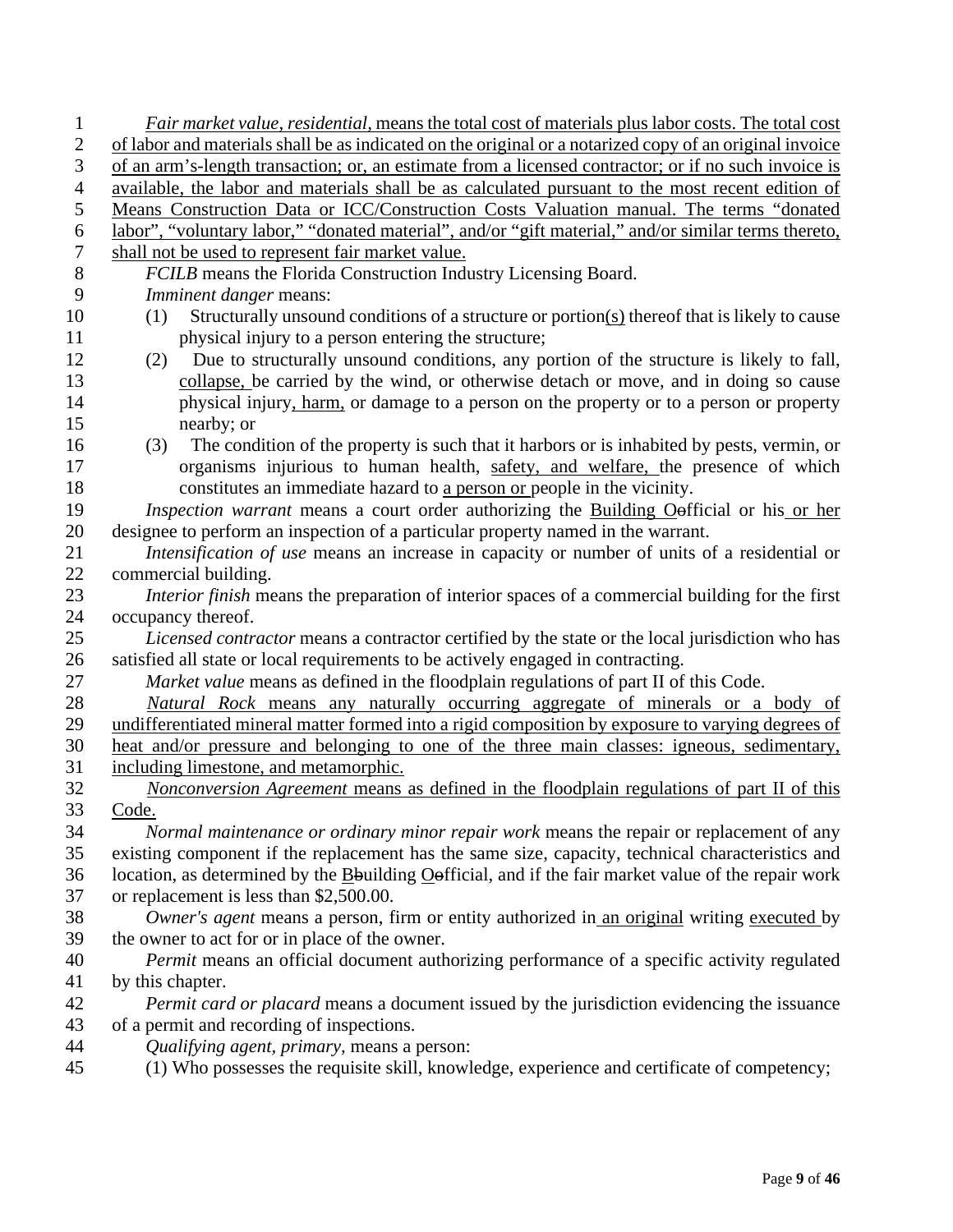| $\mathbf{1}$     | (2) Who has the responsibility to supervise, direct, manage, and control the contracting             |
|------------------|------------------------------------------------------------------------------------------------------|
| $\overline{2}$   | activities of the business organization with which he or she is associated;                          |
| 3                | (3) Who has the responsibility to supervise, direct, manage and control construction activities      |
| $\overline{4}$   | on a job for which he or she has obtained a permit; and                                              |
| 5                | (4) Whose technical and personal qualifications have been determined by investigation and            |
| 6                | examination and is evidenced by his or her possession of a certificate of competency.                |
| $\boldsymbol{7}$ | Qualifying agent, secondary, means a person:                                                         |
| 8                | (1) Who possesses the requisite skill, knowledge, experience and certificate of competency;          |
| 9                | (2) Who has the responsibility to supervise, direct, manage and control construction activities      |
| 10               | on a job for which he or she has obtained a permit; and                                              |
| 11               | (3) Whose technical and personal qualifications have been determined by investigation and            |
| 12               | examination and is evidenced by his or her possession of a certificate of competency.                |
| 13               | Reciprocity means to accept a verified affidavit from any municipality or county of the state        |
| 14               | that the applicant has satisfactorily completed a written examination in its jurisdiction equal in   |
| 15               | content with the examination required by this chapter.                                               |
| 16               | Registered contractor means a contractor who has officially registered with the department of        |
| 17               | professional regulation of the state pursuant to fulfilling the competency requirements of the local |
| 18               | jurisdiction.                                                                                        |
| 19               | Registration means the act or process of registering a locally obtained certificate of               |
| 20               | competency with the state, or the act or process of registering a state issued certificate of        |
| 21               | competency with the county municipality.                                                             |
| 22               | Remodeling means work that changes the original size, configuration or material of the               |
|                  |                                                                                                      |
| 23               | components of a building.                                                                            |
| 24               | Residential building means any one- or two-family building or accessory.                             |
| 25               | <i>Roofing</i> means the installation of roof coverings.                                             |
| 26               | Scour means the removal of soil or fill material by the flow of flood waters. Flow moving past       |
| 27               | a fixed object accelerates, often forming eddies or vortices and scouring loose sediment from the    |
| 28               | immediate vicinity of the object. The term is frequently used to describe storm-induced, localized   |
| 29               | conical erosion around pilings and other foundation supports, where the obstruction of flow          |
| 30               | increases turbulence.                                                                                |
| 31               | Spa means any constructed or prefabricated pool containing water jets.                               |
| 32               | Special Flood Hazard Areas means an area in the floodplain subject to a 1 percent or greater         |
| 33               | chance of flooding in any given year. Special flood hazard areas are shown on FIRMs as Zone A,       |
| 34               | AO, A1 - A30, AE, A99, AH, V1 - V30, VE or V.                                                        |
| 35               | Specialty contractor means a contractor whose services do not fall within the categories             |
| 36               | specified in F.S. $\S$ 489.105(3).                                                                   |
| 37               | Start of construction, building, means the removal, disassembly, repair, replacement,                |
| 38               | installation or assembly of the building, structure, building system or building components in       |
| 39               | whole or parts thereof.                                                                              |
| 40               | Start of construction, site, means the physical clearing of the site in preparation for foundation   |
| 41               | working, including, but not limited to, site clearing, excavation, de-watering, pilings and soil     |
| 42               | testing activities.                                                                                  |
| 43               | Stop work order means an order by the Bouilding Oefficial, or his or her designee, that              |
| 44               | requires the immediate cessation of all work and work activities described in the order.             |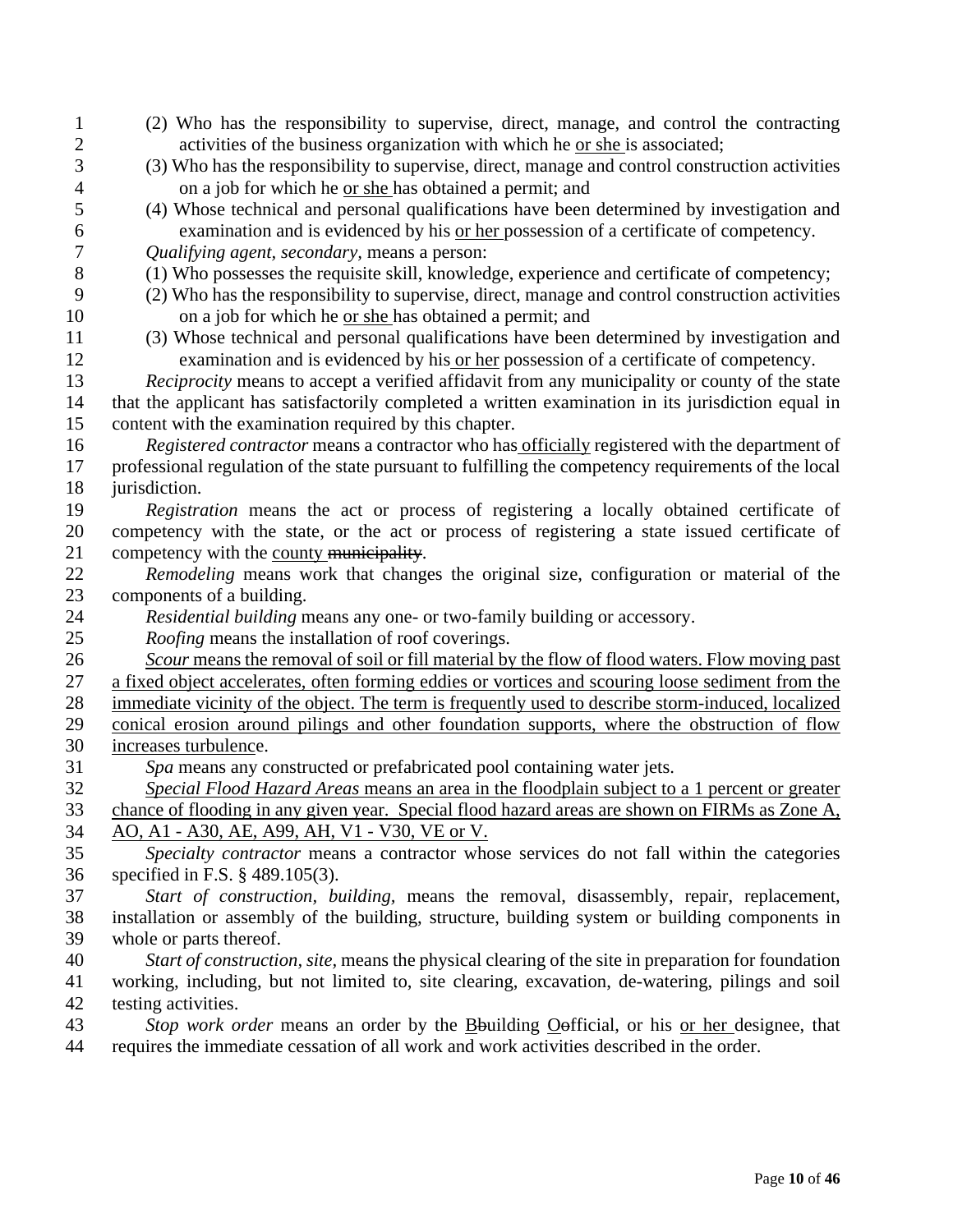*Structural component* means any part of a system, building or structure, loadbearing or nonloadbearing, that is integral to the structural integrity thereof, including, but not limited to, walls, partitions, columns, beams and girders.

 *Structural work or alteration* means the installation or assembling of new structural components into a system, building or structure. The term also includes any change, repair or replacement of any existing structural component of a system, building or structure.

 *Substantial completion* means where the construction work has been sufficiently completed 8 in accordance with the applicable local city, state and federal codes, so that the owner can occupy or use the project for the use for which it is intended.

*Value* means job cost.

 *V-Zone and Coastal A Zone Construction Certification Form* means the Monroe County V- Zone and Coastal A Zone Construction Certification Form for New Construction & Substantially Improved/Damaged Structures as defined in the floodplain regulations of part II of this Code.

#### **Sec. 6-24. - Purpose.**

 The purpose of this chapter is to govern the administration and enforcement of the Florida Building Code and associated technical construction standards and regulations within the 17 unincorporated limits of the county.

#### **Sec. 6-25. - Scope.**

 The Florida Building Code shall be applicable to all structures and buildings within the 21 unincorporated limits of the county, except as specifically exempted under state statutes.

**Sec. 6-26. - Windload requirements.** 

 All major structures within the unincorporated limits of the county, except mobile/manufactured homes, shall be designed pursuant to the *Florida Building Code*. 

## **Sec. 6-27. - Unsafe buildings.**

 (a) *Definitions:* All buildings, structures, electrical, gas, mechanical or plumbing systems which are unsafe, unsanitary, or do not provide adequate egress, or which constitute a fire or windstorm hazard, or are otherwise harmful or dangerous to human life, or which in relation to existing use, constitute a hazard to safety or health, shall be deemed to be unsafe structures by the Bbuilding Oofficial or his/her authorized designee, and a permit shall be obtained to demolish the structure or where specifically allowed by this section, to bring the building into compliance with the applicable codes as provided herein.

## (b) *Physical criteria.*

- (1) A building shall be deemed a fire or windstorm hazard and/or unsafe when:
- a. There is an accumulation of debris or other material therein representing a hazard of combustion.
- b. The building condition creates hazards with respect to means of egress and fire protection.
- (2) A building, or a part or portion thereof, shall be deemed unsafe by the Bbuilding Oofficial or his/her authorized designee if:
- a. There is a falling away, hanging loose or loosening of any siding, block, brick, or other building material; or
- b. There is a deterioration of the structure or structural parts; or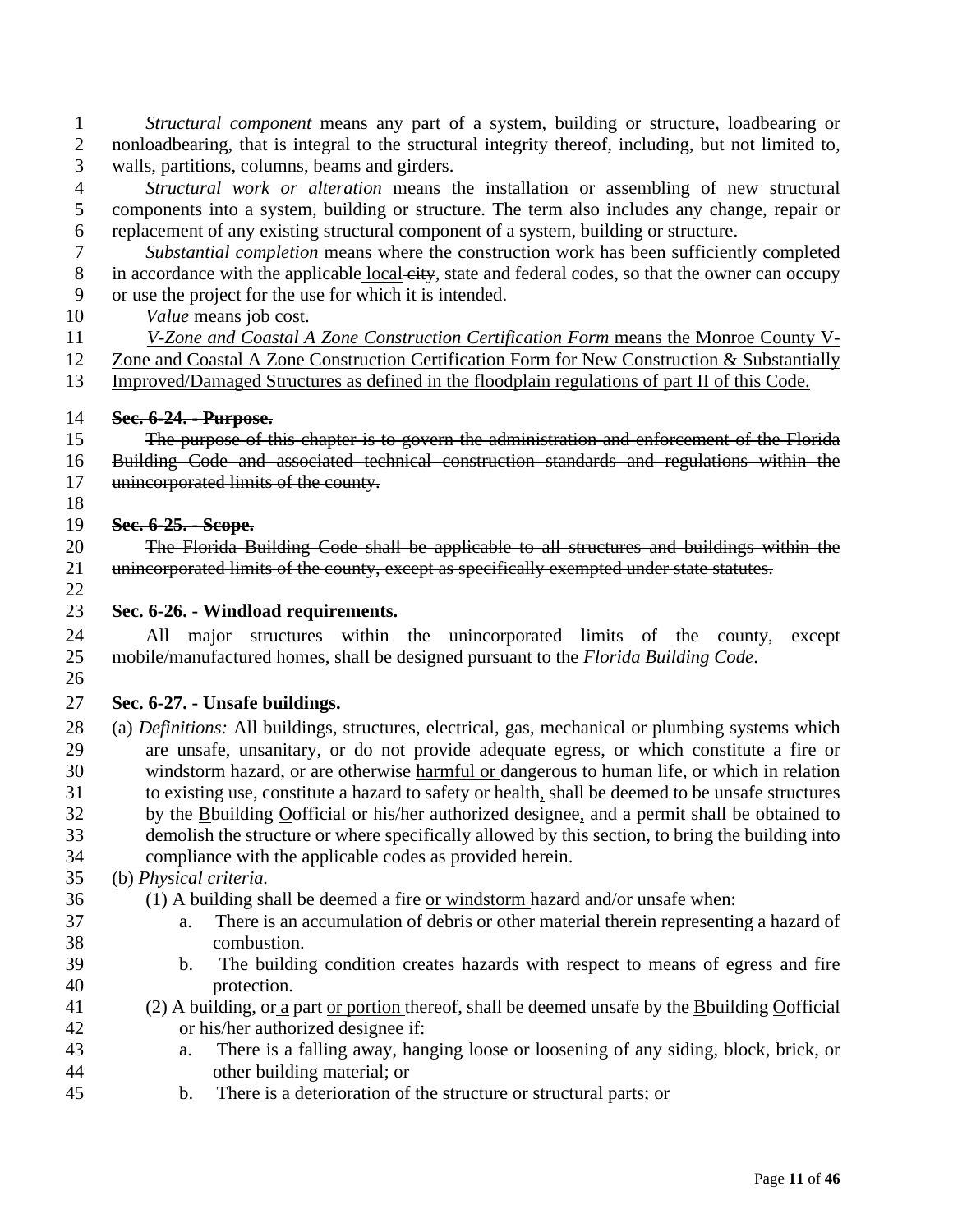| $\mathbf{1}$     | $\mathbf{c}$ .           | The building is partially destroyed; or                                                                 |
|------------------|--------------------------|---------------------------------------------------------------------------------------------------------|
| $\mathbf{2}$     | d.                       | There is an unusual sagging, rippling, torsion, or leaning out of plumb of the building                 |
| $\mathfrak{Z}$   |                          | or any parts of the building and such effect is caused by deterioration or over-                        |
| $\overline{4}$   |                          | stressing; or                                                                                           |
| 5                | e.                       | The electrical, plumbing or mechanical installations or systems create a hazardous                      |
| 6                |                          | condition contrary to the standards of the Florida Building Code and the National                       |
| $\boldsymbol{7}$ |                          | Electric Code; or                                                                                       |
| $8\,$            | f.                       | There is electrical service at or in the building or structure, without a permit having                 |
| 9                |                          | been obtained as required by the Florida Building Code; or                                              |
| 10               | gf.                      | An unsanitary condition exists by reason of inadequate, insufficient, or                                |
| 11               |                          | malfunctioning sanitary facilities or waste disposal systems; or                                        |
| 12               | $\mathbf{h}\mathbf{g}$ . | There is no potable water service or electrical service; or                                             |
| 13               | ih.                      | The construction, enlargement, alteration, repair or demolition of the building or                      |
| 14               |                          | part thereof or the impact resistant coverings of the building or construction or the                   |
| 15               |                          | installation of systems or components within the building or structure has been                         |
| 16               |                          | commenced or completed without a permit having been obtained as required by the                         |
| 17               |                          | Florida Building Code or where the permit has expired prior to appropriate                              |
| 18               |                          | inspections and completion or when a building or structure is occupied prior to the                     |
| 19               |                          | issuance of a certificate of occupancy or certificate of completion; or                                 |
| 20               | ji.                      | The building or structure is vacant and abandoned, and covered at doors or windows                      |
| 21               |                          | with materials not previously approved by the $\underline{B}$ building $\underline{O}$ efficial; or     |
| 22               |                          | $k$ j. The building or structure has been substantially damaged by the elements, acts of                |
| 23               |                          | God, fire, explosion or otherwise;                                                                      |
| 24               |                          | 1. The building is being used illegally or improperly pursuant to based on the Florida                  |
| 25               |                          | Building Code; or                                                                                       |
| 26               |                          | A change in the existing use originally approved or a previously-approved<br>i.                         |
| 27               |                          | existing use has occurred without required permits, inspections, and/or                                 |
| 28               |                          | approvals; or                                                                                           |
| 29               |                          | A change in occupancy classification of a building or structure or portion<br>ii.                       |
| 30               |                          | thereof has occurred that does not comply with the Florida Building Code; or                            |
| 31               |                          | Maintenance of conditions of occupancy or requirements of the existing<br>iii.                          |
| 32               |                          | occupancy classification of a building or structure or a portion thereof does not                       |
| 33               |                          | comply with the <i>Florida Building Code</i> from the time period when the building                     |
| 34               |                          | was originally constructed or with the code in effect at the time of construction;                      |
| 35               |                          | and                                                                                                     |
| 36               | mk.                      | The building or part thereof meets the physical criteria of an unsafe structure set                     |
| 37               |                          | forth above in Section (b)(1)(a) and/or (b) and/or Section (b)(2)(a)-( $\underline{I}$ ), as determined |
| 38               |                          | by the Building Official or Fire Marshall, with proper notice as defined in Chapter                     |
| 39               |                          | 6-27, Section (d). This provision does not supersede the authority of the $B$ building                  |
| 40               |                          | Oefficial under the Florida Statutes or the Florida Building Code.                                      |
| 41               | (c) Abatement:           |                                                                                                         |
| 42               |                          | (1) All unsafe buildings, structures or systems are hereby declared illegal and shall be abated         |
| 43               |                          | by repair and rehabilitation or demolition.                                                             |
| 44               |                          | (2) All swimming pools or spas that contain stagnant water or do not conform with Section               |
| 45               |                          | 424.2.17 of the Florida Building Code are deemed unsanitary and/or dangerous to human                   |
| 46               |                          | life and public welfare. If the stagnant water is not removed and/or all repairs made and               |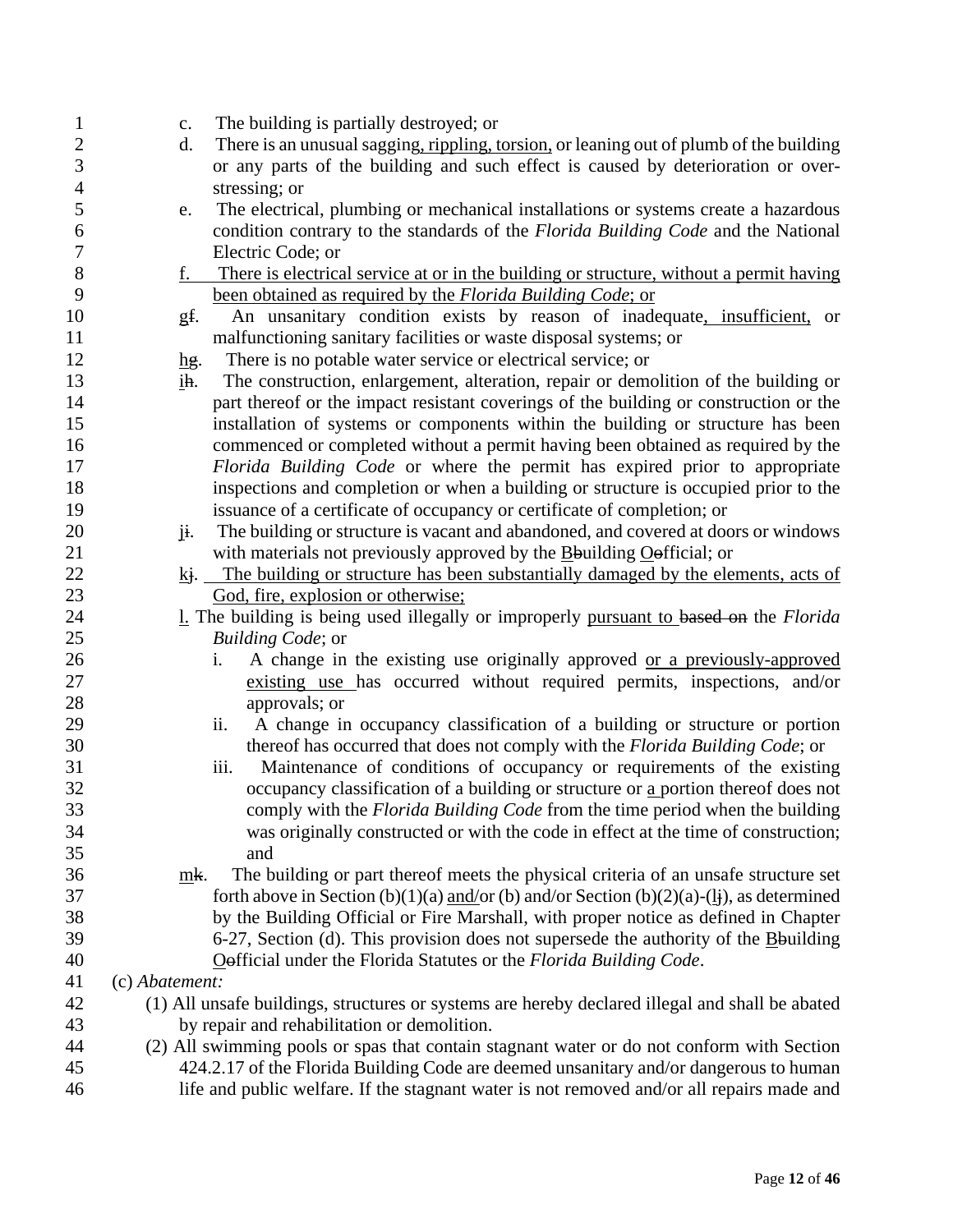brought into full compliance with the building code within a reasonable period of time,

- 2 then these swimming pools or spas will be demolished.<br>3 (d) *Notice*. When the Bbuilding Oefficial or his/her authorize (d) *Notice.* When the Bbuilding Oofficial or his/her authorized designee has after inspection declared or deemed a building, structure, electrical, gas, mechanical or plumbing system to be unsafe, then the Bbuilding Oofficial or his/her authorized designee shall issue provide a written unsafe declaration and/or notice of violation/notice of hearing specifying the unsafe physical criteria, the suggested methods for abatement or remediation, the time period allowed for the required abatement or remediation, and that the matter will be referred to code compliance and be prosecuted by the code compliance department if left uncured following expiration of after the time period prescribed by the Bbuilding Oofficial for that particular declaration. The unsafe declaration and/or notice of violation/notice of hearing shall state that the specific details concerning the violations can be obtained in writing from the Building Official or his or her designee upon request. In addition, the notice will explain the right of appeal of the decision of the Building Official or his or her designee to applicable appellate tribunal, and advise that the jurisdictional time period to file an appeal is 30 days. The written unsafe declaration and/or notice of violation/notice of hearing shall be mailed to the owner of the property in question at either the address listed in the property appraiser's database as shown on the property record card for the parcel, or at the address listed in the tax collector's office for tax notices via first class mail. The unsafe declaration and/or notice of violation/notice of hearing shall also be affixed to the building concerned. The Building Official or his or her designee, in his or her discretion, also or alternatively may elect to publish a notice in a newspaper of general circulation once a week for two (2) consecutive weeks; the published notice shall contain the address of the subject property and the names of the owner and any interested party, and state that the subject property has been found unsafe and in violation of the *Florida Building Code* or this chapter and may be subject to demolition. If the 26 unsafe physical criteria are is not abated or remedied within the designated reasonable period of time prescribed by the Bbuilding Oofficial or his/her designee, then the matter shall be referred to the code compliance department for prosecution before the code compliance special magistrate. Upon expiration of the period of appeal provided in the unsafe declaration and/or notice of violation/notice of hearing, the Building Official may record an appropriate instrument in the Official Records of the Clerk of Court, indicating that the property is in violation of the *Florida Building Code* or this chapter. The recording of the unsafe declaration and/or notice of violation/notice of hearing shall constitute constructive notice of the violation to all concerned, subsequent purchasers, transferees, mortgagees, lessees, grantees, and all persons claiming or acquiring interest in the property. In the event that the violation(s) is corrected, the Building Official shall file proof of the same upon payment for all fees incurred by the building department. This provision does not supersede the authority of the Bbuilding Oofficial under the Florida Statutes or the *Florida Building Code*. (e) General. (1) All buildings now existing or hereafter constructed or developed, and all parts and portions thereof, shall be continuously and uninterruptedly maintained in a safe condition, and all devices or safeguards that are required by the *Florida Building Code* or this chapter shall
- be continuously and uninterruptedly maintained in good working order in compliance with all applicable codes.
- (2) The Building Official or his or her designee, on his or her own initiative or as a result of reports from others, shall examine or cause to be examined every building appearing or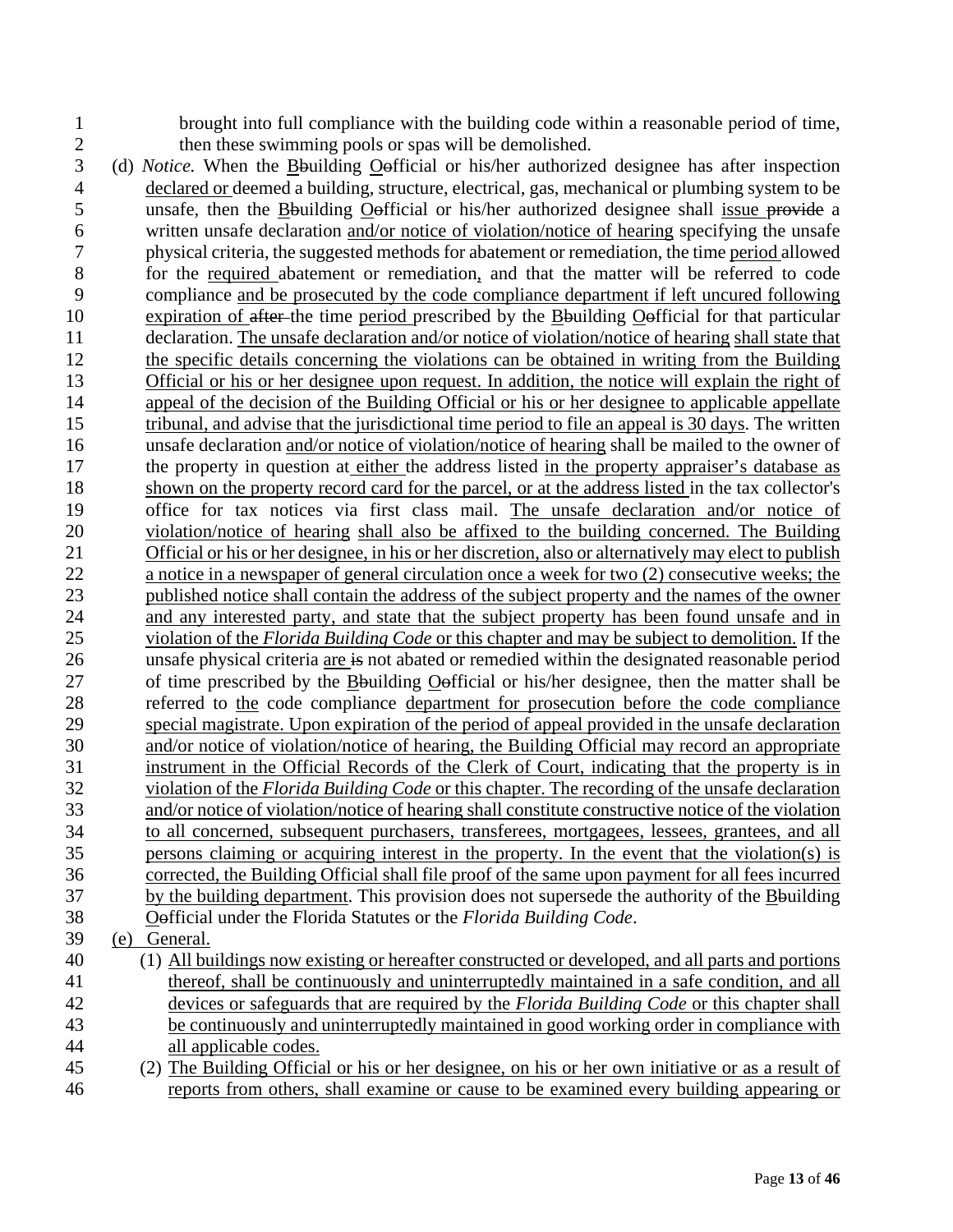| 1              | reported to be unsafe, and if such is found to be an unsafe building as provided for in this         |
|----------------|------------------------------------------------------------------------------------------------------|
| $\overline{c}$ | section, the Building Official or his or her designee shall proceed as set forth in this section.    |
| 3              | (3) A buildings meeting the criteria of an unsafe building set forth above in Section $(b)(1)(a)$    |
| $\overline{4}$ | or (b) and/or a criterion under Section (b)(2)(a)-(l), shall be presumed and deemed or               |
| 5              | declared unsafe and a permit shall be immediately obtained to demolish the building and              |
| 6              | remove it from the premises or where specifically allowed under the Monroe County                    |
| $\overline{7}$ | Codes, the Florida Building Code, and the Monroe County Comprehensive Plan, to                       |
| 8              | immediately bring the building into compliance with such Codes and Comprehensive Plan.               |
| 9              | (4) Incomplete buildings commenced without a permit or for which the permit has expired, or          |
| 10             | completed buildings commenced without a permit or for which the permit has expired,                  |
| 11             | prior to completion and no certificate of occupancy has been issued, shall be presumed and           |
| 12             | deemed or declared unsafe and a permit shall be immediately obtained to demolish the                 |
| 13             | building and remove it from the premises or where specifically allowed under the Monroe              |
| 14             | County Codes, the Florida Building Code, and the Monroe County Comprehensive Plan,                   |
| 15             | to immediately bring the building into compliance with such Codes and Comprehensive                  |
| 16             | Plan.                                                                                                |
| 17             | (5) Buildings that are, or hereafter shall become, unsafe, unsanitary, or deficient, facilities with |
| 18             | inadequate means of egress, or which constitute a fire or windstorm hazard, or are                   |
| 19             | dangerous to human life or public welfare by reason of illegal or improper occupancy, use,           |
| 20             | or maintenance, or which have been substantially damaged by the elements, acts of God,               |
| 21             | fire, explosion or otherwise, shall be declared or deemed or declared unsafe buildings or            |
| 22             | structures and a permit shall be immediately obtained to demolish the building and remove            |
| 23             | it from the premises or where specifically allowed under the Monroe County Codes, the                |
| 24             | Florida Building Code, and the Monroe County Comprehensive Plan, to immediately bring                |
| 25             | the building into compliance with such Codes and Comprehensive Plan.                                 |
| 26             | (6) All costs incurred pursuant to any of the provisions of this chapter or under the <i>Florida</i> |
| 27             | <i>Building Code</i> shall be paid by the owner(s) or occupant(s) of the premises on which the       |
| 28             | violation occurred.                                                                                  |
| 29             | (7) The enforcing county department, including but not limited to the code compliance                |
| 30             | department and the building department, may institute a suit to recover such expenses                |
| 31             | against any liable person or may cause such expenses to be charged against the property              |
| 32             | on which the violation occurred as an enforceable lien.                                              |
| 33             | (8) The action of the Building Official and/or Fire Marshal deeming or declaring a building to       |
| 34             | be unsafe shall not be construed as authorizing unpermitted or unapproved construction,              |
| 35             | development, additions, replacements, repairs, renovations, or demolition. All required              |
| 36             | permits and approvals must be obtained prior to the commencement of any such work.                   |
| 37             |                                                                                                      |
| 38             | Sec. 6-28. - Requirements not covered; liability of county or employees.                             |
| 39             | Any requirements necessary for the strength, stability or proper operation of an existing or         |
| 40             | proposed building, structure, electrical, gas, mechanical or plumbing system, or for the public      |
| 41             | safety, health and general welfare, not specifically covered by the Florida Building Code or the     |
| 42             | other technical codes and regulations, or this chapter, shall be determined by the Bouilding         |
| 43             | Oefficial, or his or her authorized designee.                                                        |
| 44             |                                                                                                      |
|                |                                                                                                      |

- 
-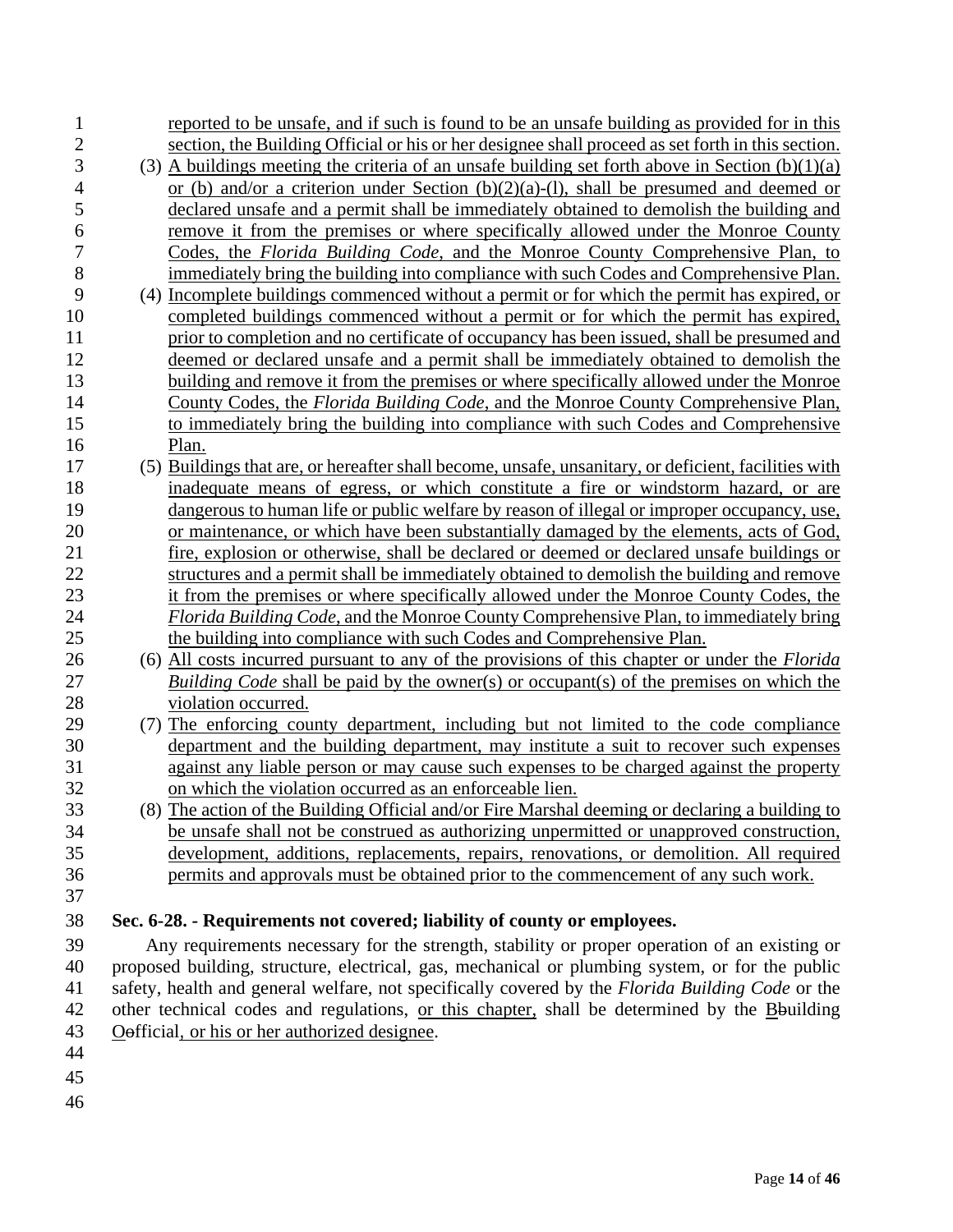#### **Sec. 6-29. - Permitting and inspections.**

 (1) The obtainment of a building department inspection or approval does not discharge, exempt, waive, or otherwise release an applicant or owner from his or her duty to comply with any additional requirements of the Monroe County Codes or Monroe County Comprehensive Plan. Neither a Building Department inspection nor an approval issued solely by the Building Department shall constitute administrative action by or approval from the Planning and Environmental Resources Department.

 (2) The inspection or permitting of any building, system or plan by the county under the requirements of the *Florida Building Code* shall not be construed in any court as a warranty of the physical condition of such building, system or plan or their adequacy. Neither the county nor any employee thereof shall be liable in tort for damages for any defect or hazardous or illegal condition or inadequacy in such building, system or plan, nor for any failure of any component of such, that may occur subsequent to such inspection or permitting, unless the employee of the county is found to have acted in bad faith or with malicious purpose in a manner exhibiting wanton and willful disregard of safety, health and welfare of the public.

 (3) The Building Official, or his or her authorized designee, may void, rescind, suspend, or revoke a permit or approval issued under the provisions of this chapter in the case of any false statement or misrepresentation of fact in an application or on the plans on which the permit or approval was in whole or in part based, or if a permit has been otherwise fraudulently obtained, or erroneously issued.

## **Sec. 6-30. - Mobile/manufactured homes.**

The placement of mobile/manufactured homes shall be governed by F.A.C. ch. 15C.

## **Sec. 6-31. - Stop work orders.**

 Upon notice from the Bbuilding Oofficial, use or work on any building, structure, electrical, gas, mechanical or plumbing system that is being done contrary to the provisions of this Code, the *Florida Building Code*, or in a dangerous or unsafe manner, shall immediately cease such use or 29 work. Such notice shall be in writing and shall be issued  $\frac{dy}{dx}$  to the owner of the property, or to his or her agent, and/or to the person doing the work, and shall state the conditions under which work may be resumed. Where an emergency exists, the Bbuilding Oofficial shall not be required to give a written notice prior to stopping the work.

## **Sec. 6-32. - Working through a stop work order.**

 If any person or entity is found by the contractors examining board to violate this chapter by continuing to perform work subsequent to the issuance of a stop work order/red tag and/or a cease and desist order, the contractors' examining board may take such action as it deems necessary and proper to cease such activity, up to, and including a six-month suspension of the permit pulling privileges of any contractor, including but not limited to subcontractor(s), performing such work.

## **Sec. 6-33. - Site debris.**

 (a) The contractor and/or owner of any active or inactive construction project shall be responsible for the clean-up and removal of all construction debris or any other miscellaneous discarded

articles prior to receiving final inspection approval.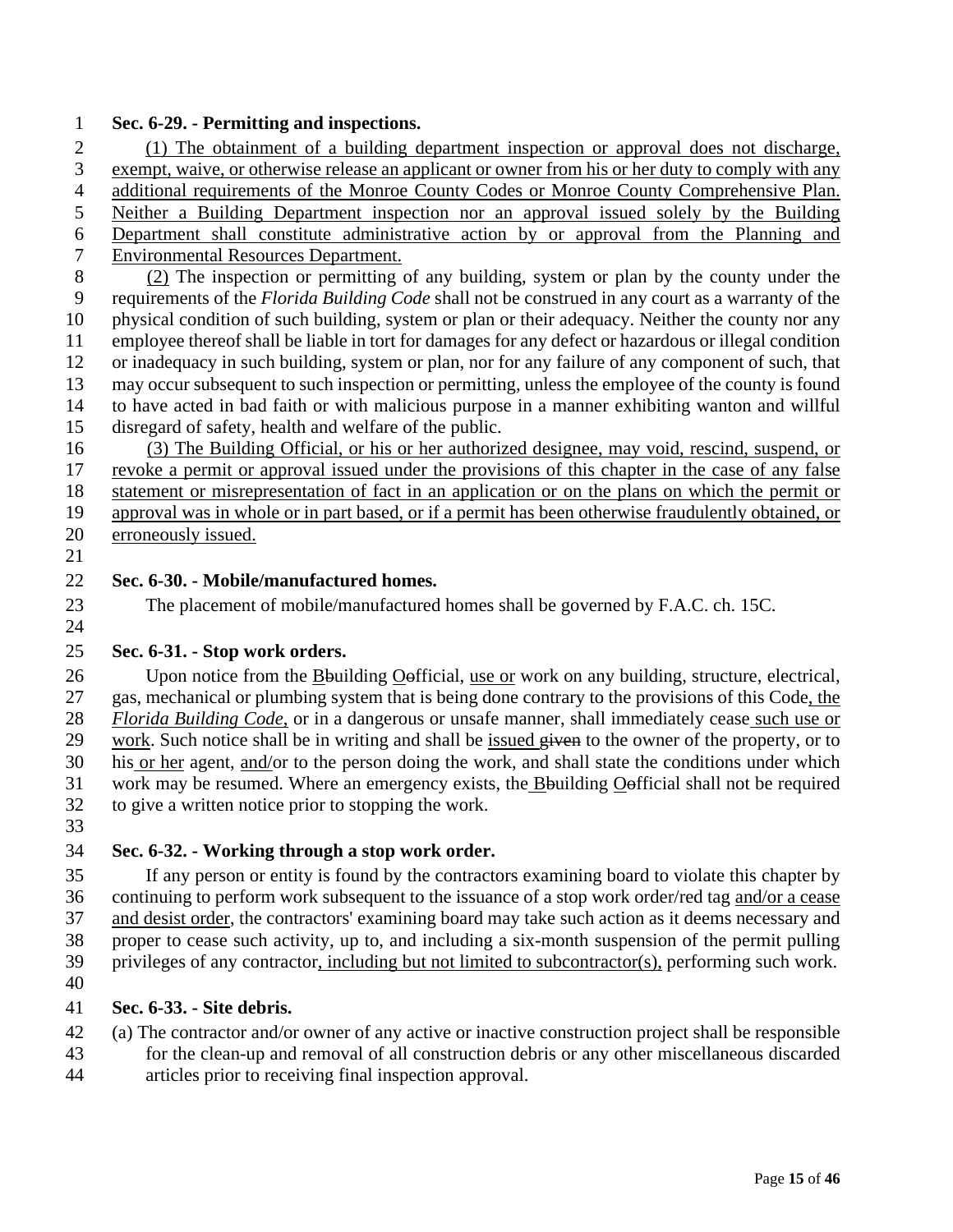- (b) Construction jobsites must be kept clean, such that accumulation of construction debris must 2 not remain on the property or a period of time exceeding 14 days.
- (c) All construction related debris and/or construction related materials, shall be kept in such a manner as to prevent it from being spread by any other means.
- (d) After a tropical storm watch or warning or a hurricane watch or warning is issued, all construction related materials, including but not limited to, roof tiles, lumber, scaffolding and debris shall be removed from the construction site, or secured in such a manner as to minimize the danger of such materials causing projectile damage to persons or property due to a high wind event. This prohibition shall continue until the tropical storm watch or warning or hurricane watch or warning is lifted.
- 

## **Secs. 6-34—6-54. - Reserved.**

## **DIVISION 2. - ADMINISTRATION**

#### **Sec. 6-55. - Building department.**

- (a) *Organization and administration.* There is hereby established a department called the Bbuilding Ddepartment headed by the Bbuilding Oofficial. Upon recommendation of the 18 Ceounty Aadministrator, the department shall be assigned to the division of county 19 government that the Bboard of Ceounty Ceommissioners determines appropriate. The 20 Ceounty Aadministrator with the approval of the Board of Ceounty Ceommissioners shall designate the Bbuilding Oofficial.
- (b) *Employee qualifications.* The Bbuilding Oofficial shall be licensed as a building code 23 administrator by the state. All appointed or hired inspectors and plan examiners shall meet the qualifications for licensing in the appropriate trade as established by the state.
- (c) *Building official authority and duties.* In addition to the jurisdiction, authority and duties that may be conferred upon the Building Official by other provisions of the Monroe County Codes, tThe Bbuilding Oofficial shall have authority to administer, interpret, and enforce provisions of the *Florida Building Code*, floodplain management regulations, and this chapter. Such authority, jurisdiction, and duties shall include the following:
- (1) To process building permit applications and issue, void, rescind, suspend, and revoke building permits and/or applications;
- (2) To inspect sites, buildings and structures as required by this chapter, the *Florida Building Code* and the Standard Unsafe Building Abatement Code;
- (3) To issue, void, rescind, suspend, and revoke certificates of occupancy and certificates of completion;
- (4) To maintain building permits, financial, and other public records related to of the department's affairs;
- (5) To establish such policies, and procedures and rules of procedure necessary for the administration of his or her responsibilities under the *Florida Building Code* and this chapter;
- (6) To provide a recording secretary for the purpose of keeping the board of adjustment and appeals;
- (7) To apprise the Construction Board of Adjustment and Appeals of all facts and information at his or her disposal with respect to matters brought before it;
- (8) To apprise the Contractors Examining Board of all facts and information at his or her disposal with respect to matters brought before it;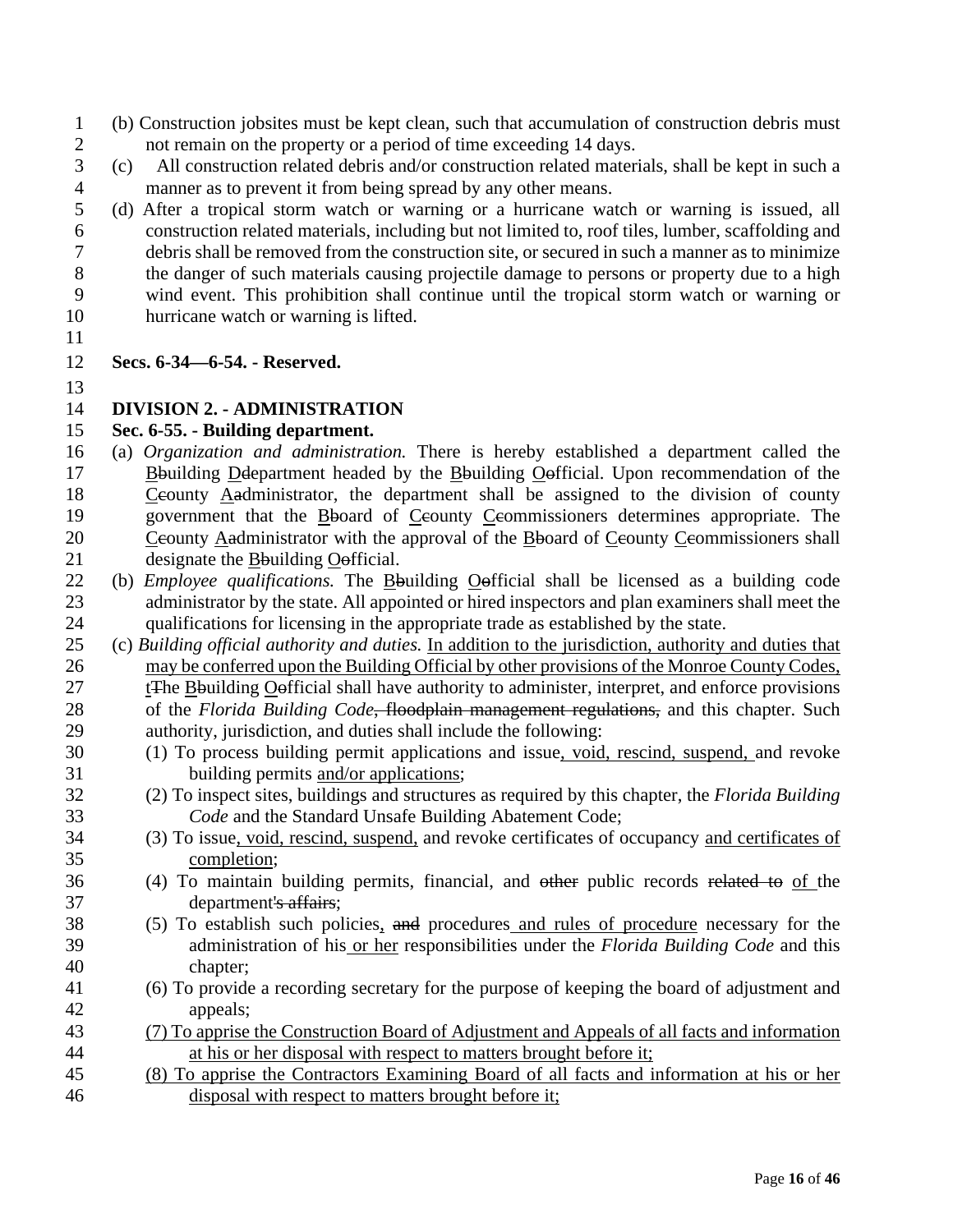| 1              | $(97)$ To be the official <u>authoritative</u> source to render interpretations of this chapter and the |
|----------------|---------------------------------------------------------------------------------------------------------|
| $\overline{c}$ | Florida Building Code;                                                                                  |
| 3              | $(108)$ To enforce provisions of the <i>Florida Building Code</i> and this chapter and the provisions   |
| 4              | of Ch. 122 of the Monroe County Land Development Code (part II of this Code) as the                     |
| 5              | designated Floodplain Administrator;                                                                    |
| 6              | $(119)$ To issue stop work orders;                                                                      |
| 7              | (12) To issue cease and desist orders and/or cease and desist letters;                                  |
| 8              | (13) To prevent any imminent threat of any violation of the Florida Building Code or this               |
| 9              | chapter;                                                                                                |
| 10             | (14) To prepare and submit petitions for declaratory statements to the Florida Building                 |
| 11             | Commission;                                                                                             |
| 12             | (15) To prepare and submit requests for non-binding interpretations of the <i>Florida Building</i>      |
| 13             | Code to the Florida Building Commission and/or Building Officials Association of                        |
| 14             | Florida;                                                                                                |
| 15             | $(160)$ To conduct all other such duties and responsibilities as are otherwise required by the          |
| 16             | <i>Florida Building Code and this chapter;</i>                                                          |
| 17             | $(174)$ To determine the extent of damage or destruction of nonconforming uses and structures,          |
| 18             | in cooperation with the Pplanning Pedirector;                                                           |
| 19             | (18) To the extent such decision may substantively involve the Florida Building Code or this            |
| 20             | chapter, in his or her discretion, issue a concurrence with the Planning Director's                     |
| 21             | decision to suspend consideration of any application for development approval during                    |
| 22             | the pendency of a code compliance proceeding involving all or a portion of a parcel                     |
| 23             | proposed for development;                                                                               |
| 24             | (12) To review building permit applications for repair within areas of special flood hazard to          |
| 25             | determine that the proposed repair satisfies the requirements of the floodplain                         |
| 26             | management provisions of the code;                                                                      |
| 27             | (13) To review building permit applications for new construction or substantial improvement             |
| 28             | within areas of special flood hazard to ensure that the proposed construction (including                |
| 29             | prefabricated and mobile homes) satisfies the floodplain management requirements of                     |
| 30             | the code;                                                                                               |
| 31             | $(19)$ $(14)$ To advise permittees that additional federal or state permits may be required, and if     |
| 32             | specific federal or state permits are known to have been issued, to require that true and               |
| 33             | correct complete copies of such permits be obtained and provided and maintained on                      |
| 34             | file with the building permit application;                                                              |
| 35             | (20) Whenever the Building Official reasonably believes that the work for which a permit or             |
| 36             | approval has been issued is not being performed in conformity with plans,                               |
| 37             | specifications, or descriptions, or approved plans are not being kept at the site, to take              |
| 38             | appropriate action authorized under the Florida Building Code, this chapter, or as                      |
| 39             | otherwise provided for in the County Codes;                                                             |
| 40             | (15) To notify adjacent communities and the Florida Department of Community Affairs prior               |
| 41             | to any alteration or relocation of a watercourse, and to submit evidence of such                        |
| 42             | notification to the Federal Emergency Management Agency;                                                |
| 43             | (16) To ensure that maintenance is provided within the altered or relocated portion of a                |
| 44             | watercourse so that the flood-carrying capacity is not diminished;                                      |
| 45             | (17) To verify and record the actual elevation (in relation to mean sea level) of the lowest floor      |
| 46             | (including basement) of all new or substantially improved structures;                                   |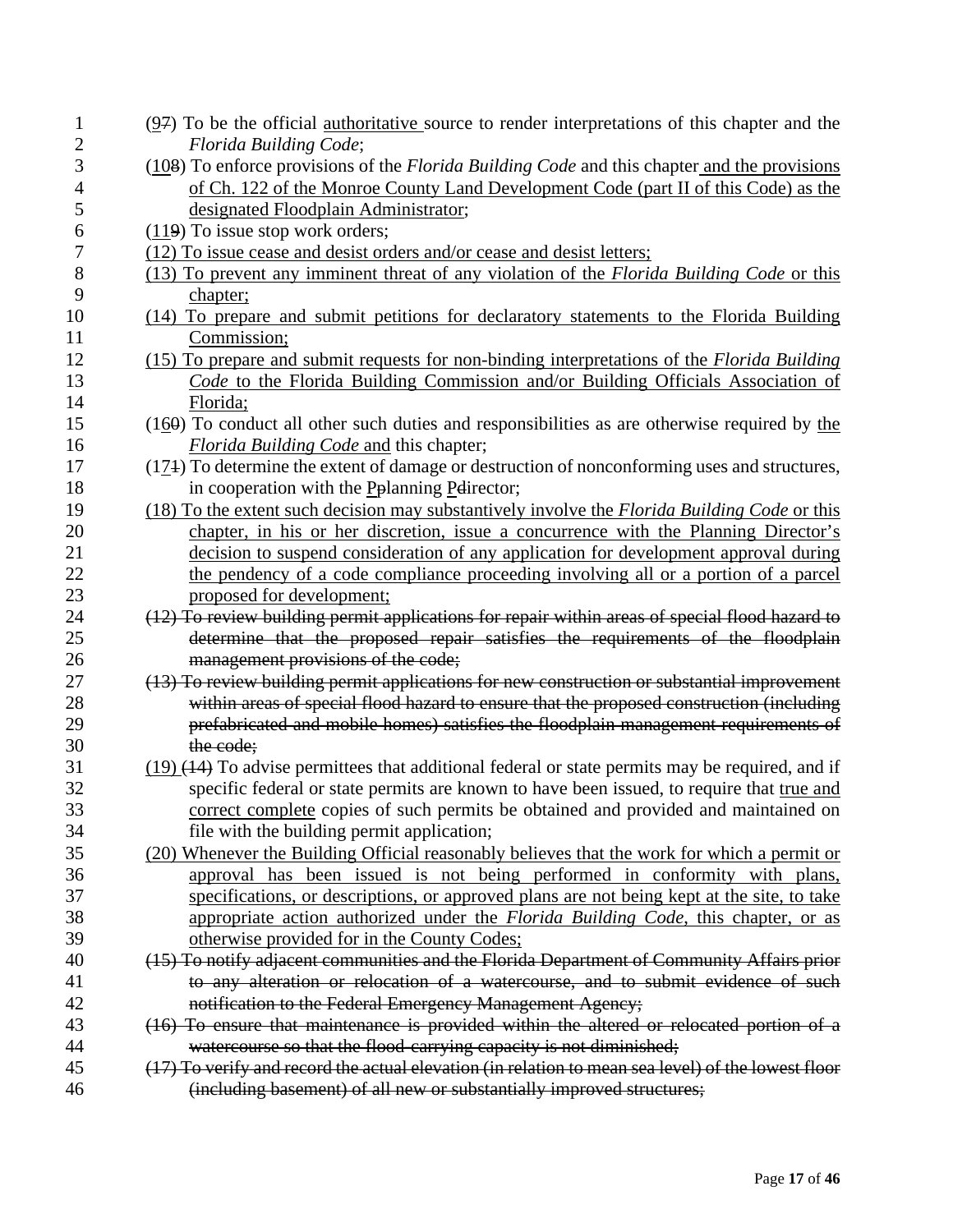| 1              | (18) To verify and record the actual elevation (in relation to mean sea level) to which the new      |
|----------------|------------------------------------------------------------------------------------------------------|
| $\overline{c}$ | or substantially improved structures have been floodproofed;                                         |
| 3              | (19) In coastal high-hazard areas, to review certifications obtained from registered                 |
| 4              | professional engineers or architects that the structure is securely anchored to adequately           |
| 5              | anchored pilings or columns in order to withstand velocity waters and hurricane wave                 |
| 6              | wash;                                                                                                |
| 7              | (20) To make interpretations, as needed, as to the exact location of boundaries of the areas of      |
| 8              | special flood hazard;                                                                                |
| 9              | (21) When base flood elevation data has not been provided in accordance with chapter 122,            |
| 10             | to obtain, review and reasonably use any base flood elevation data available from a                  |
| 11             | federal, state or other source in order to administer the floodplain management                      |
| 12             | provisions of the code;                                                                              |
| 13             | $(21)$ (22) To provide the B board of Ceounty Ceommissioners and the P planning C eommission         |
| 14             | with reports and recommendations with respect to matters before such bodies, as                      |
| 15             | directed by the Bboard of Ceounty Ceommissioners, growth management division                         |
| 16             | director or Pplanning Delirector, Assistant County Administrator, or the Ceounty                     |
| 17             | Aadministrator; and                                                                                  |
| 18             | $(22)$ $(23)$ To administratively review those building permits issued before October 1, 1998        |
| 19             | and close said permits if no known factor exists to keep said permit open.                           |
| 20             | (23) Concealed Work. The Building Official may order portions of the structural frame of a           |
| 21             | building and/or structure to be exposed for inspection when, in his or her opinion, there            |
| 22             | are good reasons to believe that a building or a part or portion thereof, is in an unsafe or         |
| 23             | dangerous condition or that there is willful or negligent concealment of a violation of              |
| 24             | the Florida Building Code or this chapter.                                                           |
| 25             | (24) Illegal Change of Occupancy/Occupancy Use. Whenever any building or structure or                |
| 26             | part or portion thereof is being used or occupied contrary to the provisions of the Florida          |
| 27             | <b>Building Code or this chapter, the Building Official shall order such use or occupancy</b>        |
| 28             | discontinued and the building or structure or part or portion thereof vacated. Such order            |
| 29             | shall be by notice in writing, issued to the person or persons using, or causing to be used,         |
| 30             | such building or structure or part or portion thereof. Use or occupancy shall not resume             |
| 31             | until the violations for which particular notice was issued have all been cured.                     |
| 32             | (d) Defense of Bouilding Oofficial. The county shall defend the Bouilding Oofficial in any action    |
| 33             | wherein the Bouilding Oefficial's act of administratively closing an open permit is challenged.      |
| 34             | If said defense is unsuccessful, the county shall be responsible for any damages resulting           |
| 35             | directly from the action against the $\underline{B}$ building $\underline{O}$ efficial.              |
| 36             |                                                                                                      |
| 37             | Sec. 6-56. - Construction board of adjustment and appeals.                                           |
| 38             | (a) Jurisdiction, authority, and duties. There is hereby established a board called the construction |
| 39             | board of adjustment and appeals. This board shall have the following jurisdiction, authority,        |
| 40             | and duties:                                                                                          |
| 41             | (1) To consider and render decisions on appeals of administrative decisions and interpretations      |
| 42             | of the Bouilding O efficial or his or her authorized designee related to the Florida Building        |
| 43             | Code and this chapter;                                                                               |
| 44             | (2) To consider and grant variances to the Florida Building Code; and                                |
| 45             | (3) To approve cost approach appraisals for determination of fair-market value pursuant to the       |
| 46             | floodplain regulations under part II of this Code.                                                   |
|                |                                                                                                      |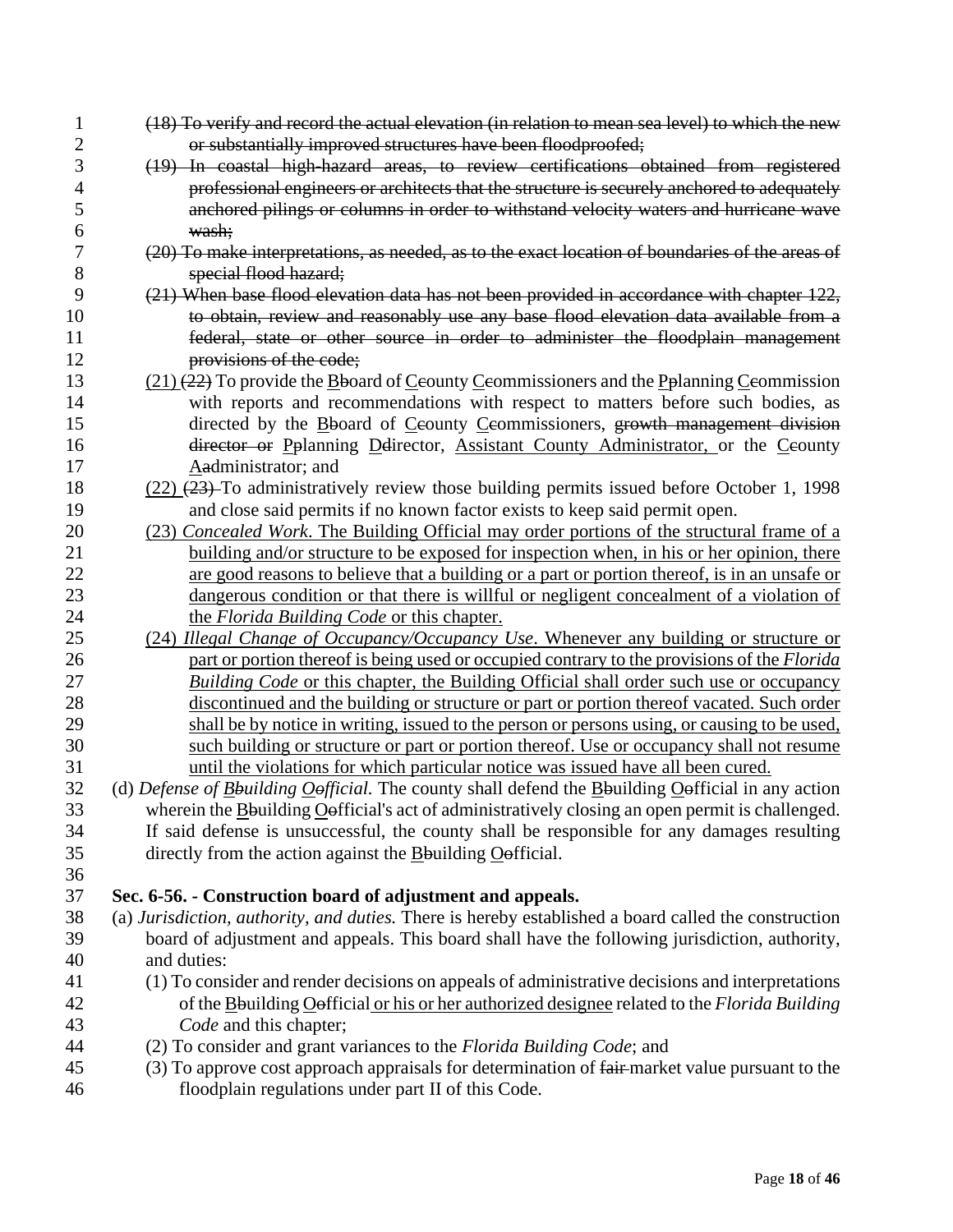(4) This board shall not serve as the local construction regulation board. The contractors examining board shall serve as the local construction regulation board. The powers and duties of the contractors examining board are defined in chapter 6, division 3 of this Code. (5) The failure or denial of a permit pursuant to or by reason of the planning director's determination of non-compliance with part II of this Code or with the Comprehensive Plan shall not be within the jurisdiction or scope of review of the board of adjustment and appeals. The failure or denial of a permit pursuant to or by reason of administrative actions, decisions, or interpretations regarding the floodplain management provisions of the county Codes shall not be within the jurisdiction or scope of review of the board of adjustment and appeals. No decision by the code compliance special magistrate, by the planning commission, by an administrative hearing officer, or by the historic preservation commission, shall be jurisdictionally reviewable or within the scope of review of the board of adjustment and appeals. (b) *Membership, appointment, removal, terms, and vacancies:* (1) The construction board of adjustment and appeals shall consist of ten members. (2) The construction board of adjustment and appeals shall consist of all the members of the contractors examining board, with the exception of the two alternate members as provided for in section 6-263(6) plus one registered architect and one registered professional engineer appointed by the board of county commissioners. (3) Terms of office, removal, vacancies, the regularity of meetings and administrative hearings shall be governed by the same rules and regulations as the contractors examining board. (c) *Standard of Review.* An appeal under this section shall be considered an appeal to an administrative tribunal and shall not be a hearing de novo but shall be limited to appellate review of the record created before the Building Official. The appellant shall be required to demonstrate that the Building Official's, or his or her designee's, decision or interpretation is clearly erroneous, based upon clearly convincing record evidence. In resolving an appeal under this section, the Building Official's administrative interpretations of the Florida Building Code and this chapter, the county Building Department's administrative staff interpretations of the Florida Building Code and this chapter, and the county Planning and Environmental Resources Department's and the county Code Compliance Department's administrative staff interpretations of the Monroe County Codes are legally entitled to deference and great weight before the construction board of adjustment and appeals, at trial, and on appeal, and such administrative interpretations should not be modified or overturned unless clearly erroneous. If such administrative interpretation is within the range of possible and reasonable interpretations, it is not clearly erroneous and should be affirmed. (d) *Standing*. An appeal may be initiated by the owner of a building, structure, or service system, who has received a final, written administrative decision or interpretation from the Building Official or his or her authorized designee, or by a person who, as a result of such a decision or interpretation, has suffered or will resultantly suffer a special injury differing in kind from that suffered by the community at large. For justiciability or standing purposes, the only interests covered by special injuries under this section are interests expressly protected by this chapter, the *Florida Building Code*, or health and safety interests. It shall be legally insufficient for justiciability or standing purposes for an appellant to allege a special injury that is only different in degree from the community at large and that is not different in kind from the community at large. Further, for justiciability or standing purposes, an alleged special injury must exceed in degree the general interest in a community good. For example, take the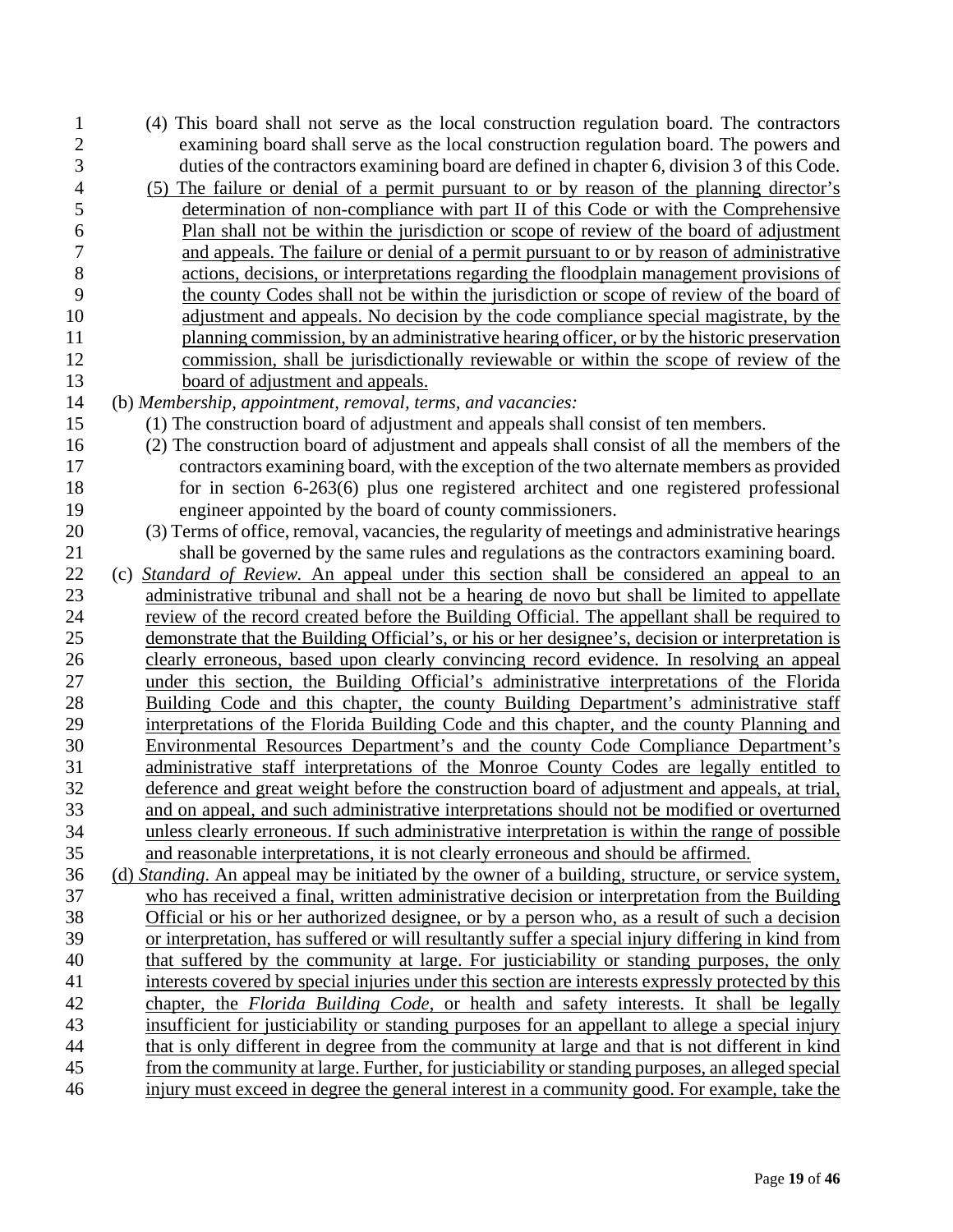| 1              | following non-exhaustive scenarios: Neither party's claim that such a decision or                        |
|----------------|----------------------------------------------------------------------------------------------------------|
| $\overline{c}$ | interpretation adversely affects his or her generalized interest in environmental or natural             |
| 3              | resource protection, nor a party's claim that such a decision or interpretation adversely affects        |
| $\overline{4}$ | his or her generalized interest in building code enforcement, shall be justiciable.                      |
| 5              | (e) The Record. The appellant's record shall close upon the date of the final administrative decision    |
| 6              | or interpretation of the Building Official. The Building Official shall have up to 70 calendar           |
| 7              | days from the date the appellant's notice of appeal is deemed properly and timely filed, and             |
| $8\,$          | complete, in which to serve all parties and the construction board of adjustment and appeals             |
| 9              | all staff reports and materials that his or her final administrative decision or interpretation          |
| 10             | relied upon.                                                                                             |
| 11             | (f) Discovery. No discovery shall be taken in an appeal under this section. No subpoenas may be          |
| 12             | issued for documents or witnesses under this section.                                                    |
| 13             | (g) Action of the Construction Board of Adjustment and Appeals. The construction board of                |
| 14             | adjustment and appeals shall consider all of its proceedings at a duly advertised public hearing         |
| 15             | following receipt of all records concerning the subject matter of the appeal and following the           |
| 16             | Building Official's arrangement for the scheduling of said hearing. Any person entitled to               |
| 17             | initiate an appeal may, along with County staff and counsel, have an opportunity to address              |
| 18             | the construction board of adjustment and appeals at that hearing and all parties to the appeal           |
| 19             | shall have the opportunity to present evidence and create an appellate record before the                 |
| 20             | construction board of adjustment and appeals; the term "appellate record" shall not be                   |
| 21             | construed or interpreted to abrogate subsections (c) or (e) of this section. Any appeals before          |
| 22             | the construction board of adjustment and appeals shall be based upon and restricted to the               |
| 23             | record in conformity with subsections (c) and (e) of this section.                                       |
| 24             | (h) <i>Decisions Appeal to Administrative Hearing Officer</i> . Any person participating as an appellant |
| 25             | or appellee may request an appeal of the decision of the construction board of adjustment and            |
| 26             | appeal, under Chapter 102, Division 2 of Part II of this Code by filing the notice required by           |
| 27             | that article within 30 days after the date of the written decision of the construction board of          |
| 28             | adjustment and appeals. The construction board of adjustment and appeals shall, in every case,           |
| 29             | reach a decision without unreasonable or unnecessary delay. Any hearing related to an appeal             |
| 30             | or variance shall be conducted in accordance with procedures for quasi-judicial matters. Each            |
| 31             | decision of the board shall also include the reason for the decision. If a decision of the board         |
| 32             | reverses or modifies a refusal, order, or disallowance of the building official or varies the            |
| 33             | application of any provision of this Code, the building official shall immediately take action           |
| 34             | in accordance with such decision. Every decision shall be promptly filed in writing in the               |
| 35             | office of the building official and shall be open to public inspection. A certified copy of the          |
| 36             | decision shall be sent by mail or otherwise to the appellant and a copy shall be kept publicly           |
| 37             | posted in the office of the building official for two weeks after filing. Every decision of the          |
| 38             | board shall be final, subject however to such remedy as any aggrieved party might have at                |
| 39             | law or in equity.                                                                                        |
| 40             |                                                                                                          |

40

## 41 **Sec. 6-57. - Administrative aAppeals and Procedures.**

 (a) *Scope of appeals.* An appellant may file an appeal under Section 6-56(a)(1) The owner of a building, structure or service system, or his duly authorized agent, may appeal an administrative decision or interpretation of the building official relative to a building, structure 45 or service owned by such person related to the Florida Building Code to the construction board of adjustment and appeals only if one of the following conditions is alleged to exist:

Page **20** of **46**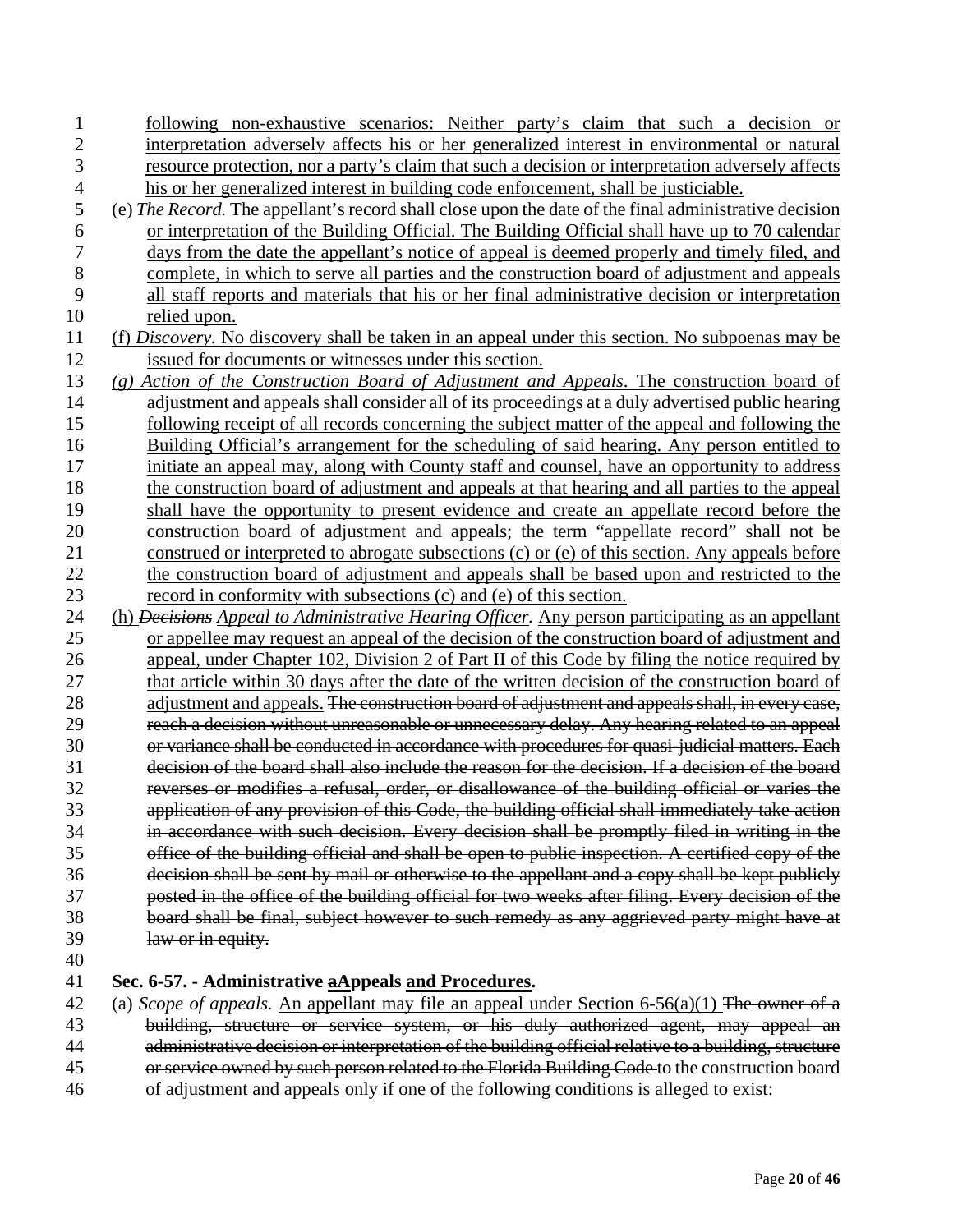| 1              | (1) The Bouilding Oefficial or his or her authorized designee rejected or refused to approve        |
|----------------|-----------------------------------------------------------------------------------------------------|
| $\overline{2}$ | the mode or manner of construction proposed to be followed or materials to be used in the           |
| 3              | installation or alteration of a building, structure or service system;                              |
| $\overline{4}$ | (2) The provisions of the Florida Building Code or this chapter do not apply to this specific       |
| 5              | case;                                                                                               |
| 6              | (3) An equally good or more desirable form of installation can be employed in any specific          |
| 7              | case; or                                                                                            |
| 8              | (4) The true intent, purpose and meaning of the Florida Building Code, this chapter, or any of      |
| 9              | the regulations thereunder have been misconstrued or incorrectly interpreted.                       |
| 10             | (b) Initiation of appeals. A notice of appeal in the form prescribed and approved by the Building   |
| 11             | Official must be timely filed by the appellant with the county Building Department within 30        |
| 12             | calendar days of the date of the decision or interpretation forming the subject of the appeal,      |
| 13             | and must be timely served upon the County Attorney's Office within 30 calendar days of such         |
| 14             | date. The notice of appeal shall be accompanied by a nonrefundable fee. No notice of appeal         |
| 15             | shall be deemed complete without payment of required fees. The failure to timely and properly       |
| 16             | initiate an appeal under this section shall constitute an irremediable jurisdictional waiver of     |
| 17             | any rights to appeal or otherwise challenge or attack such decision or interpretation, for failure  |
| 18             | to exhaust available administrative remedies. The waiver effectuated by failure to timely and       |
| 19             | properly appeal within 30 calendar days of such decision or interpretation, shall also operate      |
| 20             | as an irrevocable jurisdictional wavier of the right to appeal or otherwise challenge or attack     |
| 21             | any portion of a subsequent administrative decision or interpretation, that in part or in whole     |
| 22             | relies upon an earlier related administrative decision or interpretation, which was never timely    |
| 23             | and properly appealed pursuant to this section.                                                     |
| 24             | (1) Upon receipt of a notice of appeal, the Building Department shall deem it complete, and         |
| 25             | properly and timely filed, or shall deem it improperly or untimely filed, or incomplete. The        |
| 26             | County shall have 30 working days to notify an appellant if its notice of appeal is untimely        |
| 27             | or improperly filed or is incomplete. No further action shall be taken on the appeal                |
| 28             | application unless all deficiencies are remedied. An untimely, improperly filed, or                 |
| 29             | incomplete notice of appeal shall not constitute a valid, legally effective, or legally             |
| 30             | cognizable notice of appeal, and in no event shall the 30-day period to initiate a notice of        |
| 31             | appeal under this section be tolled during any period in which a notice of appeal has been          |
| 32             | deemed improperly filed, incomplete, or otherwise insufficient.                                     |
| 33             | (2) If the Building Department determines the notice of appeal is complete, and has been            |
| 34             | properly and timely filed, it shall notify the appellant. The appellant shall complete and          |
| 35             | submit a written notice of appeal to the building department within 30 days of the decision.        |
| 36             | The notice of appeal shall be in a form approved by the building official and accompanied           |
| 37             | by a nonrefundable fee. No notice of appeal shall be deemed complete without payment of             |
| 38             | required fees.                                                                                      |
| 39             | (c) Briefs Procedures. Briefs, if any, shall be typed or printed pursuant to the same rules for     |
| 40             | appellate briefs set forth in the Florida Rules of Appellate Procedure. The appellant's initial     |
| 41             | brief shall be served upon the attorney of record for Monroe County and filed with the              |
| 42             | Building Department within up to 30 days of notification that the appellant's notice of appeal      |
| 43             | has been deemed complete and timely. The answer brief shall be served upon appellant within         |
| 44             | up to 30 days of the filing and service of the initial brief. A reply brief, if any, must be served |
| 45             | upon the attorney of record for Monroe County and filed with the Building Department within         |
| 46             | 15 days of the filing and service of the answer brief. An argument, issue, or ground for relief     |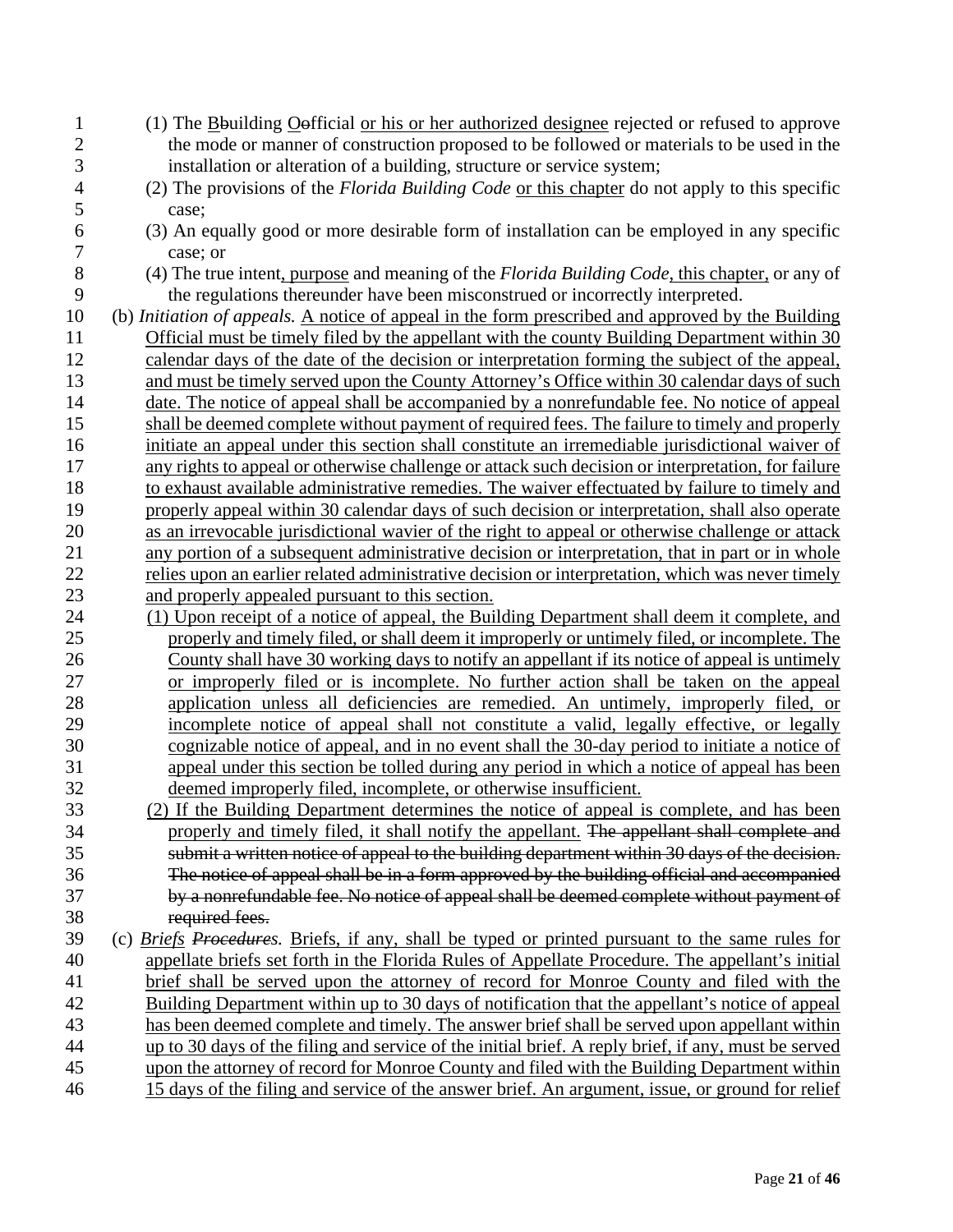| $\mathbf{1}$   |               | not raised in the initial brief is deemed abandoned and waived and may not be raised for the                                                                                          |
|----------------|---------------|---------------------------------------------------------------------------------------------------------------------------------------------------------------------------------------|
| $\overline{c}$ |               | first time in a reply brief.                                                                                                                                                          |
| 3              |               | (1) All briefs shall contain the following:                                                                                                                                           |
| 4              | a.            | The style of the appeal;                                                                                                                                                              |
| 5              | $\mathbf b$ . | The case number, if any;                                                                                                                                                              |
| 6              | c.            | The name of the party on whose behalf the brief is filed;                                                                                                                             |
| $\overline{7}$ | d.            | The name, address, e-mail address, and telephone number of the person filing the brief;                                                                                               |
| 8              | e.            | The electronic or non-electronic signature of the person filing the brief; and                                                                                                        |
| 9              | f.            | A certificate of service that copies have been furnished to all other parties to the                                                                                                  |
| 10             |               | <u>appeal.</u>                                                                                                                                                                        |
| 11             |               | (2) All initial briefs shall, at minimum, contain the following:                                                                                                                      |
| 12             | a.            | A table of contents listing the issues presented for review, with reference to pages;                                                                                                 |
| 13             |               | b. A table of citations with cases listed alphabetically, statutes and other authorities and                                                                                          |
| 14             |               | the pages of the brief on which each citation appears;                                                                                                                                |
| 15             | $c_{\cdot}$   | A statement of all disputed issues of material fact. If there are none, the initial brief                                                                                             |
| 16             |               | must so indicate;                                                                                                                                                                     |
| 17             |               | d. A concise statement of the ultimate facts alleged, including the specific facts the                                                                                                |
| 18             |               | appellant contends warrant reversal of the Building Official's administrative decision                                                                                                |
| 19             |               | or interpretation; and                                                                                                                                                                |
| 20             |               | e. An exhaustive statement of all specific local Code sections, ordinances, state statutes,                                                                                           |
| 21             |               | or administrative rules the appellant contends require reversal of the Building                                                                                                       |
| 22             |               | Official's decision or interpretation, including an explanation of how the alleged facts                                                                                              |
| 23             |               | relate to said Code sections, ordinances, state statutes, or administrative rules; and                                                                                                |
| 24             | f.            | A conclusion, of not more than one page, setting forth the precise relief sought.                                                                                                     |
| 25             |               | (3) All reply briefs, if any, shall, at minimum, contain the following:                                                                                                               |
| 26             | a.            | A table of contents listing the issues presented for review, with reference to pages;                                                                                                 |
| 27             |               | b. A table of citations with cases listed alphabetically, statutes and other authorities and                                                                                          |
| 28             |               | the pages of the brief on which each citation appears; and                                                                                                                            |
| 29             |               | c. A conclusion, of not more than one page, setting forth the precise relief sought. Upon                                                                                             |
| 30             |               | receipt of a complete notice to appeal, the building official shall schedule a hearing to                                                                                             |
| 31<br>32       |               | consider the appeal at the next regularly scheduled meeting of the construction board                                                                                                 |
| 33             |               | of adjustment and appeals. The building officials shall prepare a staff report and shall<br>forward in a timely manner the appellant's notice and staff report along with all records |
| 34             |               | relevant to the appeal to the construction board of adjustment and appeals prior to the                                                                                               |
| 35             |               | scheduled hearing.                                                                                                                                                                    |
| 36             |               | (d) <i>Motions.</i> All motions shall be in writing and shall fully state the action requested and the                                                                                |
| 37             |               | grounds relied upon. All motions must be filed with the Building Department and served on                                                                                             |
| 38             |               | all parties. Non-moving parties may, within 20 days of service of a motion, file a response in                                                                                        |
| 39             |               | opposition. No reply to the response shall be permitted. Motions other than motions to dismiss,                                                                                       |
| 40             |               | for a more definite statement, or to strike, shall include a statement that the movant has                                                                                            |
| 41             |               | conferred with all other parties of record and shall state as to each party whether the party has                                                                                     |
| 42             |               | any objection to the motion. The statement that the movant was unable to contact the other                                                                                            |
| 43             |               | party or parties before filing the motion must provide information regarding the date(s) and                                                                                          |
| 44             |               | method(s) by which contact was attempted.                                                                                                                                             |
| 45             |               | (1) Motions to Dismiss.                                                                                                                                                               |
|                |               |                                                                                                                                                                                       |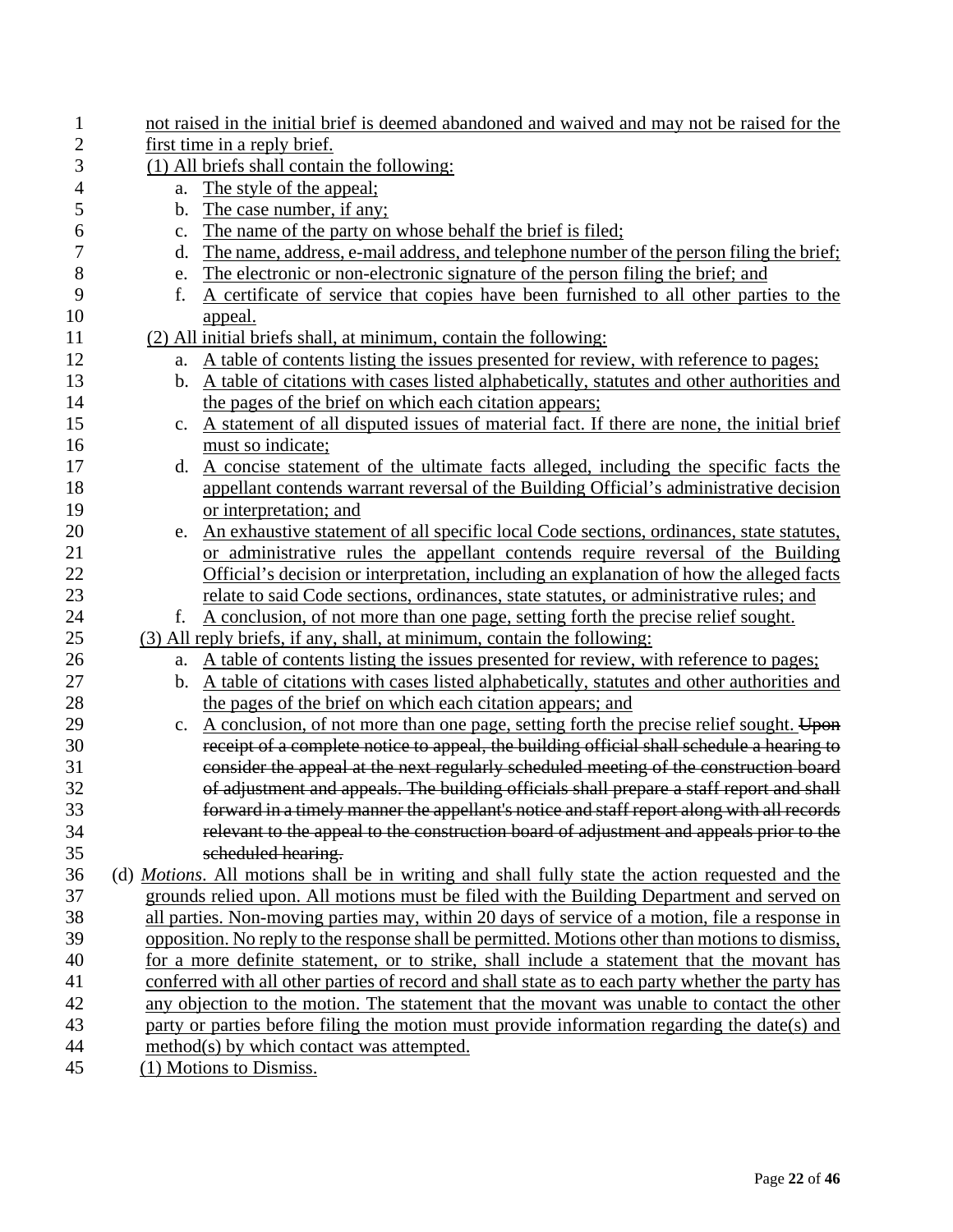| 1                        | a. A motion to dismiss may be filed no later than 30 days after the filing and service of       |
|--------------------------|-------------------------------------------------------------------------------------------------|
| $\overline{c}$           | the initial brief. The service of such a motion to dismiss shall alter the period of time       |
| 3                        | by which the appellee must file and serve its answer brief so that if the construction          |
| $\overline{\mathcal{L}}$ | board of adjustment and appeals denies the motion, the appellee's answer brief shall            |
| 5                        | be filed and served within 30 days after appellee's attorney of record's receipt of the         |
| 6                        | order denying the motion.                                                                       |
| $\overline{7}$           | <b>b</b> The appellee may file a motion to dismiss the appeal with no applicable time limit if  |
| 8                        | the motion is based upon a lack of jurisdiction or incurable errors in the notice of            |
| 9                        | appeal or appeal brief.                                                                         |
| 10                       | (2) Motions for More Definite Statement. If a brief is so vague and ambiguous that a party      |
| 11                       | cannot reasonably be required to frame an answer brief or reply brief, that party may move      |
| 12                       | for a more definite statement before interposing an answer brief or reply brief. The service    |
| 13                       | of such a motion for a more definite statement shall alter the period of time by which the      |
| 14                       | appellee must file and serve its answer brief so that if the construction board of adjustment   |
| 15                       | and appeals denies the motion, the appellee's answer brief shall be served within 30 days       |
| 16                       | after the appellee's attorney of record's receipt of the order denying the motion. The motion   |
| 17                       | shall point out the defects complained of and the details desired. If the construction board    |
| 18                       | of adjustment and appeals grants such motion, the amended brief shall be filed and served       |
| 19                       | within 20 days after notice of the board of adjustment's action. If the motion is granted and   |
| 20                       | the board of adjustment's order is not obeyed within 20 days after notice of the order or       |
| 21                       | such other time as the hearing officer may fix, the appeal shall be dismissed with prejudice.   |
| 22                       | (3) Motion to Strike. A party may move to strike or the construction board of adjustment and    |
| 23                       | appeals may strike redundant, immaterial, impertinent, scandalous, or non-record material       |
| 24                       | from any brief or motion at any time.                                                           |
| 25                       | (4) Motion for Extension of Time. Motions for extension of time shall be filed and served prior |
| 26                       | to the expiration of the deadline sought to be extended and shall state good cause for the      |
| 27                       | request.                                                                                        |
| 28                       | (5) Motion for Continuance. Motions for continuance of an appeal hearing may be granted for     |
| 29                       | good cause shown. Except in cases of emergency, motions for continuance must be made            |
| 30                       | at least five (5) business days prior to the date noticed for the hearing.                      |
| 31                       | (6) Motion for Judicial Notice. The construction board of adjustment and appeals shall take     |
| 32                       | judicial notice of any matter set forth below when a party properly motions for it and gives    |
| 33                       | each adverse party timely written notice of the request, proof of which is filed with the       |
| 34                       | county Building Department and served upon the opposing attorney of record, to enable           |
| 35                       | the adverse party to prepare to meet the request and furnishes the court with sufficient        |
| 36                       | information to enable it to take judicial notice of the matter.                                 |
| 37                       | a. Specifically identified (by pinpoint citation) duly enacted ordinances and resolutions       |
| 38                       | of the Monroe County Board of County Commissioners.                                             |
| 39                       | b. Specifically identified (by pinpoint citation) provisions of the Monroe County Code of       |
| 40                       | Ordinances and Monroe County Land Development Code.                                             |
| 41                       | c. Specifically identified (by pinpoint citation) objectives, policies, and provisions of the   |
| 42                       | Monroe County Comprehensive Plan.                                                               |
| 43                       | d. Specifically identified (by pinpoint citation) provisions in the Florida Building Code.      |
| 44                       | e. Specifically identified (by pinpoint citation) public statutory law and resolutions of the   |
| 45                       | Florida Legislature and the Congress of the United States.                                      |
|                          |                                                                                                 |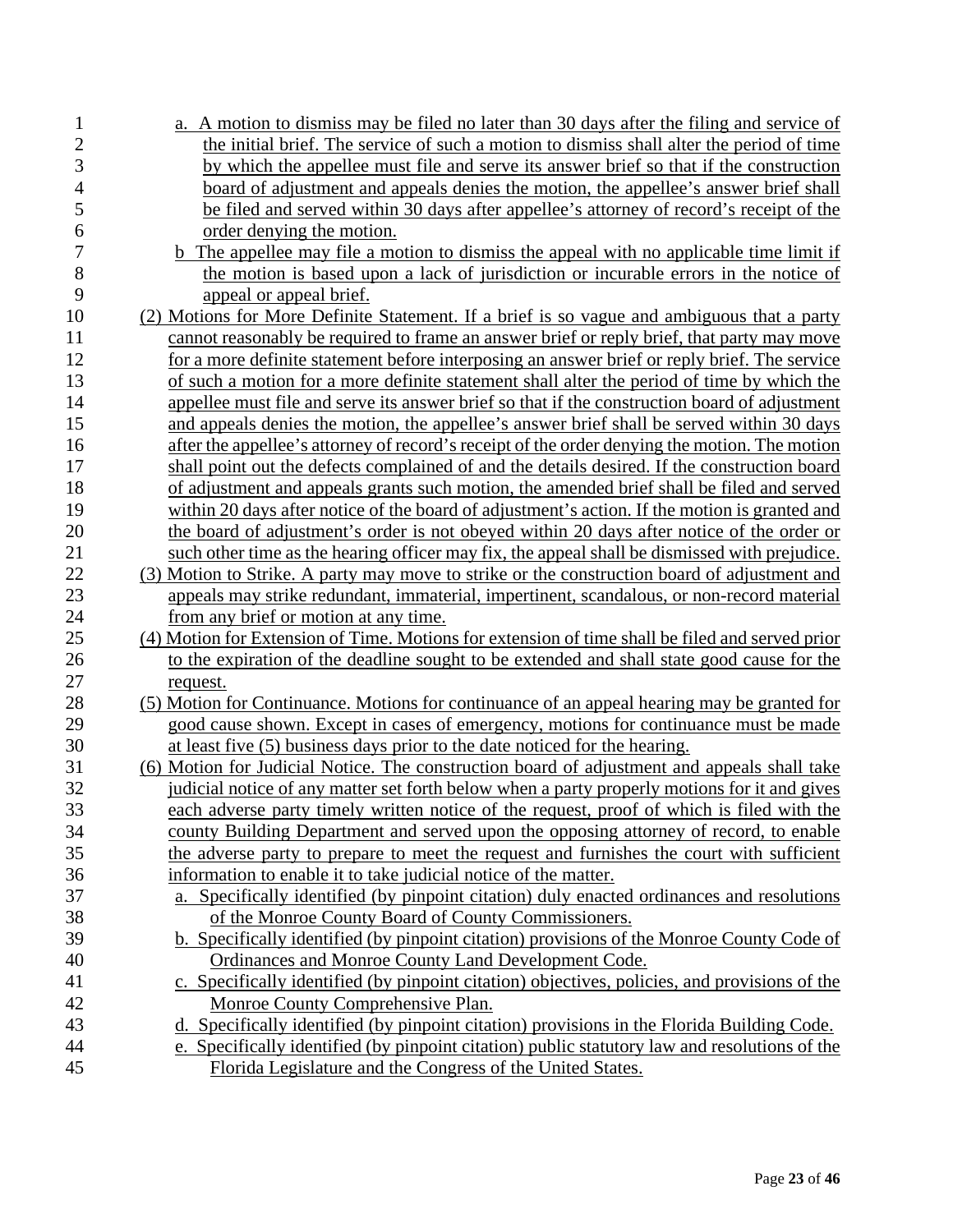| 1              | f. Specifically identified legislative staff reports and legislative materials prepared in                                                                                       |
|----------------|----------------------------------------------------------------------------------------------------------------------------------------------------------------------------------|
| $\overline{c}$ | connection with slip laws corresponding to public statutory law of the Florida                                                                                                   |
| 3              | Legislature and the Congress of the United States.                                                                                                                               |
| $\overline{4}$ | g. Specifically identified (by pinpoint citation) rules or regulations in the Code of Federal                                                                                    |
| 5              | Regulations.                                                                                                                                                                     |
| 6              | Specifically identified (by pinpoint citation) rules or regulations in the Florida<br>$h_{-}$                                                                                    |
| $\tau$         | Administrative Code.                                                                                                                                                             |
| $\,8\,$        | (e) Computing Time. In computing the jurisdictional period of time an appellant must file a notice                                                                               |
| 9              | of appeal herein, the day the final administrative decision is issued shall be included. In                                                                                      |
| 10             | computing any other period of time under this section, the day of the act from which the period                                                                                  |
| 11             | of time begins to run shall not be included. The last day of the period shall be included unless                                                                                 |
| 12             | it is a Saturday, Sunday, or legal holiday as that term is defined at Florida Rule of Judicial                                                                                   |
| 13             | Administration $2.514(a)(6)$ , in which event the period continues to run until the next day that                                                                                |
| 14             | is not a Saturday, Sunday, or legal holiday as that term is defined at the foregoing Florida Rule                                                                                |
| 15             | of Judicial Administration.                                                                                                                                                      |
| 16             | (f) Decisions on appeals. In rendering its decision in accordance with the provisions of section 6-                                                                              |
| 17             | $56(ge)$ , the construction board of adjustment and appeals must find that at least one of the                                                                                   |
| 18             | conditions in subsection (a) of this section have been met in order to overturn an administrative                                                                                |
| 19             | decision or interpretation of the Bouilding Oefficial or his or her designee.                                                                                                    |
| 20             | (e) Waiver of rights. Failure to file notice of appeal within the 30-calendar day appeal period shall                                                                            |
| 21             | constitute a waiver of any rights under this chapter to appeal the decision or interpretation of                                                                                 |
| 22             | the building official.                                                                                                                                                           |
| 23             |                                                                                                                                                                                  |
| 24             | Sec. 6-58. - Variances.                                                                                                                                                          |
| 25             | (a) <i>Purpose</i> . The purpose of this section is to establish procedures and standards for varying the                                                                        |
| 26             | application of provisions of the Florida Building Code.                                                                                                                          |
| 27<br>28       | (b) Authority and scope of authority. The construction board of adjustment and appeals shall have                                                                                |
| 29             | the authority to vary the application of any provision of the Florida Building Code in                                                                                           |
| 30             | accordance with the standards in subsection (d) of this section. The construction board of                                                                                       |
| 31             | adjustment and appeals shall not consider variance requests pertaining to floodplain<br>management requirements which shall be reviewed pursuant to the provisions of Ch. 122 of |
| 32             | the Monroe County Land Development Code (part II of this Code).                                                                                                                  |
| 33             | (c) Application and procedures. An application in the form prescribed and approved by the                                                                                        |
| 34             | Building Official must be timely filed by the applicant with the Building Department within                                                                                      |
| 35             | 30 days of the date of the decision, determination, application, or interpretation of the Florida                                                                                |
| 36             | <b>Building Code by the Building Official or Building Department staff person triggering or</b>                                                                                  |
| 37             | giving rise to the variance application. The application shall be accompanied by a                                                                                               |
| 38             | nonrefundable fee. No application shall be deemed complete without payment of required                                                                                           |
| 39             | fees. The failure to timely and properly file a variance application under this section shall                                                                                    |
| 40             | constitute an irremediable jurisdictional waiver of any rights to appeal or otherwise challenge                                                                                  |
| 41             | or attack such decision, determination, application, or interpretation of the Florida Building                                                                                   |
| 42             | Code, for failure to exhaust available administrative remedies. The waiver effectuated by                                                                                        |
| 43             | failure to timely and properly appeal within 30 calendar days of such action shall also operate                                                                                  |
| 44             | as an irrevocable jurisdictional waiver of the right to appeal or otherwise challenge or attack                                                                                  |
| 45             | any portion of a subsequent decision, determination, or interpretation of the Florida Building                                                                                   |
| 46             | Code, that in part or in whole relies upon an earlier related decision, determination,                                                                                           |
|                |                                                                                                                                                                                  |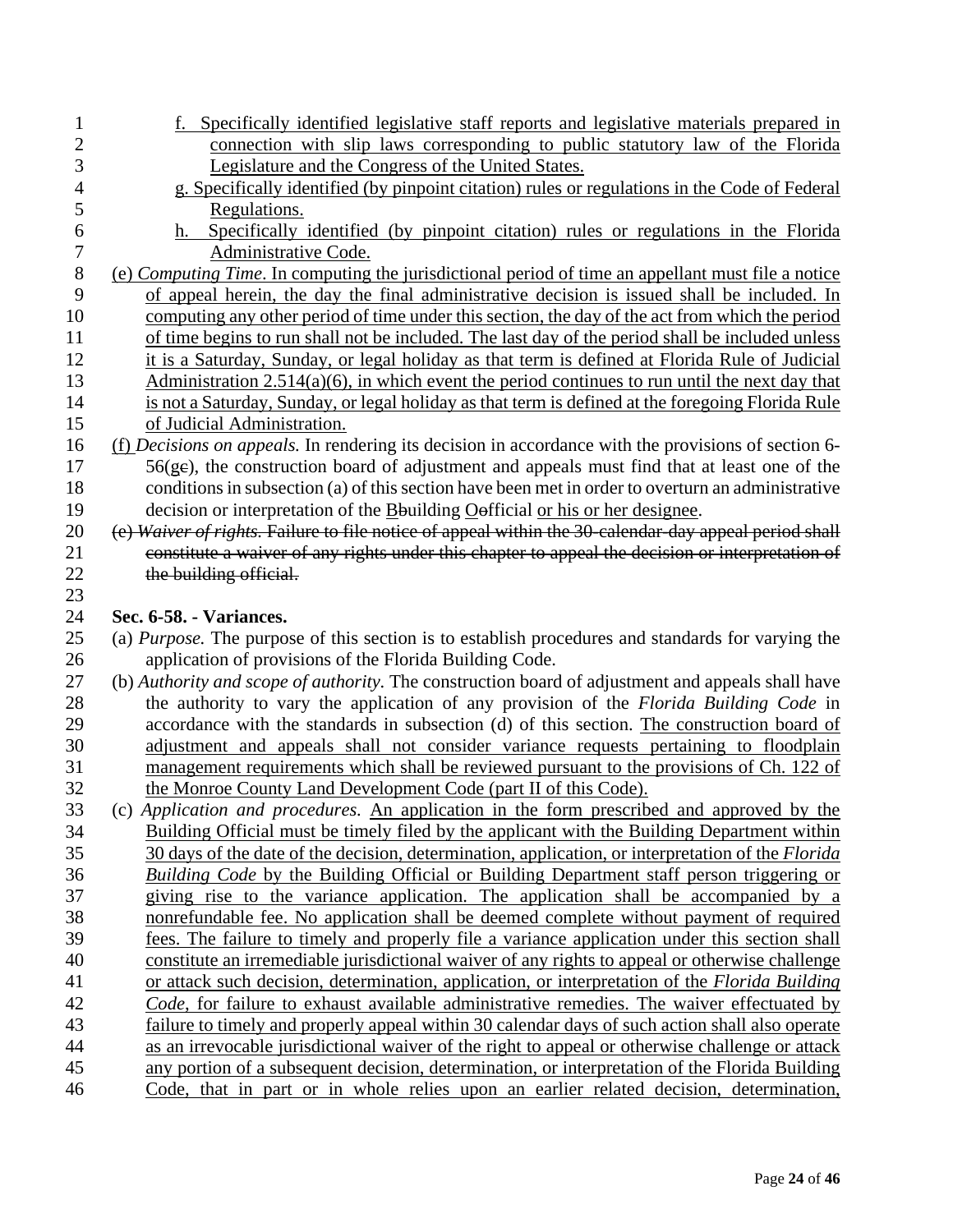| 1              | application, or interpretation of the Florida Building Code, for which a variance application                           |
|----------------|-------------------------------------------------------------------------------------------------------------------------|
| $\overline{2}$ | was never timely and properly filed.                                                                                    |
| 3              | (1) Upon receipt of a variance application, the Building Department shall deem it complete,                             |
| $\overline{4}$ | and properly and timely filed, or shall deem it improperly or untimely filed, or incomplete.                            |
| 5              | The County shall have 30 working days to notify an applicant if the application is                                      |
| 6              | improperly filed or is incomplete. No further action shall be taken on the variance                                     |
| $\overline{7}$ | application unless all deficiencies are remedied. An untimely, improperly filed, or                                     |
| $8\,$          | incomplete variance application shall not constitute a valid, legally effective, or legally                             |
| 9              | cognizable variance application, and in no event shall the 30-day period to initiate an                                 |
| 10             | application for variance relief under this section be tolled during any period in which a                               |
| 11             | variance application has been deemed improperly filed, incomplete, or otherwise                                         |
| 12             | insufficient.                                                                                                           |
| 13             | (2) If the Building Department determines the variance application is complete, and has been                            |
| 14             | properly and timely filed:                                                                                              |
| 15             | a. The Building Department shall notify the applicant, and the Building Official or his or                              |
| 16             | her designee shall arrange for a hearing to be scheduled before the construction board                                  |
| 17             | of adjustment and appeals;                                                                                              |
| 18             | b. Within sixty (60) days of receipt of a complete and properly and timely filed application                            |
| 19             | for a variance under this section, the Building Official and/or his or her designee(s)                                  |
| 20             | shall review the application, and file a Report and Recommendation with the                                             |
| 21             | construction board of adjustment and appeal. The same shall be served upon the                                          |
| 22             | applicant. The variance applicant may file a written objection to the Reports and                                       |
| 23             | Recommendations of the Building Official and/or his or her designee(s) within 30                                        |
| 24             | calendar days of the date of filing of the Report(s) and Recommendation(s).                                             |
| 25             | The applicant shall file a request for a variance along with a nonrefundable fee to the building                        |
| 26             | department on a form approved by the building official. The application for a variance is not                           |
| 27             | complete without payment of the required fees. The building official shall schedule a hearing                           |
| 28             | to consider the applicant's request at the next regularly scheduled meeting of the construction                         |
| 29             | board of adjustment and appeals. The building official shall prepare a staff report with                                |
| 30             | recommendations and forward in a timely manner the applicant's request and staff report along                           |
| 31             | with all records relevant to the request to the construction board of adjustment and appeals                            |
| 32             | prior to the scheduled hearing.                                                                                         |
| 33             | (d) Decisions on variance requests.                                                                                     |
| 34             | $(1)$ In rendering its decision in accordance with the provisions of section 6-56(ge), the                              |
| 35             | construction board of adjustment and appeals shall only grant a variance if it finds that                               |
| 36             | enforcement of the Florida Building Code to this specific situation would do manifest                                   |
| 37             | injustice and would be contrary to its intent, text, spirit-and purpose, and the public interest,                       |
| 38             | and if it also finds all of the following:                                                                              |
| 39             | $\underline{a.}(1)$ Special conditions and circumstances exist that are peculiar to the building, structure or          |
| 40             | service system involved and that are not applicable to others;                                                          |
| 41             | $b \rightarrow (2)$ The special conditions and circumstance do not result from the action or inaction of the            |
| 42<br>43       | applicant;<br>$c.\overline{(3)}$ Granting the variance requested will not confer on the applicant any special privilege |
| 44             | that is denied by the <i>Florida Building Code</i> to other buildings, structures or service                            |
| 45             | systems;                                                                                                                |
|                |                                                                                                                         |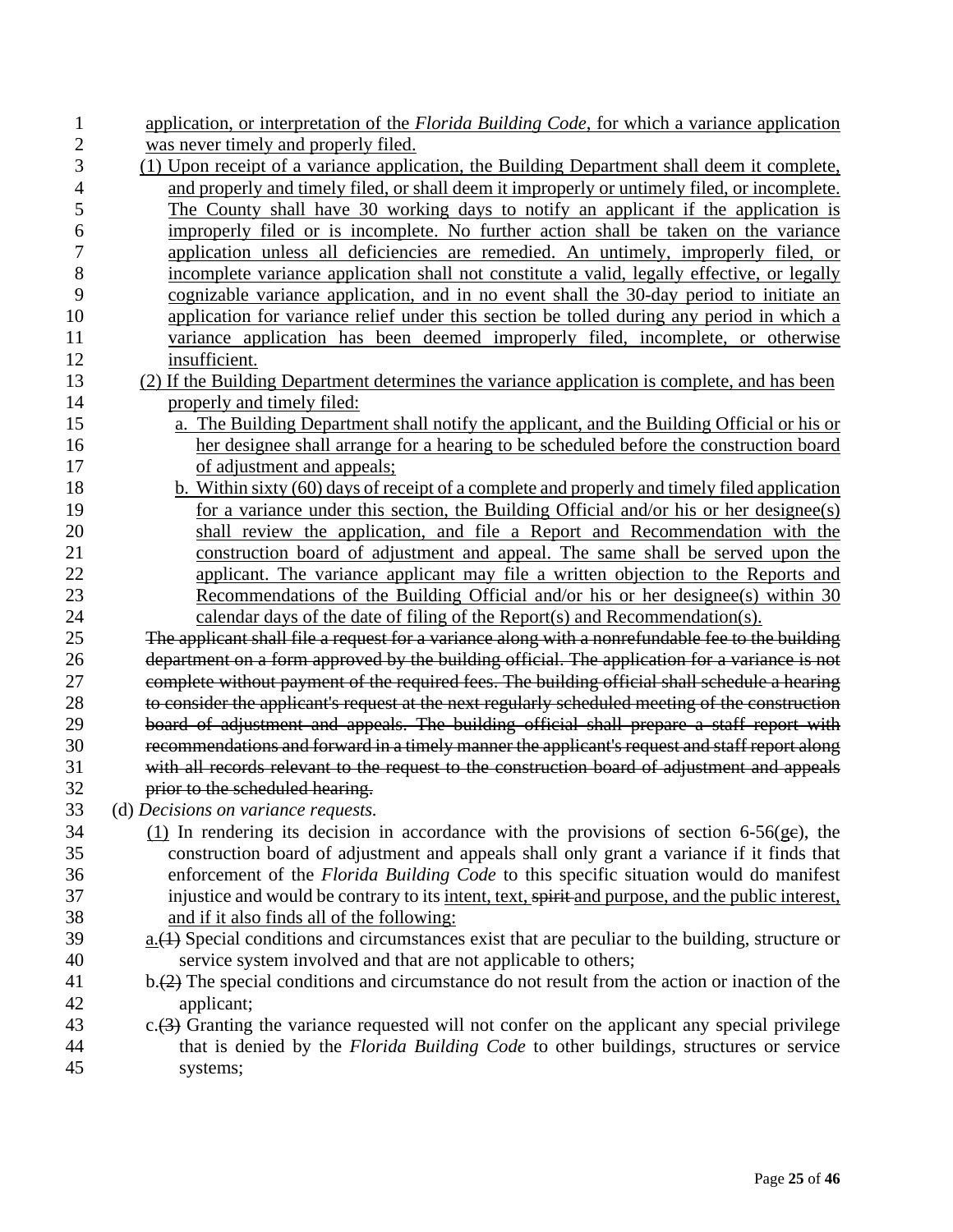| $\mathbf{1}$   | $\underline{d.}(4)$ The variance granted is the minimum variance that will make possible the reasonable     |
|----------------|-------------------------------------------------------------------------------------------------------------|
| $\overline{c}$ | use of the building, structure or service system; and                                                       |
| 3              | $\underline{f.}(5)$ The grant of the variance will be consistent with the text, in harmony with the general |
| $\overline{4}$ | intent and purpose of this Code and will not be detrimental to the public health, safety                    |
| 5              | and general welfare.                                                                                        |
| 6              | (2) The applicant carries the initial legal and evidentiary burden to demonstrate compliance                |
| 7              | with the County's Codes and <i>Florida Building Code</i> , and to support its application. The              |
| $8\,$          | applicant's evidentiary burden shall be to prove all material factual allegations by clear and              |
| 9              | convincing evidence.                                                                                        |
| 10             | (3) In resolving an application under this section, the Building Official's administrative                  |
| 11             | interpretations of the <i>Florida Building Code</i> and this chapter, the Building Department's             |
| 12             | administrative staff interpretations of the Florida Building Code and this chapter, and the                 |
| 13             | Planning and Environmental Resources Department's and the Code Compliance                                   |
| 14             | Department's administrative staff interpretations of the Monroe County Codes are legally                    |
| 15             | entitled to deference and great weight before the construction board of adjustment and                      |
| 16             | appeals, at trial, and on appeal, and such administrative interpretations should not be                     |
| 17             | modified or overturned unless clearly erroneous. If such administrative interpretation is                   |
| 18             | within the range of possible and reasonable interpretations, it is not clearly erroneous and                |
| 19             | should be affirmed.                                                                                         |
| 20             | (e) Limitations. When the construction board of adjustment and appeals considers whether to grant           |
| 21             | a variance, the following factors shall not be considered material or relevant to the board of              |
| $22\,$         | adjustment and appeals' decision:                                                                           |
| 23             | (1) The physical disabilities or handicaps and health of the applicant or members of his or her             |
| 24             | family;                                                                                                     |
| 25             | (2) The domestic difficulties of the applicant or members of his or her family;                             |
| 26             | (3) The financial difficulty of the applicant in complying with this chapter or with the Florida            |
| 27             | <b>Building Code;</b>                                                                                       |
| 28             | (4) The difficulty of marketing, advertising, or selling the property, building, or structure;              |
| 29             | (5) The uses, occupancies, types, configuration, value, elevation, or materials of surrounding              |
| 30             | or nearby buildings or structures;                                                                          |
| 31             | (6) Any difficulty related to a codified law, rule, regulation, or matter of record, which the              |
| 32             | applicant or members of his or her family, were on actual or constructive notice of prior to                |
| 33             | acquiring the property, and could therefore have been avoided, or which may be                              |
| 34             | characterized as a self-created hardship;                                                                   |
| 35             | (7) Non-unique or non-peculiar characteristics of the applicant's property, building, or                    |
| 36             | structure.                                                                                                  |
| 37             | (f) Variance conditions. In granting the variance, the construction board of adjustment and appeals         |
| 38             | may prescribe a reasonable time limit within which the action for which the variance is                     |
| 39             | required shall be commenced or completed or both. In addition, the board may prescribe                      |
| 40             | appropriate conditions and safeguards in conformity with the Florida Building Code.                         |
| 41             | Violation of the conditions of a variance shall be deemed a violation of this chapter and the               |
| 42             | Florida Building Code.                                                                                      |
| 43             | (g) Appeal to Administrative Hearing Officer. The applicant or the County may request an appeal             |
| 44             | of the decision of the construction board of adjustment and appeal, under Chapter 102,                      |
| 45             | Division 2 by filing the notice required by that article within 30 days after the date of the               |
| 46             | written decision of the construction board of adjustment and appeals.                                       |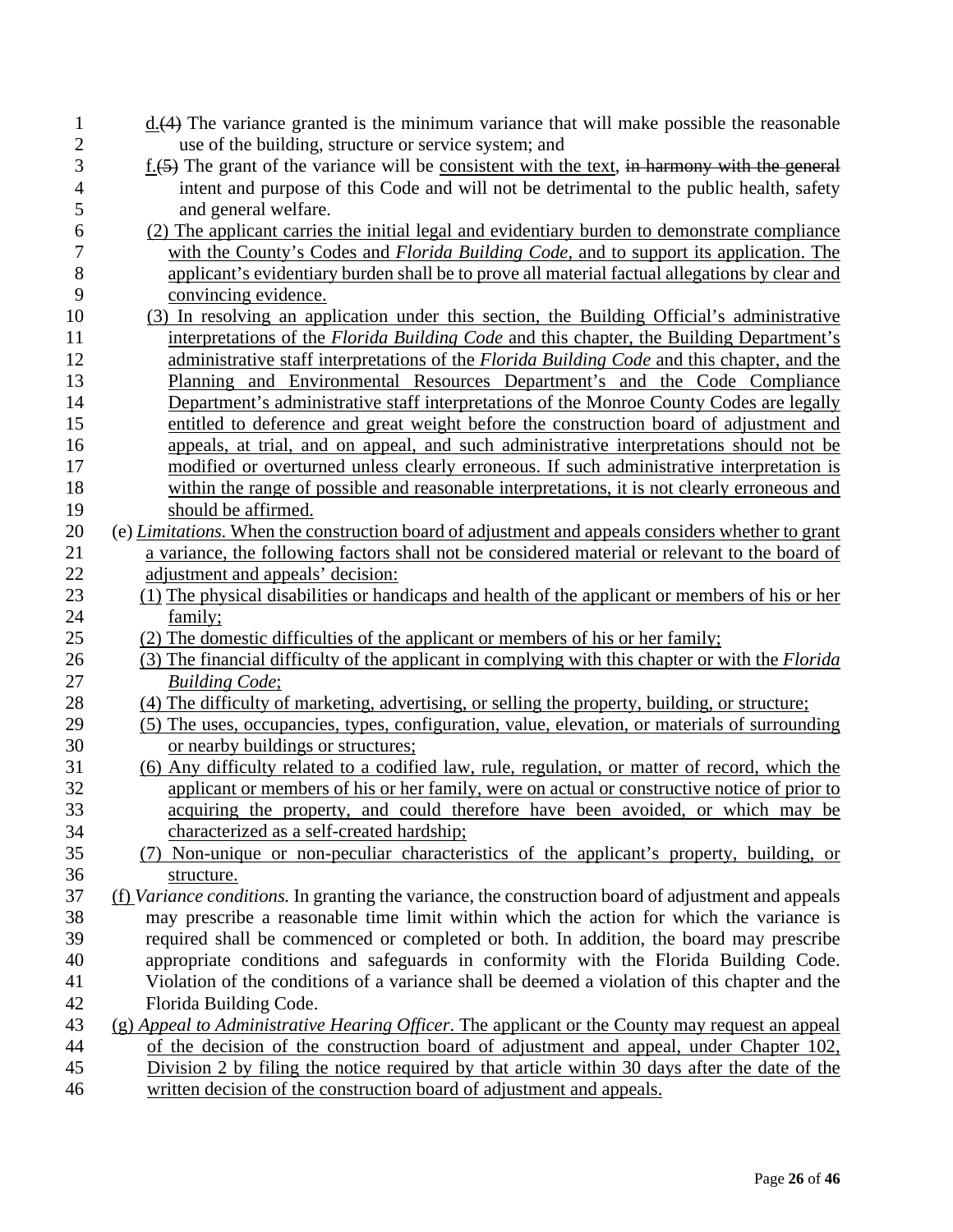### **Sec. 6-59. - Right of entry.**

 (a) *Inspections.* Whenever necessary to make an inspection to enforce any of the provisions of the *Florida Building Code*, or whenever the Bbuilding Oofficial or his or her authorized designee has reasonable cause to believe that there exists in any building or structure or upon any premises any condition or code violation that makes such building, structure, premises, electrical, gas, mechanical or plumbing systems unsafe, dangerous or hazardous, the Bbuilding Oofficial or his or her authorized designee may enter such building, structure or premises at all reasonable times to inspect the same or to perform any duty imposed upon the Bbuilding Oofficial by the *Florida Building Code*. If such building, structure or premises are occupied, he or she shall first present proper credentials and request entry. If such building, structure, or premises are unoccupied, he or she shall first make a reasonable effort to locate the owner or other persons having charge or control of such and request entry. If entry is refused, the Bbuilding Oofficial or his or her authorized designee shall have recourse to every remedy provided by law and equity to secure entry.

 (b) *Prohibition on entry.* When the Bbuilding Oofficial shall have first obtained a proper inspection warrant or other remedy provided by law or equity to secure lawful entry, no owner or occupant or any other persons having charge, care or control of any building, structure, or premises shall fail or neglect, after proper request is made as herein provided, to permit prompt entry therein by the Bbuilding Official or his or her authorized designee for the purpose of inspection and examination pursuant to the *Florida Building Code* and this chapter. 

 **Secs. 6-60—6-76. - Reserved**. 

## **DIVISION 3. - PERMITS, INSPECTIONS AND CERTIFICATES OF OCCUPANCY**

#### **Subdivision I. - In General**

## **Sec. 6-77. - Certificate of competency required.**

 It shall be unlawful for any person or firm to engage in the business or act in the capacity of a contractor, subcontractor, master, journeyman or maintenance personnel, as hereinafter defined, anywhere within the unincorporated areas of this county without a current valid certificate of competency issued by either the county or by the state.

#### **Sec. 6-78. - Tests for product compliance.**

 For products not covered under the statewide product evaluation and approval system, the Bbuilding Oofficial or his or her authorized designee may require tests or test reports as proof of compliance. Required tests are to be made at the expense of the owner, or his or her agent, by an approved testing laboratory or other approved agency.

- **Secs. 6-79—6-99. - Reserved**.
- 
- 

#### **Subdivision II. - Permits**

**Sec. 6-100. - Permits required.**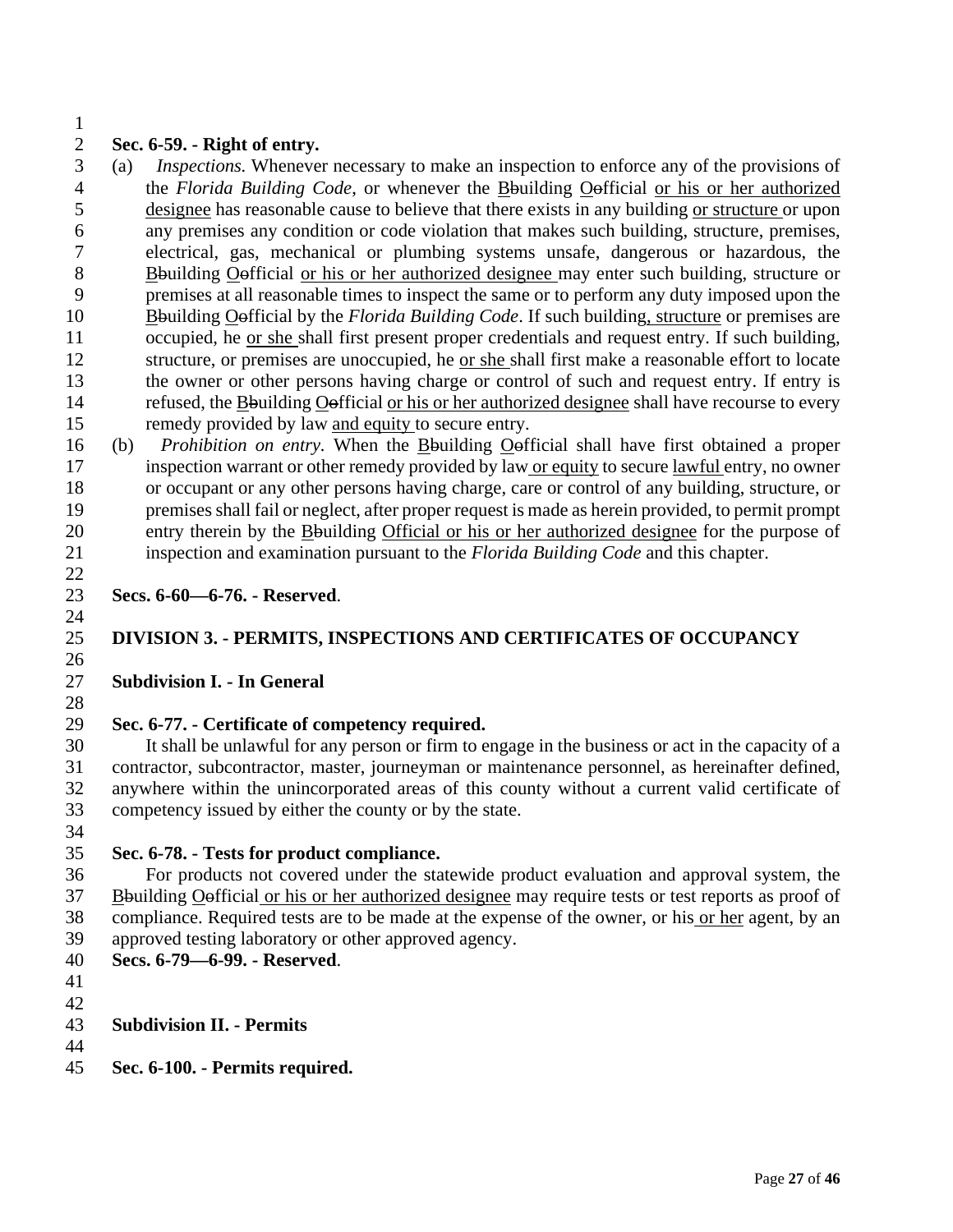- 1 (a) *Applicability.* A permit shall be required for all work shown in the following table, except 2 where specifically exempted this section.  $\begin{array}{c} 1 \\ 2 \\ 3 \end{array}$
- 

| Work Requiring a Permit                                                                                                                                                                                                                                               | Residential Exceptions*                                                                                                                                                                                                                                                                                                                                                                                                                               |
|-----------------------------------------------------------------------------------------------------------------------------------------------------------------------------------------------------------------------------------------------------------------------|-------------------------------------------------------------------------------------------------------------------------------------------------------------------------------------------------------------------------------------------------------------------------------------------------------------------------------------------------------------------------------------------------------------------------------------------------------|
| Site preparation including: land<br>clearing, placements of fill, excavation,<br>and blasting; however, no permit for site<br>preparation may be issued except in<br>conjunction with the establishment of a<br>use or structure allowed in the land use<br>district. | None. However, no fee (including education; contractor<br>investigation; or tech fees) shall be charged for invasive exotic<br>vegetation removal if permit is not classified as clearing and<br>grubbing.                                                                                                                                                                                                                                            |
| Removal of invasive exotic vegetation                                                                                                                                                                                                                                 | A permit is not required for the removal of ten or fewer stems of<br>invasive exotic vegetation on parcels with a lawfully established<br>principal use; however, this exemption shall not apply if the removal<br>is part of a larger clearing operation undertaken in segments within<br>any one calendar year, whether by the same or different contractors<br>and/or the property owner or if undertaken in conjunction with any<br>construction. |
| Pruning, trimming, or removal of trees                                                                                                                                                                                                                                | A permit or mitigation is not required if a property owner obtains<br>documentation from an arborist certified by the International Society<br>of Arboriculture or a Florida licensed landscape architect that a tree<br>presents a danger to persons or property.                                                                                                                                                                                    |
| Demolition                                                                                                                                                                                                                                                            | None.<br>Residential demolition where the fair market value of the demolition<br>work is less than \$2,500.00 and all pertinent utilities have been<br>properly disconnected.                                                                                                                                                                                                                                                                         |
| Tie downs of habitable structures                                                                                                                                                                                                                                     | None                                                                                                                                                                                                                                                                                                                                                                                                                                                  |
| <b>Signs</b>                                                                                                                                                                                                                                                          | Those signs that are specifically exempt from permit requirements<br>pursuant to part II of this Code; however, in no case shall a sign be<br>exempt if its installation represents a threat to life and safety.                                                                                                                                                                                                                                      |
| Fences                                                                                                                                                                                                                                                                | None                                                                                                                                                                                                                                                                                                                                                                                                                                                  |
| Sheds                                                                                                                                                                                                                                                                 | None. Effective July 1, 2013, sheds are no longer exempt from<br>permitting per this Section.                                                                                                                                                                                                                                                                                                                                                         |
| Chickees not constructed by Miccosukee<br>or Seminole Indians                                                                                                                                                                                                         | None                                                                                                                                                                                                                                                                                                                                                                                                                                                  |
| Any new construction and remodeling<br>work of principal and accessory<br>structures                                                                                                                                                                                  | Interior remodeling where the fair market value of such work is less<br>than \$2,500.00 and there is no change in the original size or<br>configuration.                                                                                                                                                                                                                                                                                              |
|                                                                                                                                                                                                                                                                       | Exterior and interior painting of single- and two-family residential<br>buildings.                                                                                                                                                                                                                                                                                                                                                                    |
|                                                                                                                                                                                                                                                                       | Installation of carpeting and floor coverings in single- and two-<br>family residential buildings that have previously been inhabited, if<br>the fair market value of the work is less than \$5,000.00.                                                                                                                                                                                                                                               |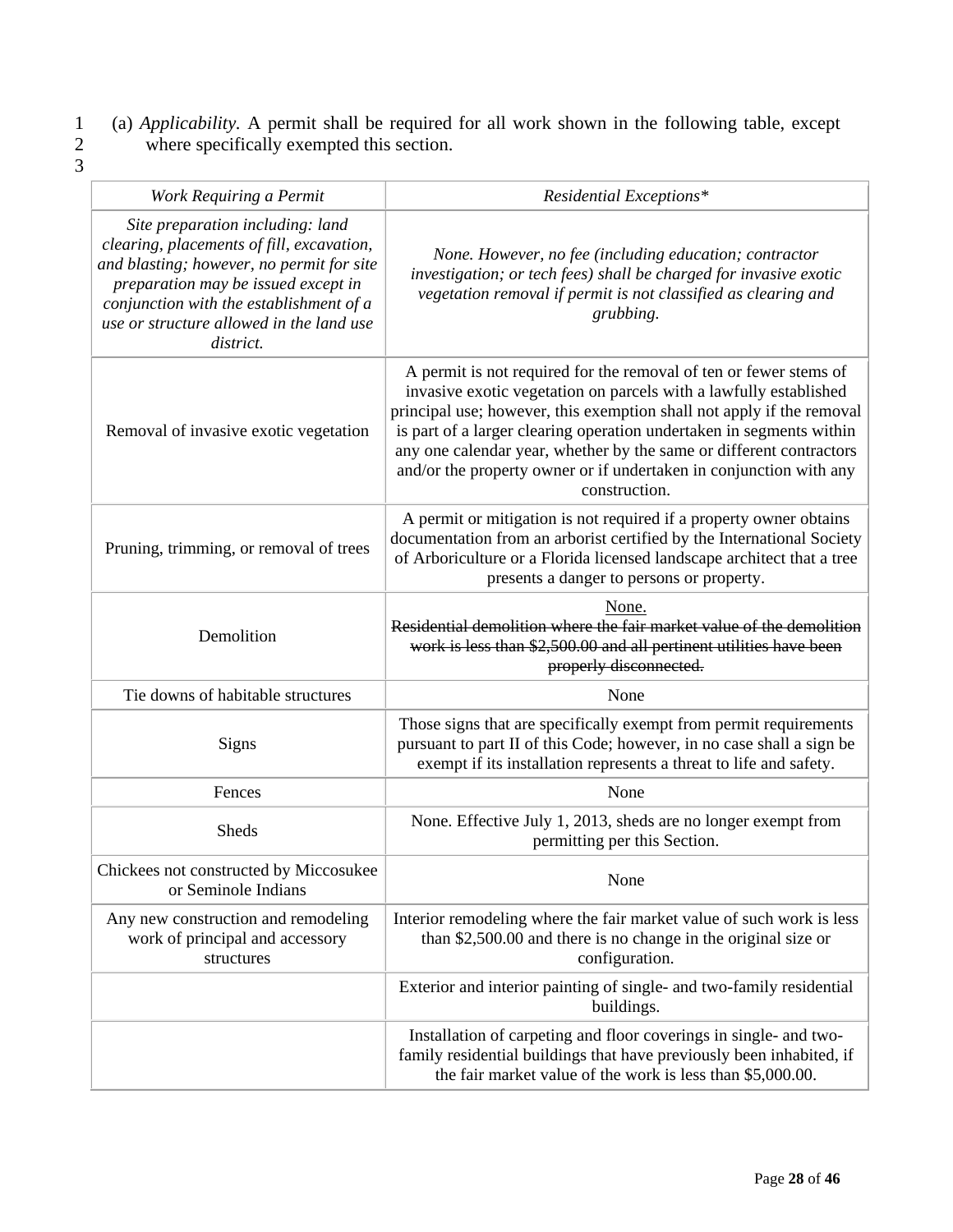|                                                                                                                 |                                                                                                                        | Normal maintenance or ordinary minor repairs where the fair market<br>value of such work is less than \$2,500.00.                                                                                                                                                                                                                                                                                                                                                                                                                                                                                                                                                                                                                                                                                                                                                               |
|-----------------------------------------------------------------------------------------------------------------|------------------------------------------------------------------------------------------------------------------------|---------------------------------------------------------------------------------------------------------------------------------------------------------------------------------------------------------------------------------------------------------------------------------------------------------------------------------------------------------------------------------------------------------------------------------------------------------------------------------------------------------------------------------------------------------------------------------------------------------------------------------------------------------------------------------------------------------------------------------------------------------------------------------------------------------------------------------------------------------------------------------|
|                                                                                                                 | All work in the electrical, mechanical,<br>and plumbing trades                                                         | Normal maintenance or ordinary minor repairs where the fair market<br>value of such work is less than \$2,500.00.                                                                                                                                                                                                                                                                                                                                                                                                                                                                                                                                                                                                                                                                                                                                                               |
|                                                                                                                 |                                                                                                                        | The installation of satellite antennas and microwave receiving<br>antennas that do not exceed one meter in diameter but only where<br>mounted on existing buildings or structures.                                                                                                                                                                                                                                                                                                                                                                                                                                                                                                                                                                                                                                                                                              |
|                                                                                                                 | All work subject to the floodplain<br>management requirements of the Florida<br>Building Code and part II of this Code | Normal maintenance or ordinary minor repairs where the fair market<br>value of such work is less than \$2,500.00.                                                                                                                                                                                                                                                                                                                                                                                                                                                                                                                                                                                                                                                                                                                                                               |
|                                                                                                                 | Resource extraction activities (as defined<br>in part II of this Code)                                                 | None                                                                                                                                                                                                                                                                                                                                                                                                                                                                                                                                                                                                                                                                                                                                                                                                                                                                            |
|                                                                                                                 | Any work involving life safety                                                                                         | None                                                                                                                                                                                                                                                                                                                                                                                                                                                                                                                                                                                                                                                                                                                                                                                                                                                                            |
| $\mathbf{1}$<br>$\sqrt{2}$<br>3<br>$\overline{4}$<br>$\mathfrak s$<br>6<br>$\boldsymbol{7}$<br>$8\,$<br>9<br>10 | of this Code and shall be subject to code compliance.                                                                  | *Note: Notwithstanding the exceptions set forth herein, permits will always be required for new work<br>involving electrical, mechanical, plumbing or any improvements subject to floodplain regulations; and if<br>the construction, repair, remodeling or improvement work is a part of a larger or major operation, whether<br>undertaken by the same or different contractor. NO EXCEPTIONS apply to work conducted below base<br>flood elevation and/or subject to the floodplain management requirements of the Florida Building Code<br>and the Monroe County Codes to buildings or structures located within a Coastal Barrier Resource System<br>(CBRS) or structures located within flood zone AE or flood zone VE. All residential work that is exempt<br>from Monroe County permitting shall still comply with the Florida Building Code, this chapter, and part II |
| 11<br>12                                                                                                        | any dock, seawall, and riprap accessory structure.                                                                     | (b) Separate permit required. A separate permit shall be required for each principal structure and                                                                                                                                                                                                                                                                                                                                                                                                                                                                                                                                                                                                                                                                                                                                                                              |
| 13                                                                                                              |                                                                                                                        | (c) Blanket invasive exotic removal permit. An annually renewable blanket permit for the removal                                                                                                                                                                                                                                                                                                                                                                                                                                                                                                                                                                                                                                                                                                                                                                                |
| 14                                                                                                              |                                                                                                                        | of invasive exotic vegetation is available to not-for-profit conservation agencies as approved                                                                                                                                                                                                                                                                                                                                                                                                                                                                                                                                                                                                                                                                                                                                                                                  |
| 15                                                                                                              | by the county biologist.                                                                                               |                                                                                                                                                                                                                                                                                                                                                                                                                                                                                                                                                                                                                                                                                                                                                                                                                                                                                 |
| 16                                                                                                              |                                                                                                                        | (d) Permit exemptions for a Hurricane Wilma. event with declared a State of Local Emergency.                                                                                                                                                                                                                                                                                                                                                                                                                                                                                                                                                                                                                                                                                                                                                                                    |
| 17<br>18                                                                                                        |                                                                                                                        | Notwithstanding the provisions of subsection (a) of this section, the following work shall be<br>exempted from requiring a permit prior to the time periods specified below:                                                                                                                                                                                                                                                                                                                                                                                                                                                                                                                                                                                                                                                                                                    |
| 19                                                                                                              |                                                                                                                        | (1) No permit shall be required where imminent danger to life or safety exists or to prevent                                                                                                                                                                                                                                                                                                                                                                                                                                                                                                                                                                                                                                                                                                                                                                                    |
| 20                                                                                                              |                                                                                                                        | further property damage caused by a Hurricane Wilma. Property owners may make                                                                                                                                                                                                                                                                                                                                                                                                                                                                                                                                                                                                                                                                                                                                                                                                   |
| 21                                                                                                              |                                                                                                                        | necessary repairs to the minimum extent necessary without a permit; however,                                                                                                                                                                                                                                                                                                                                                                                                                                                                                                                                                                                                                                                                                                                                                                                                    |
| 22                                                                                                              |                                                                                                                        | photographs should be taken before and after the necessary repairs for inclusion with                                                                                                                                                                                                                                                                                                                                                                                                                                                                                                                                                                                                                                                                                                                                                                                           |
| 23                                                                                                              |                                                                                                                        | subsequent permit applications, as necessary. This exemption from the permitting                                                                                                                                                                                                                                                                                                                                                                                                                                                                                                                                                                                                                                                                                                                                                                                                |
| 24                                                                                                              |                                                                                                                        | requirements of this chapter shall be for a period of 60 days based a resolution approved                                                                                                                                                                                                                                                                                                                                                                                                                                                                                                                                                                                                                                                                                                                                                                                       |
| 25                                                                                                              |                                                                                                                        | by the Board of County Commissioners (BOCC) from the effective date of the ordinance                                                                                                                                                                                                                                                                                                                                                                                                                                                                                                                                                                                                                                                                                                                                                                                            |
| 26                                                                                                              |                                                                                                                        | from which this section is derived. The permit exemption duration may only be extended                                                                                                                                                                                                                                                                                                                                                                                                                                                                                                                                                                                                                                                                                                                                                                                          |
| 27                                                                                                              |                                                                                                                        | at the discretion of the BOCC by an additional resolution.                                                                                                                                                                                                                                                                                                                                                                                                                                                                                                                                                                                                                                                                                                                                                                                                                      |
| 28<br>29                                                                                                        |                                                                                                                        | (2) No permit shall be required for any residential work involving the replacement of 300<br>square feet or less of storm damage roof shingle and underlayment. This exemption from                                                                                                                                                                                                                                                                                                                                                                                                                                                                                                                                                                                                                                                                                             |
|                                                                                                                 |                                                                                                                        |                                                                                                                                                                                                                                                                                                                                                                                                                                                                                                                                                                                                                                                                                                                                                                                                                                                                                 |

29 square feet or less of storm damage roof shingle and underlayment. This exemption from 30 the permitting requirement of this chapter shall be for a period of 60 days based a 31 resolution approved by the Board of County Commissioners (BOCC) from the effective 32 date of the ordinance from which this section is derived. The permit exemption duration<br>33 may only be extended at the discretion of the BOCC by an additional resolution. may only be extended at the discretion of the BOCC by an additional resolution.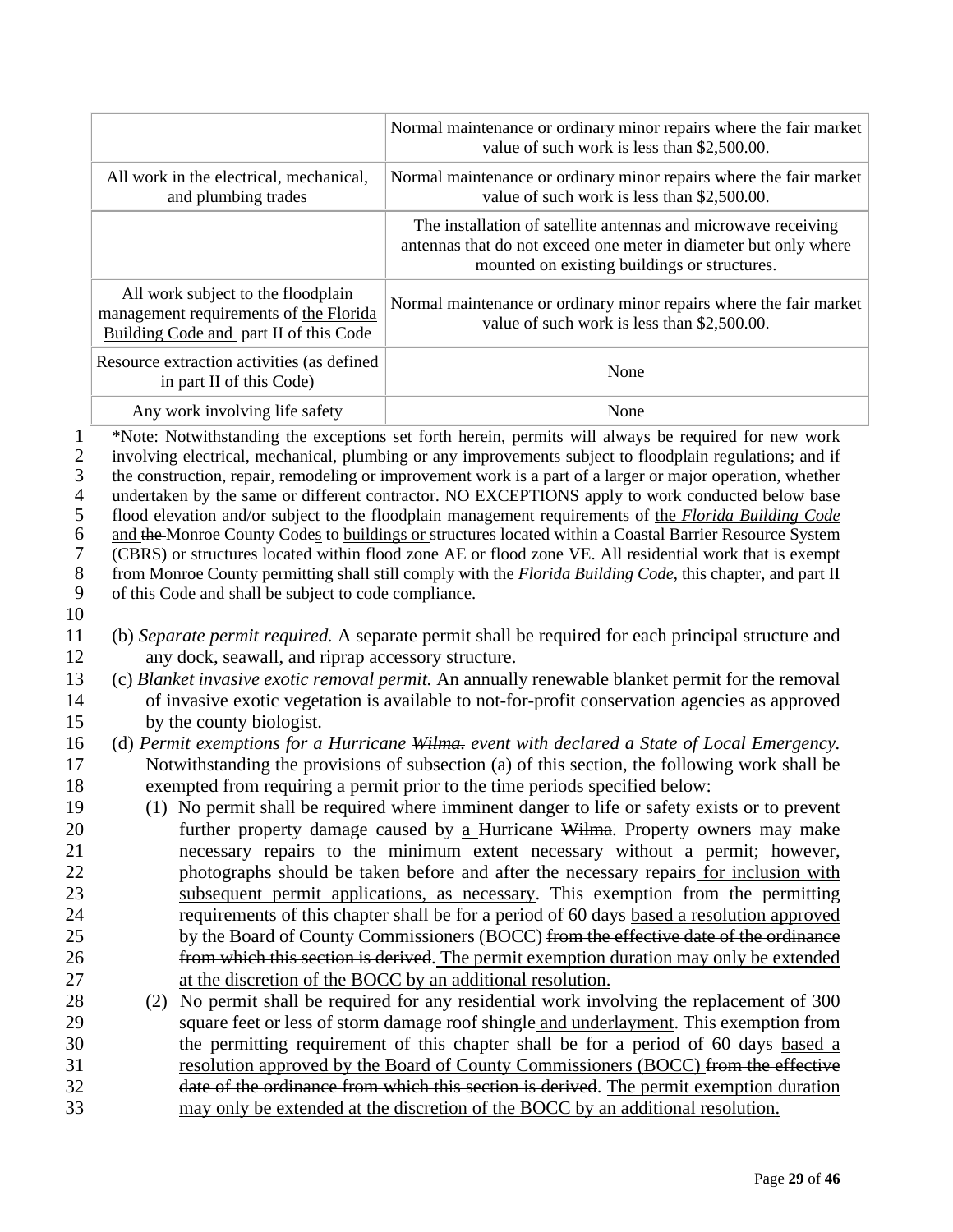- (3) No permit shall be required for any work involving the demolition/removal of dry wall, cabinet and vanities, heating/cooling and electrical systems, and floor coverings in flooded structures, and demolition of storm damaged accessory structures or docks, seawalls, and lifts. This exemption from the permitting requirement of this chapter shall be for a period of 90 days based a resolution approved by the Board of County Commissioners (BOCC) from the effective date of the ordinance from which this section is derived. The permit exemption duration may only be extended at the discretion of the BOCC by an additional resolution.
- (e) *Miccosukee and Seminole chickee huts.* Chickees constructed by the Miccosukee Tribe of Indians or the Seminole Tribe of Florida require a land development permit. The term "chickee" means an open-sided wooden hut that has a thatched roof or palmetto or other traditional materials, and that does not incorporate any electrical, plumbing, or other non- wood features. Chickees shall comply with part II of this Code and shall be subject to code compliance.
- 

## **Sec. 6-101. - Building permit application process.**

- (a) *Application.* An applicant for a building permit shall submit a completed application on a form prescribed and approved by the Bbuilding Oofficial along with a nonrefundable fee, if required by this chapter, and any other drawings, diagrams, and materials required by the Bbuilding Oofficial to ensure compliance with the *Florida Building Code* and this chapter. 21 The application shall be properly executed signed by the owner of the property or his or her authorized agent. No application shall be accepted for processing that is not deemed complete, legally sufficient, and that includes payment of all required fees, without the express written approval of the Bbuilding Oofficial.
- (b) *Agents for owner builders.* In accordance with F.S. ch. 489, an agent may not apply for, nor be issued a permit on behalf of an owner builder.
- (c) *Permit issuance.* A building permit shall only be issued if the Bbuilding Oofficial finds that it is consistent with the *Florida Building Code* and this chapter and is compliant with part II of 29 this Code, as determined by the Pplanning Delirector.
- (d) *Permit conditions.* The Bbuilding Oofficial may place conditions on a permit as are necessary to ensure development is carried out in compliance with all applicable laws and regulations. Violation of a permit condition shall be constitute a violation of this chapter by operation of law.
- (e) *Inspection prior to issuance of a permit.* Before issuing a permit, the Bbuilding Oofficial may examine or cause to be examined any building, electrical, gas, mechanical or plumbing system 36 for which an application has been received for a permit to enlarge, alter, repair, move, demolish, install or change the occupancy. He or she, or his or her authorized designee, shall inspect all buildings, structures, electrical, gas, mechanical and plumbing systems, from time to time, during and upon completion of the work for which a permit was issued. He or she, or his or her designee, shall make a record of every such examination and inspection and of all violations of the technical codes.
- 

## **Sec. 6-102. - Permit application time limitations.**

 (a) *Time limitations on permit application.* Unless the permit has been issued or the approved permit application has been entered into the permit allocation system process as provided for under part II of this Code, an application for a permit shall be deemed to have been abandoned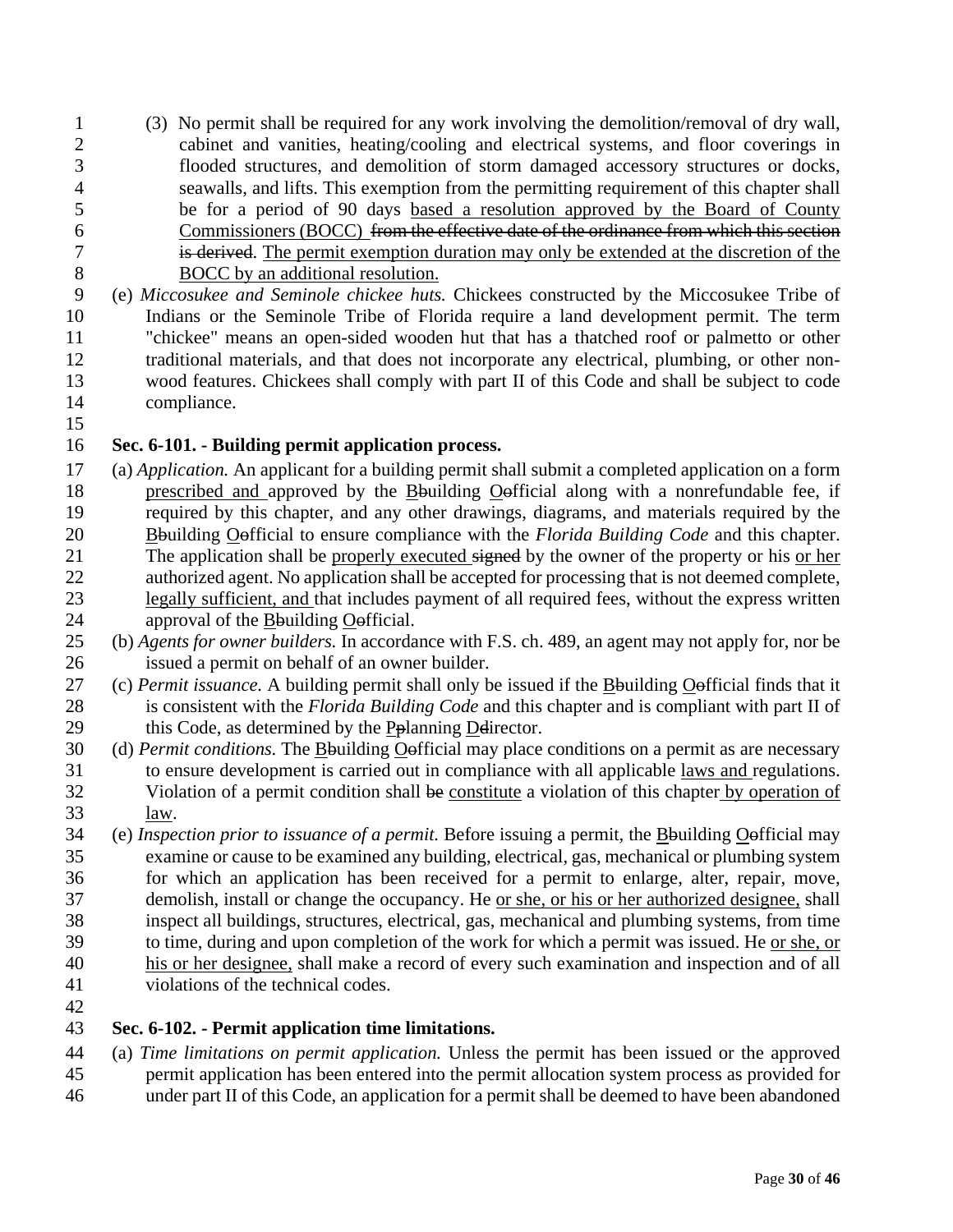and become null and void six months after the date of filing for the permit, except as otherwise 2 provided for in this chapter. A one-time extension for a period of not more than 90 days may<br>3 be authorized by the Bouilding Oofficial provided that the extension is requested in writing be authorized by the Bbuilding Oofficial provided that the extension is requested in writing along with a nonrefundable fee.

- (b) *Notification of ready permit.* The building department shall notify the permit applicant for principal structures that the permit is ready to be issued (the "ready permit"). In the case of applications within the permit allocation system, as governed by part II of this Code, notification shall be by certified mail to the name and address given by the applicant on the application. For all other permit applications, notice may be verbal or written as appropriate.
- (c) *Expiration of ready permits.* In the case of permit applications within the permit allocation system, ready permits that are not picked up within 60 days of the notification by certified mail shall automatically expire and become null and void. Except for demolition permits, all other permits that are ready but have not been picked up shall automatically expire in accordance with the provisions of subsection (a) of this section. In either case, to renew the expired permit a new building permit application together with appropriate nonrefundable fees must be submitted to the building department for approval.

## **Sec. 6-103. - Issued permits.**

- (a) *Permit intent.* A permit issued shall be construed to be a license to proceed with the work and not as authority to violate, cancel, alter or set aside any of the provisions of the *Florida Building Code* or and other technical codes or of the Monroe County Codes. Nor shall issuance of a permit prevent the Bbuilding Oofficial from thereafter requiring a correction of errors in plans, construction, or violations of this the *Florida Building Code* or this chapter.
- (b) *Permit time limitations.* Every permit issued shall become null and void unless the work authorized by such permit is commenced within six months after its issuance, or if the work authorized by such permit is suspended or abandoned for a period of six months after the time the work is commenced. Work is considered commenced if it has received an approved initial inspection pursuant to permit requirements or an approved temporary electrical inspection.
- Any valid permit, for which construction has commenced, must progress in a timely fashion. The only method by which timely valid progress of authorized work may be demonstrated is through the building department's having performed and approved a required inspection on the building permit display card within 180 days measured from either:
- (1) As to the initial inspection, the date work was required to begin; or
- (2) As to inspections subsequent to the initial inspection, from the date of the last performed and approved required inspection on the display card.
- (c) *Reserved.*
- (d) *Failure to obtain inspections.* Failure to obtain an approved inspection within 180 days of the previous approved inspection shall constitute suspension or abandonment that shall render the permit null and void and/or expired. Any work completed without an approved inspection may be subject to code compliance proceedings.
- (e) *Extensions.* After work is commenced, a one-time only extension of time for a period of not 42 more than 180 days, may be allowed by the **B**building **O**efficial for the permit, provided the extension is requested in writing and justifiable cause is demonstrated prior to the expiration date. Any extension request shall be accompanied by a nonrefundable fee.
-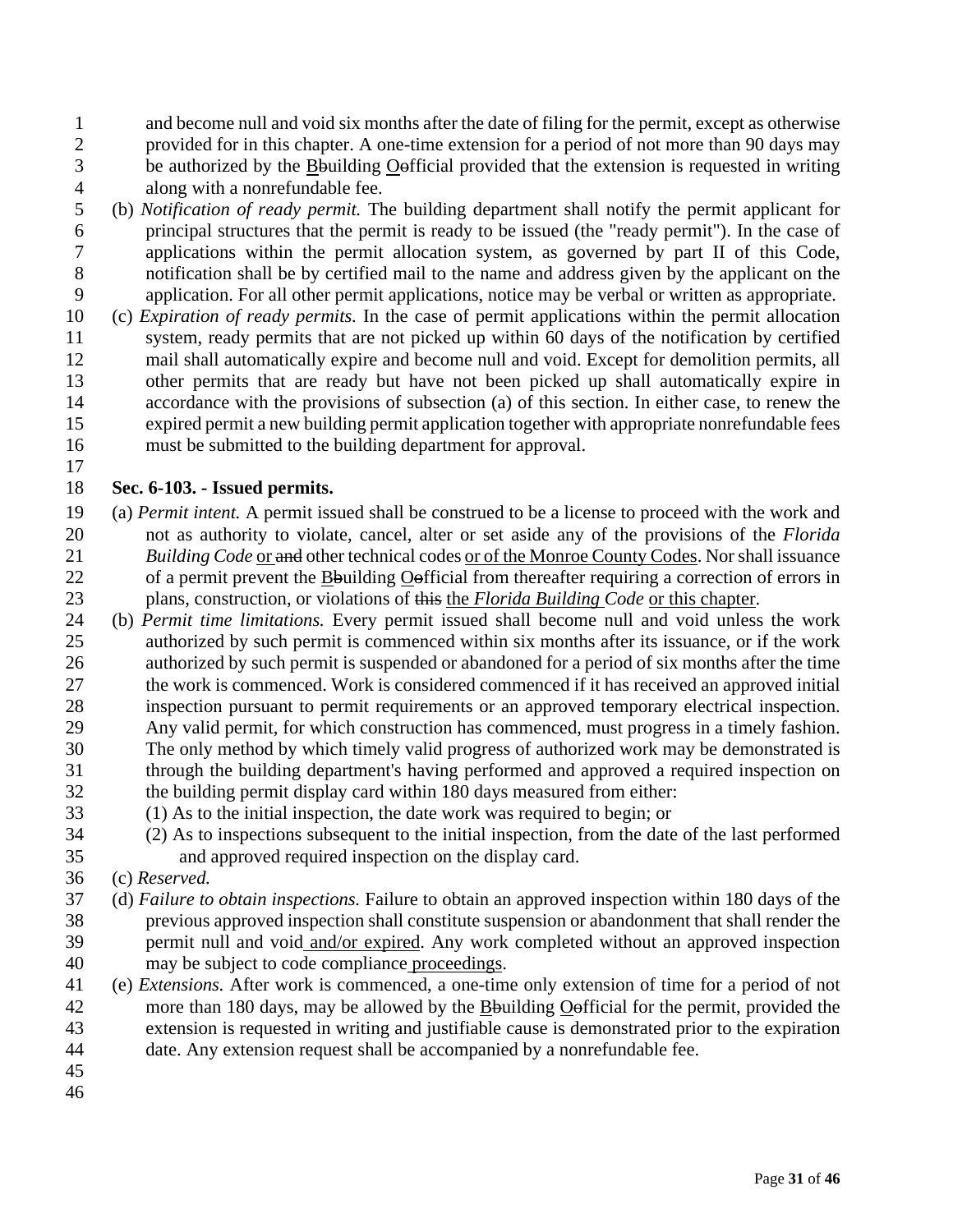| $\mathbf{1}$     | Sec. 6-104. - Revocation of permits.                                                                                 |
|------------------|----------------------------------------------------------------------------------------------------------------------|
| $\mathbf{2}$     | The Bouilding Oofficial may suspend, void, rescind, or revoke any building permit under any                          |
| 3                | one of the following circumstances:                                                                                  |
| $\overline{4}$   | (1) A materially false statement is contained in the application or plans for which the permit                       |
| 5<br>6           | was issued;                                                                                                          |
| $\boldsymbol{7}$ | (2) Work is undertaken outside the scope or contrary to the conditions of the building permit;                       |
| $8\,$            | $\Theta$ <b>F</b><br>(3) The permit was issued in error and, in the opinion of the planning director, the B-building |
| 9                | Oefficial, or the fire marshal, the error would result in a threat to the health, safety or                          |
| 10               | welfare of the public; or-                                                                                           |
| 11               | (4) On a basis authorized under the Florida Building Code or this chapter.                                           |
| 12               |                                                                                                                      |
| 13               | Sec. 6-105. - Permit applications for hazardous occupancies.                                                         |
| 14               | The Bouilding Oefficial, or his or her authorized designee, may require that any application                         |
| 15               | for a permit involving a hazardous occupancy shall contain:                                                          |
| 16               | (1) A general site plan drawn at a legible scale that shall include, but not be limited to, the                      |
| 17               | location of all buildings, exterior storage facilities, permanent accessways, evacuation                             |
| 18               | routes, parking lots, internal roads, chemical loading areas, equipment cleaning areas,                              |
| 19               | storm and sanitary sewer accesses, emergency equipment and adjacent property uses. The                               |
| 20               | exterior storage areas shall be identified with the hazard classes and the maximum                                   |
| 21               | quantities per hazard class or hazardous materials stored; and                                                       |
| 22               | (2) A building floor plan drawn to a legible scale, that shall include, but not be limited to, all                   |
| 23               | hazardous materials storage facilities within the building and shall indicate rooms,                                 |
| 24               | doorways, corridors, exits, fire-rated assemblies with their hourly rating, location of                              |
| 25               | liquid-tight rooms, and evacuation route. Each hazardous materials storage facility shall                            |
| 26               | be identified on the plan with the hazard classes and quantity range per hazard class of                             |
| 27               | the hazardous materials stored.                                                                                      |
| 28               |                                                                                                                      |
| 29               | Sec. 6-106. - Mobile/manufactured homes plan review criteria.                                                        |
| 30               | Building permit applications submitted for placement of mobile/manufactured homes shall                              |
| 31               | contain, but not necessarily be limited to, the following information required by the Bouilding                      |
| 32               | Oefficial for plans review:                                                                                          |
| 33               | (1) Site requirements: setback/separation and location of on-site wastewater treatment                               |
| 34               | facilities;                                                                                                          |
| 35               | (2) Structural: wind zone, flood hazard area, anchoring, and blocking;                                               |
| 36               | (3) Mechanical: exhaust systems, including clothes dryer and kitchen equipment exhausts;                             |
| 37               | and                                                                                                                  |
| 38               | (4) Electrical: exterior disconnect location.                                                                        |
| 39               |                                                                                                                      |
| 40               | Sec. 6-107. - Reserved.                                                                                              |
| 41               |                                                                                                                      |
| 42               | Sec. 6-108. - Fees.                                                                                                  |
| 43               | (a) Purpose. The purpose of this section is to establish the authority, schedule, and exemptions for                 |
| 44               | permitting and related fees.                                                                                         |
| 45               | (b) Authority and fee schedule. Except as specifically established by this chapter, the board of                     |
| 46               | county commissioners may by resolution establish a fee schedule for, but not limited to, permit                      |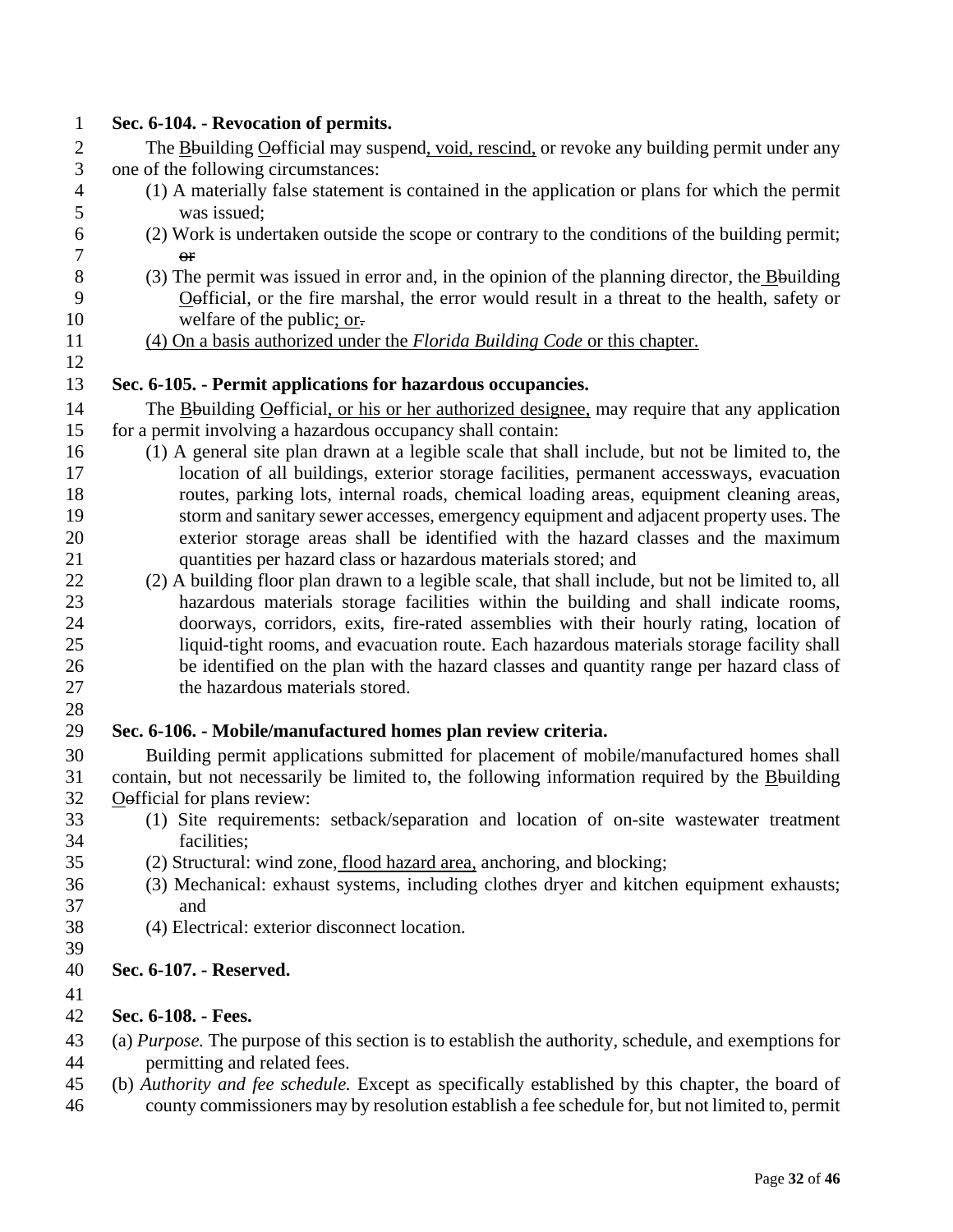applications, permits, plans examination, certificates of competency, re-inspections, permit 2 renewals, administrative fees, variance requests, and administrative appeals.<br>3 (c) Required. Except as authorized by this chapter, no permit shall be issued wit

- (c) *Required.* Except as authorized by this chapter, no permit shall be issued without payment of all appropriate fees. Where a nonrefundable application fee is charged, the fee may be applied to off-set the total permit fee at the time the permit is issued, except where the application fee exceeds the total permit fee. In this case, the application fee shall become the total permit fee.
- (d) *Exemptions.* Exemptions only exist as specifically provided by state statute and for volunteer fire departments.
- (e) *Waivers.* Any entity may apply to the board of county commissioners for fee waivers from the building permit and building permit application fees for construction or renovation of affordable, low or very low income housing intended for occupancy for those households with income up to 120 percent of the median annual adjusted gross income as defined by Monroe County. Persons or entities which have a development order in effect as of February 17, 2010 for affordable housing may apply for such fee waivers. Persons or entities building affordable housing which uses a higher percentage median income than 120 percent for qualification for occupancy may apply for a waiver from building permit and permit application fees only if the specific project for development is being subsidized with or is leveraging state or federal funding. All such waivers apply only to the individual housing units being constructed. There are no other waivers of permit fees.
- (f) *Refunds.* No fees paid for permit fees shall be refunded without the approval of the Bbuilding Oofficial with concurrence from the planning director.
- 

## **Sec. 6-109. - Building permit valuations.**

24 If in the opinion of the Bouilding Oefficial or his or her authorized designee, the valuation of building, alteration, structure, electrical, gas, mechanical or plumbing systems appears to be underestimated on a building permit application, the permit application shall be denied, unless the 27 applicant can show detailed estimates to meet the approval of the Bouilding Oofficial. Permit valuations shall include total cost, such as electrical, gas, mechanical, plumbing equipment and other systems, including materials and labor. The permit valuation may be calculated using the most recent edition of Means Construction Data and/or ICC/Construction Costs Valuation Manual the latest Building Valuation Data published by the Southern Building Code Congress International, Inc., or other applicable model code organization, at the option of the Bbuilding Oofficial.

## **Sec. 6-110. - Fees and permitting requirements for work done without a permit.**

(a) *After-the-fact permits and fees.*

- (1) Any person who commences any work requiring a permit under this chapter on a building, structure, electrical, gas, mechanical or plumbing system before obtaining the Bbuilding Oofficial's approval or necessary permits shall pay \$500.00 for completed construction work that is valued at \$5,000.00 or less or, pay \$1,000.00 for completed work that is valued at more than \$5,000.00 or ten percent of the value of the construction work already completed, whichever is greater.
- (2) Before any permit may be issued under subsection (a) of this section, the person, firm or corporation seeking the permit shall, at his own expense provide the building department with the following: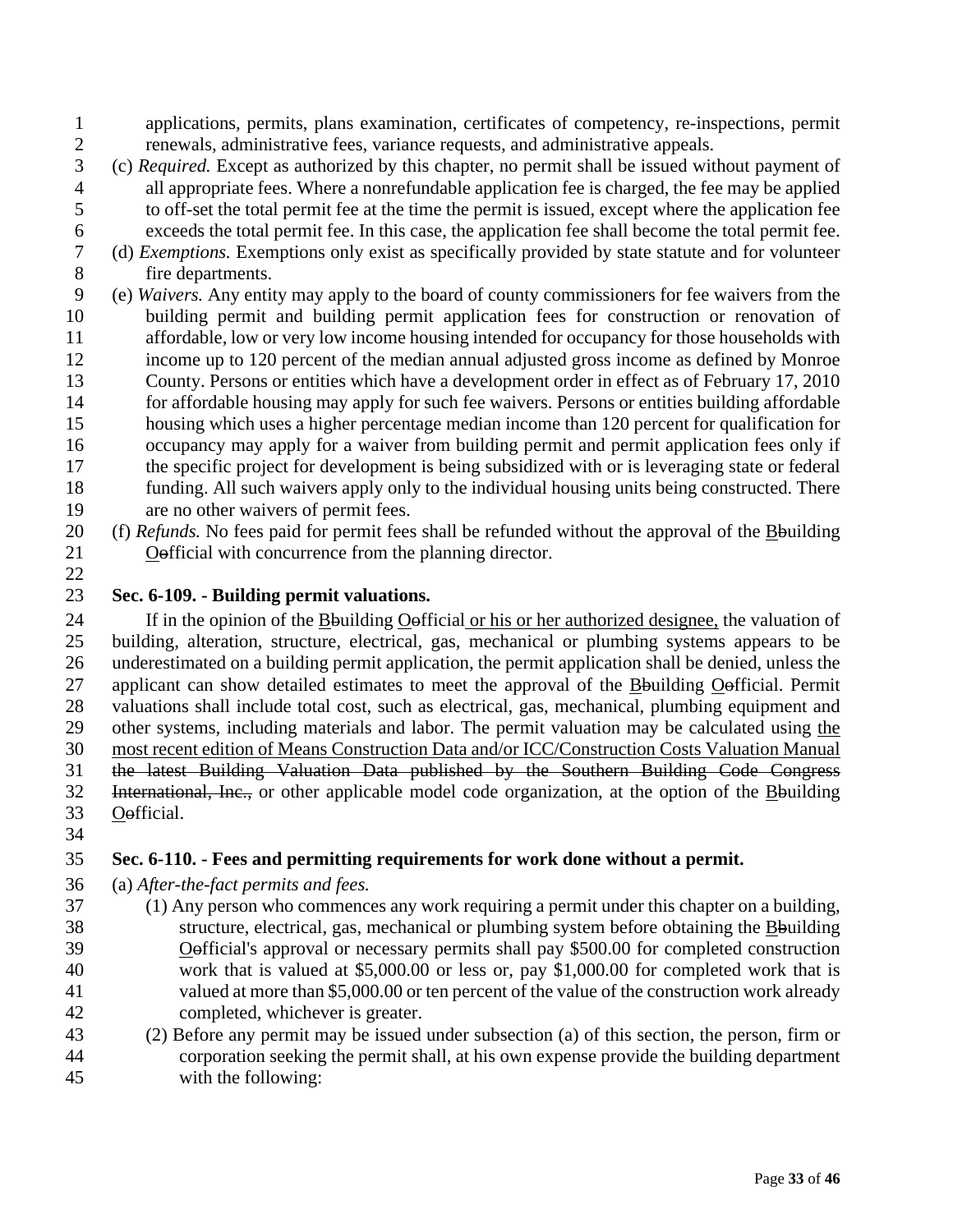| 1                | a. Drawings sealed by an engineer licensed to practice in the state that certifies that all            |
|------------------|--------------------------------------------------------------------------------------------------------|
| $\mathbf{2}$     | work already done is in compliance with the Florida Building Code; and                                 |
| $\mathfrak{Z}$   | b. A certification from an engineer licensed in the state that all steel work is in compliance         |
| $\overline{4}$   | with the Florida Building Code and relevant state law and that such compliance has                     |
| 5                | been verified through generally accepted engineering practice.                                         |
| 6                | Compliance with the engineer certification requirements of this subsection shall neither               |
| $\boldsymbol{7}$ | relieve the person, firm or corporation of fully complying with all other relevant county              |
| $8\,$            | regulations, county ordinances or state statutes, nor from any penalties prescribed herein.            |
| 9                | (3) Any person who commences to place fill that requires a permit under this chapter before            |
| 10               | obtaining the <b>B</b> building <b>O</b> efficial's approval or necessary permits shall:               |
| 11               | a. Pay \$500.00 for fill placed over 100 square feet or less of area, or pay \$1,000.00 for            |
| 12               | fill placed over more than 100 square feet of area;                                                    |
| 13               | b. Pay a mitigation fee to the county's restoration fund of \$3.00 per square foot of wetlands         |
| 14               | area affected; and                                                                                     |
| 15               | c. Restore to the original condition and grade those filled areas that cannot be permitted             |
| 16               | under the <i>Florida Building Code</i> and part II of this Code.                                       |
| 17               | (4) Any person who commences to clear lands that require a permit under this chapter or part           |
| 18               | II of this Code before obtaining the Bouilding Oefficial's approval or necessary permits               |
| 19               | shall:                                                                                                 |
| 20               | a. Pay \$500.00 for clearing of 100 square feet or less of land, or pay \$1,000.00 for clearing        |
| 21               | of more than 100 square feet of land; and                                                              |
| 22               | b. Comply with the requirements of section 118-11.                                                     |
| 23               | (b) Demolition. In lieu of obtaining an after-the-fact permit or approval from the Bouilding           |
| 24               | Oefficial above, the person, firm or corporation may remove all unpermitted work and return            |
| 25               | the site to its original condition. A demolition permit shall be required for all commercial work      |
| 26               | (regardless of value), and for residential work when the fair market value of the unpermitted          |
| 27               | construction work is \$1,000.00 or more. For removal of unpermitted fill, a demolition permit          |
| 28               | shall be required, the fees and requirements for the demolition permit including payment of            |
| 29               | mitigation funds shall be the same as those for an after-the-fact permit pursuant to subsection        |
| 30               | $(a)(3)$ of this section. For unpermitted land clearing, an after-the-fact permit, not a demolition    |
| 31               | permit, shall be required pursuant to the provisions of subsection $(a)(4)$ of this section.           |
| 32               | (c) Unpermitted placement of fill and land clearing; after-the-fact permit.                            |
| 33               | (1) If land has been cleared in excess of what may be permitted, no building permit shall be           |
| 34               | issued for after-the-fact construction work under this section until the requirements of               |
| 35               | section 118-11 and subsection $(a)(4)$ of this section have been met.                                  |
| 36               | (2) If placement of fill has occurred in excess of what may be permitted, no building permit           |
| 37               | shall be issued for after-the-fact construction work under this section until the                      |
| 38               | requirements of subsection $(a)(3)$ of this section have been met.                                     |
| 39               | (d) Work that is unpermittable. In the event the construction work, land clearing, or placement of     |
| 40               | fill is unpermittable under the Florida Building Code or and part II of this Code, the site shall      |
| 41               | be restored to its original condition pursuant to subsection (b) of this section.                      |
| 42               | (e) Appeals. An appeal from any administrative decision made by the Bouilding Oefficial in             |
| 43               | enforcing this section shall be pursuant to part II of this Code.                                      |
| 44               | (f) <i>Emergency exemption</i> . The provisions of this section shall not apply to emergency work when |
| 45               | delay clearly would have placed life or property in imminent danger. But in all such cases the         |
| 46               | required permit must be obtained within three business days and any unreasonable delay in              |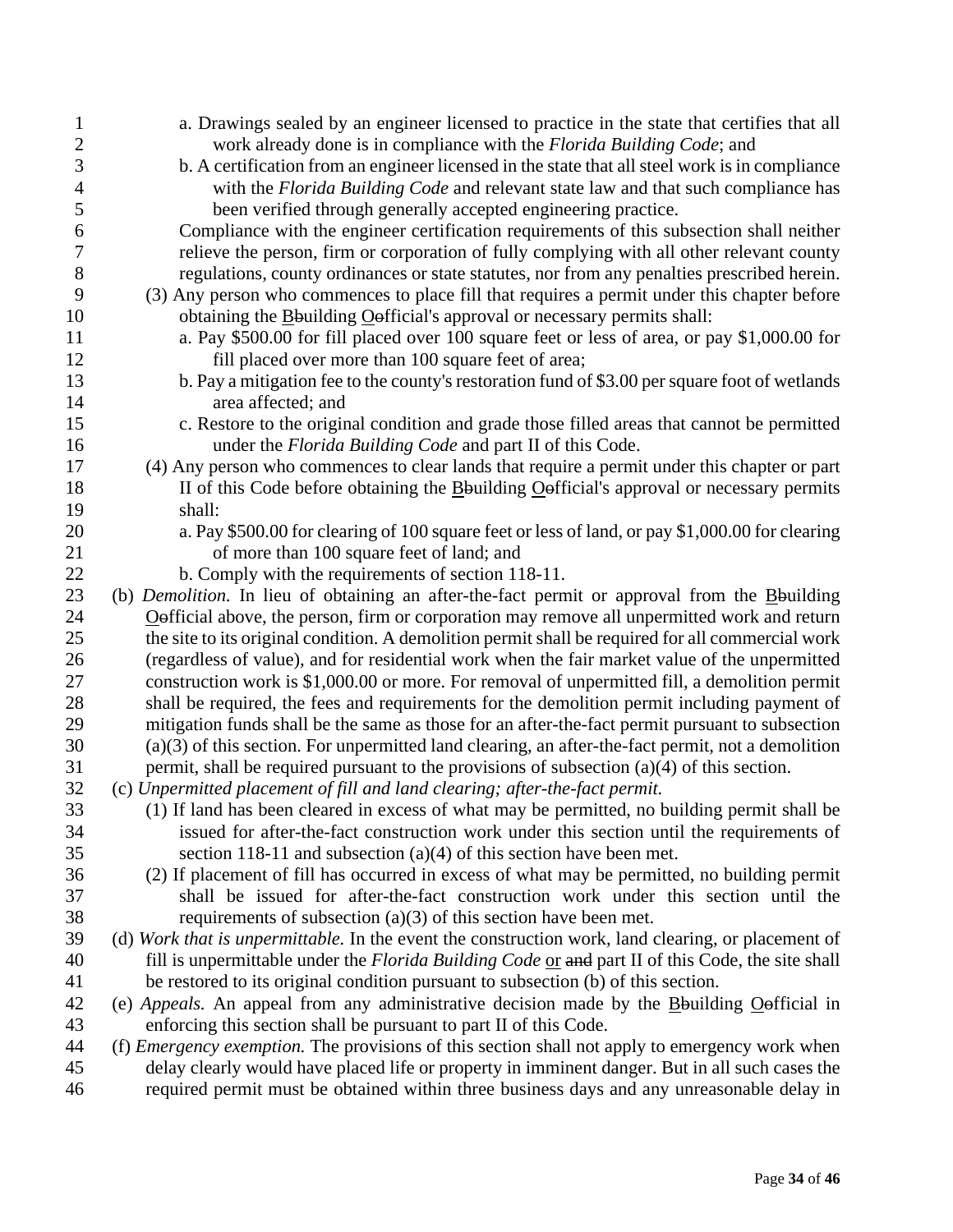obtaining said permit shall result in the charge of an after-the-fact permit fee as per subsection (a) of this section. The payment of this fee shall not preclude or be deemed a substitute for prosecution for commencing work without first obtaining a permit. The Bbuilding Oofficial may grant extensions of time or waive fees when justifiable cause has been demonstrated in writing.

- (g) *Hurricane Irma waiver.* After-the-fact demolition permits having an issued date from the date of Hurricane Irma, September 10, 2017, until December 31, 2019, shall have all after-the-fact fees waived. During this waiver period the penalty fee of 100 percent above the applicable fee for the work and any additional fees related to completed construction work shall not be 10 imposed. If the fee(s) has already been paid, then the county shall reimburse the party making the payment. On January 1, 2020, this subsection shall expire by its own terms and all after 12 the fact fees, including after the fact permit fees shall revert to the established fee amount.
- 

## **Sec. 6-111. - Motion picture, commercial and television production.**

 A special, no-fee permit, is required for construction of temporary facilities and improvements incidental to motion picture, commercial and television production, including, but not limited to, sets, stages, tents, and supporting facilities and power. Any such special permit shall require that the site be restored to its original condition and shall state that the permit is not authorization for any work requiring a permit under this chapter or part II of this Code. 

## **Sec. 6-112. - Temporary structures.**

22 The Bouilding Oefficial, or his or her authorized designee, may issue a special building permit for a limited time of not more than six (6) months for the erection of temporary structures, including but not limited to sheds, trailers, seats, canopies, tents, and fences used in construction work or for temporary uses and events. Any such permit for temporary uses shall be in compliance with this section and the provisions of the Land Development Code, specifically section 130-5, and Chapter 122 if located in flood hazard areas. Any structures shall be completely removed upon expiration of the time stated in the permit, which shall be the minimum amount of time necessary to accommodate the temporary use. In the event a temporary structure is required for more than six (6) months for a construction-related project, the applicant shall apply for a new special building permit prior to the expiration of the original building permit. 

## **Sec. 6-113. - New permit required.**

 If work has commenced and the permit is revoked, rescinded, becomes null and void, and/or expires because of lack of progress or abandonment, a new permit covering the proposed construction shall be obtained before work may lawfully proceed, which may require the payment of after-the-fact fees rather than regular permit fees. The Bbuilding Oofficial may require an on- site inspection, plans, drawings, and other documentation. If the permit was issued under the permit allocation system in part II of this Code, the applicant shall not be issued a permit until awarded an allocation.

## **Subdivision III. - Inspections and Certificate of Occupancy**

## **Sec. 6-140. - Required inspections.**

 The Bbuilding Oofficial, upon notification from the permit holder or his or her agent, shall make inspections required by the *Florida Building Code* and this chapter and shall either release that portion of construction or shall notify the permit holder or his or her agent of any violations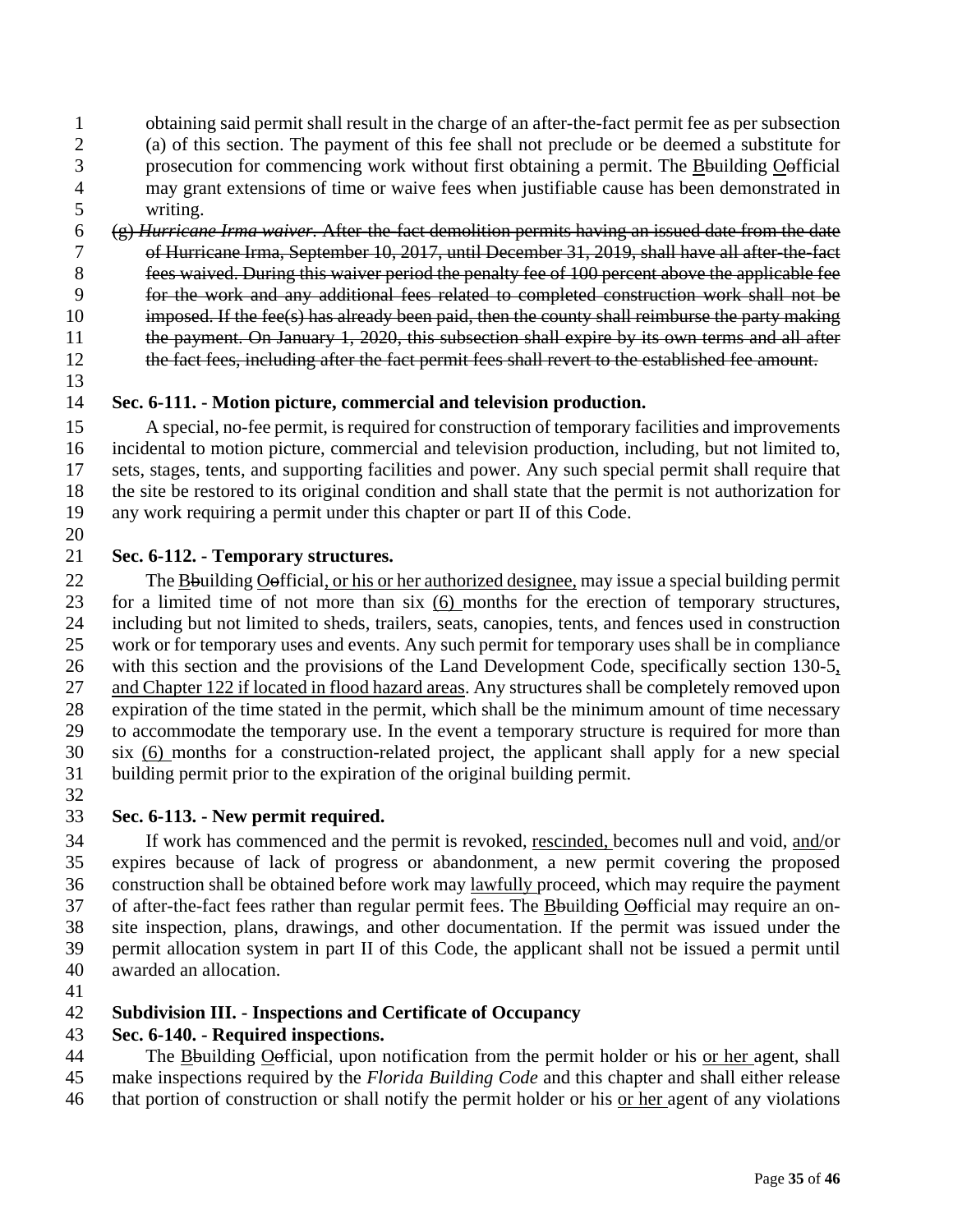that must be corrected to comply with the *Florida Building Code* and this chapter. The Bbuilding Oofficial shall determine the timing and sequencing of when inspections occur and what elements are inspected at each inspection.

## **Sec. 6-141. - Inspection service.**

 The Bbuilding Oofficial or his or her authorized designee, may make, or cause to be made, the inspections required by the *Florida Building Code* and this chapter. He or she may accept reports of department inspectors, independent inspectors or of recognized inspection services, provided that after investigation he or she is satisfied as to their licensing, qualifications and reliability. A certificate required by any provision of this Code general law, or the *Florida Building Code* shall not be based on such reports unless the same are recorded by the building code inspector or the architect or engineer performing building code inspections in a manner specified by the Bbuilding Oofficial. The Bbuilding Oofficial shall ensure that all persons making such inspections shall be certified in accordance with F.S. ch. 468.

## **Sec. 6-142. - Manufacturers and fabricators.**

 When deemed necessary by the Bbuilding Oofficial, he or she shall make, or cause to be made, an inspection of materials or assemblies at the point of manufacture or fabrication. A record shall be made of every such examination and inspection and of all violations of the technical codes. 

#### **Sec. 6-143. - Work concealed prior to inspection.**

 If any work is concealed before an inspection has been made and the work approved, no further work shall occur on the site until the work is exposed, inspected and approved by a county inspector or until certification is provided to the Bbuilding Oofficial by an architect or engineer that the concealed work is in conformance with the appropriate code. 

## **Sec. 6-144. - Inspections prior to issuance of certificate of occupancy.**

 In addition to the inspection requirements of section 110 105, *Florida Building Code*, the following inspections and inspection elements shall be required as deemed necessary by the Bbuilding Oofficial:

- (1) *Slab inspection.* A slab inspection shall be made after the reinforcement is in place, all concealed conduit, piping, ducts and vents are installed and the electrical, plumbing and mechanical work is complete. Slab shall not be poured until all required inspections have been made and passed.
- (2) *Foundation survey.* A foundation survey prepared and certified by a registered surveyor shall be required for all new construction prior to approval of the framing inspection. The survey shall certify placement of the building on the site, illustrate all surrounding setback dimensions and shall be available at the jobsite for review by the building inspector. In lieu of providing a survey, the contractor may elect to uncover all property line markers and string-up all property lines in preparation for inspection.
- (3) *Framing inspection.* The framing inspection shall include all elements identified in section 105.6, Florida Building Code, and installation of window/door framing.
- (4) *Insulation inspection.* An insulation inspection shall be made after the framing inspection is approved and the insulation is in place.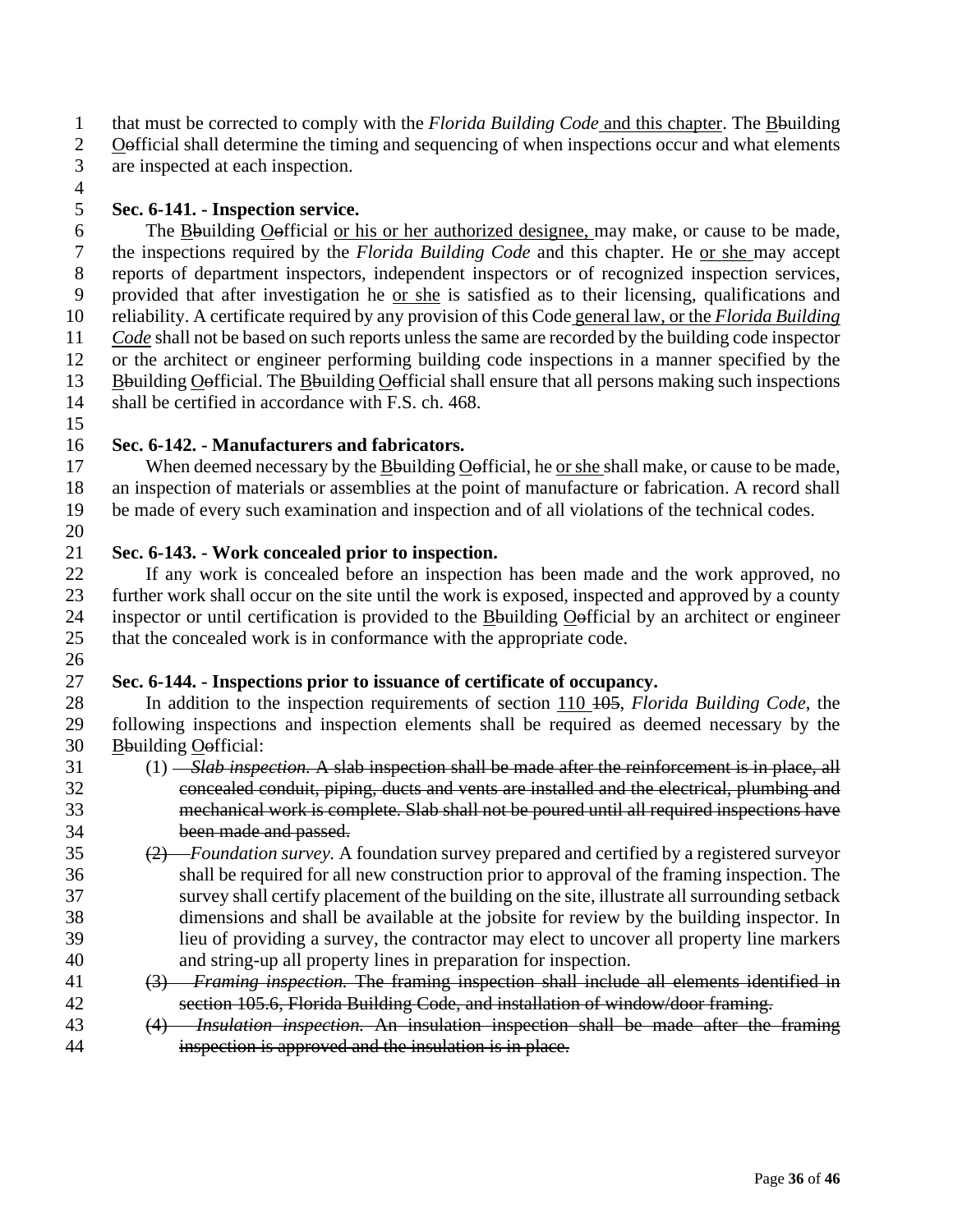| $\mathbf{1}$   | (5) Sheathing inspection. Sheathing fasteners installed and found to be missing the                                             |
|----------------|---------------------------------------------------------------------------------------------------------------------------------|
| $\overline{c}$ | structural member (shiners) shall be removed and properly reinstalled prior to installation                                     |
| 3              | of the dry-in material.                                                                                                         |
| 4              | (6) Roofing inspection. The roofing inspection shall be made as two inspections on tile,                                        |
| 5              | slate or similar roof coverings or as one inspection on all other roof coverings.                                               |
| 6              | Final inspection requirements.<br>(27)                                                                                          |
| 7              | After the building or work is completed, final inspections shall be made for every<br>a.                                        |
| 8              | permit for work requiring plan review and approval or related to public health, safety,                                         |
| 9              | and welfare, as determined by the Bouilding Oofficial or his or her authorized                                                  |
| 10             | designee. Any permit requiring a final inspection shall be so annotated on the issued                                           |
| 11             | permit.                                                                                                                         |
| 12             | It is the responsibility of the permit holder to call for a final inspection. Failure to<br>$\mathbf{b}$ .                      |
| 13             | obtain a final inspection shall render the permit null and void and/or expired, if it is                                        |
| 14             | not done within the duration limits for the permit as specified in this chapter. The                                            |
| 15             | permit holder is subject to code compliance proceedings, if construction is completed                                           |
| 16             | and no required final inspection is made. If the permit becomes null and void and/or                                            |
| 17             | expired, no further work is authorized without a new permit or approval by the                                                  |
| 18             | <b>B</b> building <b>O</b> efficial.                                                                                            |
| 19             |                                                                                                                                 |
| 20             | Sec. 6-145. - Certificate of occupancy.                                                                                         |
| 21             | A building or structure shall not be used or occupied, and a change in the existing use or occupancy                            |
| 22             | classification of a building or structure or portion thereof shall not be made, until the Building                              |
| 23             | Official has issued a certificate of occupancy as set forth in Section 111, Florida Building Code.                              |
| 24             | In addition to the requirements of Section 111, <i>Florida Building Code</i> , the following is required:                       |
| 25             | (a) Required. No new building shall be occupied or a change made in the occupancy of an                                         |
| 26             | existing building until after the building official has issued a certificate of occupancy.                                      |
| 27             | Issuance of certificate of occupancy. Upon completion of construction of a building or<br>$\left(\underline{ab}\right)$         |
| 28             | structure and installation of electrical, gas, mechanical, and plumbing systems and after final                                 |
| 29             | inspections, the Bouilding Oefficial shall issue a certificate of occupancy, provided he or she                                 |
| 30             | does not find violations of the provisions of the Florida Building Code, this code or other                                     |
| 31             | laws, including: issue a certificate of occupancy if he or she verifies that the completed                                      |
| 32             | construction under the applicable permit:                                                                                       |
| 33             | Was found in compliance with the <i>Florida Building Code</i> and this chapter;<br>(1)                                          |
| 34             | Was found in compliance by the Pplanning Delirector with part II of this Code and the<br>(2)                                    |
| 35             | Floodplain Administrator with Chapter 122 of part II of the Code;                                                               |
| 36             | Was found in compliance with fire prevention and life and safety codes by the fire<br>(3)                                       |
| 37             | marshal, where applicable; and                                                                                                  |
| 38             | That any on-site sewage disposal and treatment received an approved final inspection,<br>(4)                                    |
| 39             | where applicable.                                                                                                               |
| 40             | Debris removal. No certificate of occupancy shall be issued unless all construction debris<br>(be)<br>is removed from the site. |
| 41             | Revocation of certificate of occupancy. The Bouilding Oofficial may revoke any certificate                                      |
| 42<br>43       | (cd)<br>of occupancy, if a false statement is contained in the permit application upon which the                                |
| 44             | certificate is issued or if subsequent use does not conform with the land use (zoning) district                                 |
| 45             | in which the structure is located, or as authorized by the Florida Building Code or pursuant                                    |
| 46             | to this chapter.                                                                                                                |
|                |                                                                                                                                 |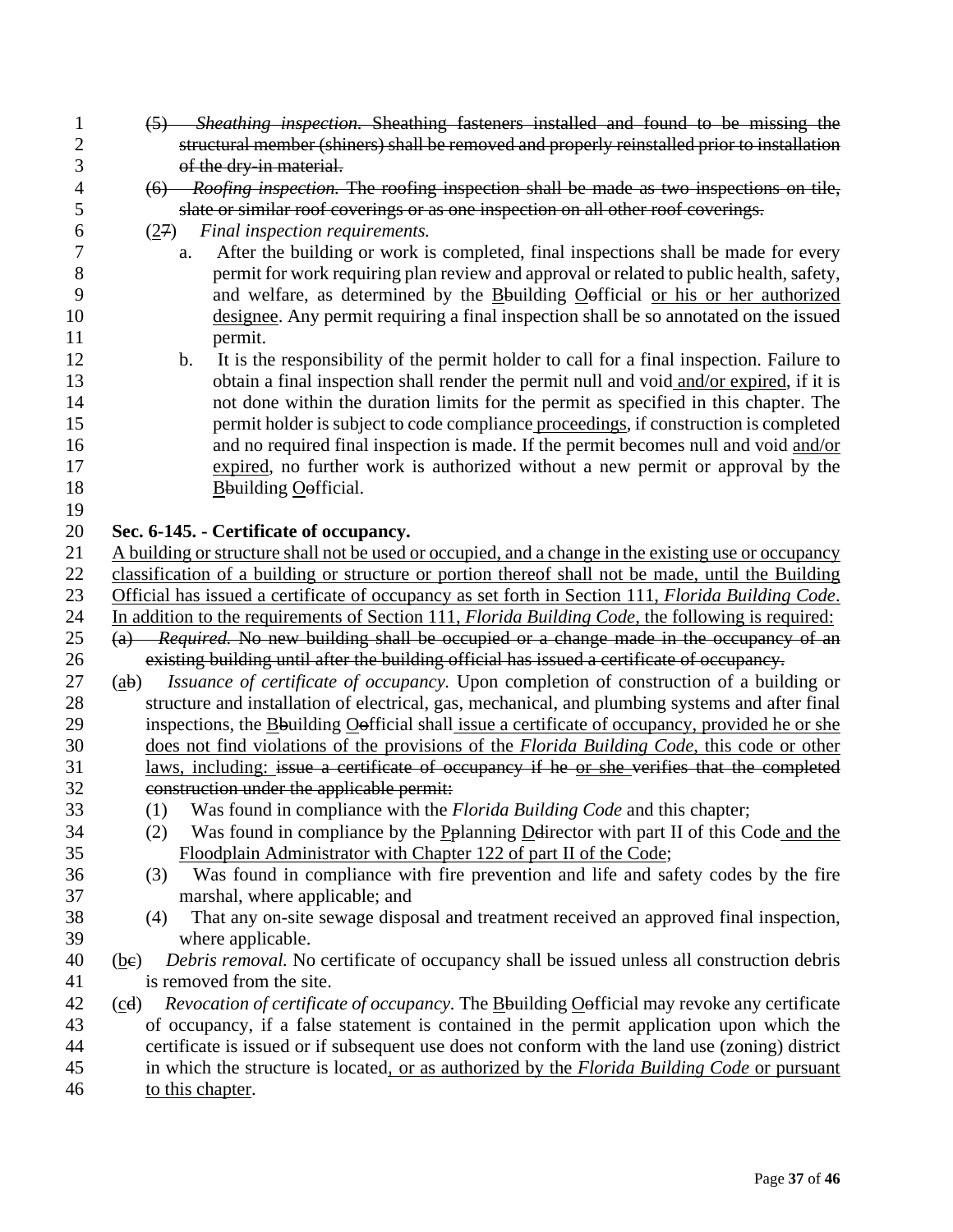1 (de) *Temporary certificate of occupancy*. The **B**building **O**efficial may issue a temporary certificate of occupancy for no more than 12 months for portions of a building that, in his <u>or</u> certificate of occupancy for no more than 12 months for portions of a building that, in his  $or$ </u> her determination, may be safely occupied prior to final completion of the building.

**Secs. 6-146—6-197. - Reserved.**

 

# 8 **DIVISION 4. –** *FLORIDA BUILDING CODE* **AMENDMENTS**<br>The following local amendments to the *Florida Building Code* are

9 The following local amendments to the *Florida Building Code* are hereby made and incorporated to the Monroe County Code. Monroe County Code.

| (a) Modify Section 107.3.5 as follows for additional flood requirements:                               |
|--------------------------------------------------------------------------------------------------------|
| 107.3.5 Minimum plan review criteria for buildings.                                                    |
| The examination of the documents by the building official shall include the following                  |
| minimum criteria and documents: a floor plan; site plan; foundation plan; floor/roof                   |
| framing plan or truss layout; all fenestration penetrations; flashing; and rough opening               |
| dimensions; and all exterior elevations:                                                               |
| * * * * *                                                                                              |
| <b>Commercial Buildings: Building.</b> [partial shown]                                                 |
| 8. Structural requirements shall include:                                                              |
| Soil conditions/analysis                                                                               |
| Termite protection                                                                                     |
| Design loads                                                                                           |
| Wind requirements<br>Building envelope                                                                 |
| Impact resistant coverings or systems                                                                  |
| Structural calculations (if required)                                                                  |
| Foundation                                                                                             |
| Flood requirements in accordance with Section 1612, including lowest floor                             |
| elevations, enclosures, nonconversion agreement, V-Zone and Coastal A Zone                             |
| Construction Certification Form, flood damage resistant materials                                      |
| Wall systems                                                                                           |
| Floor systems                                                                                          |
| Roof systems                                                                                           |
| Threshold inspection plan                                                                              |
| Stair systems                                                                                          |
|                                                                                                        |
| 107.3.5 Minimum plan review criteria for buildings.                                                    |
| The examination of the documents by the building official shall include the following                  |
| minimum criteria and documents: a floor plan; site plan; foundation plan; floor/roof                   |
| framing plan or truss layout; all fenestration penetrations; flashing; and rough opening               |
| dimensions; and all exterior elevations:<br>* * *<br>$\ast$<br>∗                                       |
|                                                                                                        |
|                                                                                                        |
| <b>Residential (one- and two-family).</b> [partial shown]<br>6. Structural requirements shall include: |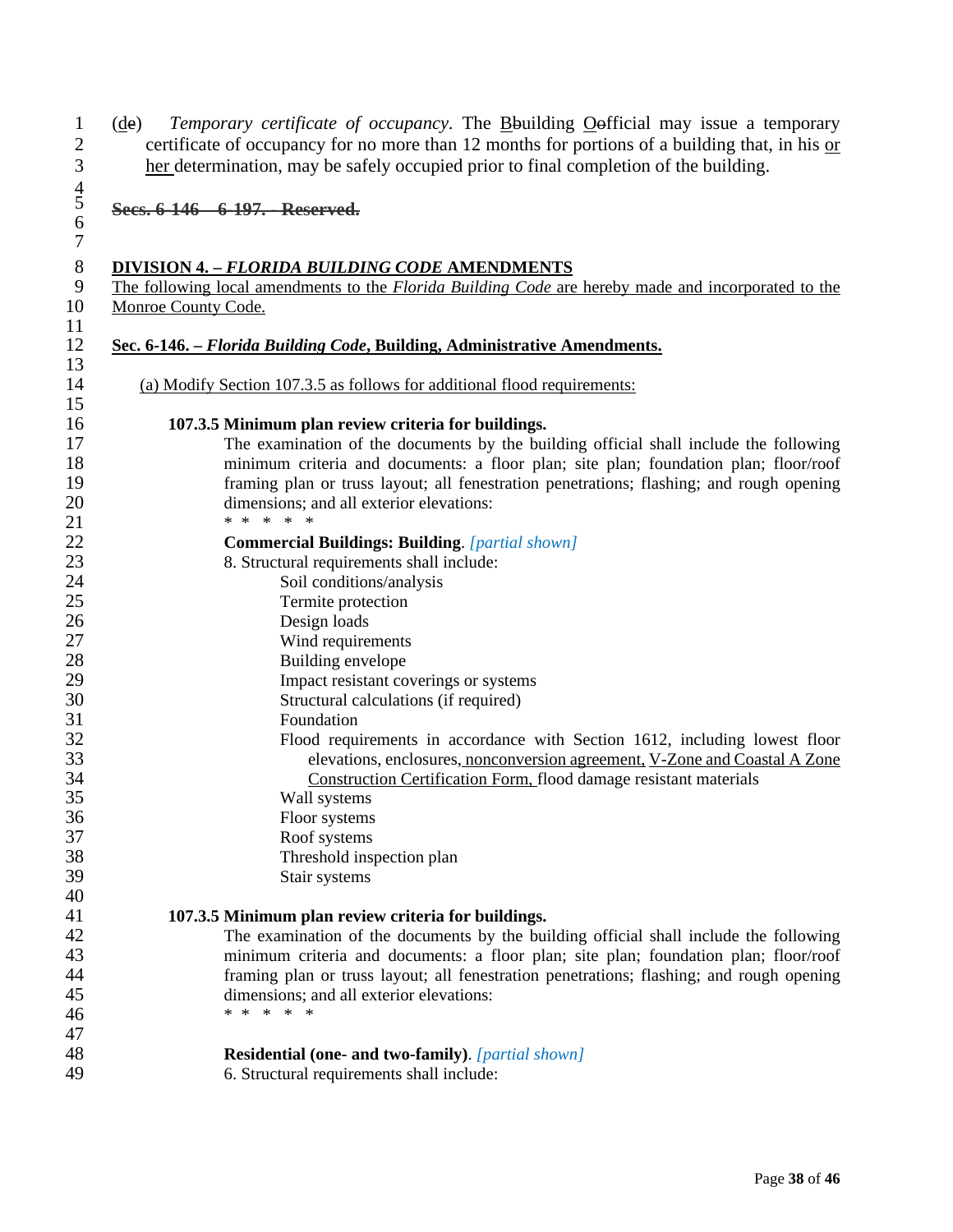| 1                    | Wall section from foundation through roof, including assembly and materials                                                                                                |
|----------------------|----------------------------------------------------------------------------------------------------------------------------------------------------------------------------|
| $\overline{c}$       | connector tables wind requirements structural calculations (if required)                                                                                                   |
| 3                    | Flood hazard areas, flood zones, design flood elevations, lowest floor elevations,                                                                                         |
| $\overline{4}$       | enclosures, nonconversion agreement, V-Zone and Coastal A Zone                                                                                                             |
| 5                    | Construction Certification Form, equipment, and flood damage-resistant                                                                                                     |
| 6                    | materials.                                                                                                                                                                 |
| 7                    |                                                                                                                                                                            |
| 8                    |                                                                                                                                                                            |
| 9                    | (b) Modify Section 110.3 as follows:                                                                                                                                       |
| 10                   | 110.3 Required inspections.                                                                                                                                                |
| 11                   | The building official upon notification from the permit holder or his or her agent shall make the                                                                          |
| 12                   | following inspections, and shall either release that portion of the construction or shall notify the                                                                       |
| 13                   | permit holder or his or her agent of any violations which must be corrected in order to comply                                                                             |
| 14                   | with the technical codes. The building official shall determine the timing and sequencing of                                                                               |
| 15                   | when inspections occur and what elements are inspected at each inspection.                                                                                                 |
| 16                   | <b>Building</b> [partial shown]                                                                                                                                            |
| 17                   | 1. Foundation inspection. To be made after trenches are excavated and forms erected and shall at                                                                           |
| 18                   | a minimum include the following building components:                                                                                                                       |
| 19                   | Stem-wall<br>٠                                                                                                                                                             |
| 20                   | Monolithic slab-on-grade<br>٠                                                                                                                                              |
| 21                   | Piling/pile caps<br>٠                                                                                                                                                      |
|                      | Footers/grade beams                                                                                                                                                        |
|                      | 1.1. In flood hazard areas, upon placement of the lowest floor, including basement, and                                                                                    |
| 22<br>23<br>24<br>25 | prior to further vertical construction, the FEMA Elevation Certificate elevation                                                                                           |
|                      | eertification shall be submitted to the authority having jurisdiction.                                                                                                     |
| 26                   | 5. Final inspection. To be made after the building is completed and ready for occupancy.                                                                                   |
| 27                   | 5.1. In flood hazard areas, as part of the final inspection, final FEMA Elevation Certificate                                                                              |
|                      | a final certification of the lowest floor elevation shall be submitted to the authority                                                                                    |
| 28<br>29             | having jurisdiction.                                                                                                                                                       |
| 30                   |                                                                                                                                                                            |
| 31                   | Sec. 6-147. - Florida Building Code, Building, Technical Amendments.                                                                                                       |
| 32                   |                                                                                                                                                                            |
| 33                   | (a) Add a new Sections 1612.4.3, 1612.4.3.1 and 1612.4.3.2 as follows:                                                                                                     |
| 34                   |                                                                                                                                                                            |
| 35<br>36             | 1612.4.3 Minimum and Alternate Engineered Foundation Requirements. Design and<br>construction of foundations in Special Flood Hazard Areas shall be in accordance with the |
| 37                   | minimum requirements as set forth in 1612.4.3.1 or 1612.4.3.2.                                                                                                             |
| 38                   |                                                                                                                                                                            |
| 39                   | 1612.4.3.1 Minimum Foundation Requirements. Design of the foundation system shall                                                                                          |
| 40                   | be provided by a Geotechnical Engineer registered in the State of Florida in a site-specific                                                                               |
| 41                   | geotechnical report submitted per requirements of Section 1803.6. The foundation design                                                                                    |
|                      | shall be the more stringent of recommendations of the report and meet the following                                                                                        |
|                      | minimum requirements:                                                                                                                                                      |
|                      | 1. All structures or building foundations shall be anchored/socketed into natural rock. This                                                                               |
| 42<br>43<br>44<br>45 | includes, but is not limited to, auger cast concrete piles, precast concrete piles or wooden                                                                               |
|                      | piles.                                                                                                                                                                     |
| 46<br>47             | 2. All concrete piling shall have full depth reinforcing to effectively resist the internal                                                                                |
| 48                   | forces induced by the design loads, without failure.                                                                                                                       |
|                      |                                                                                                                                                                            |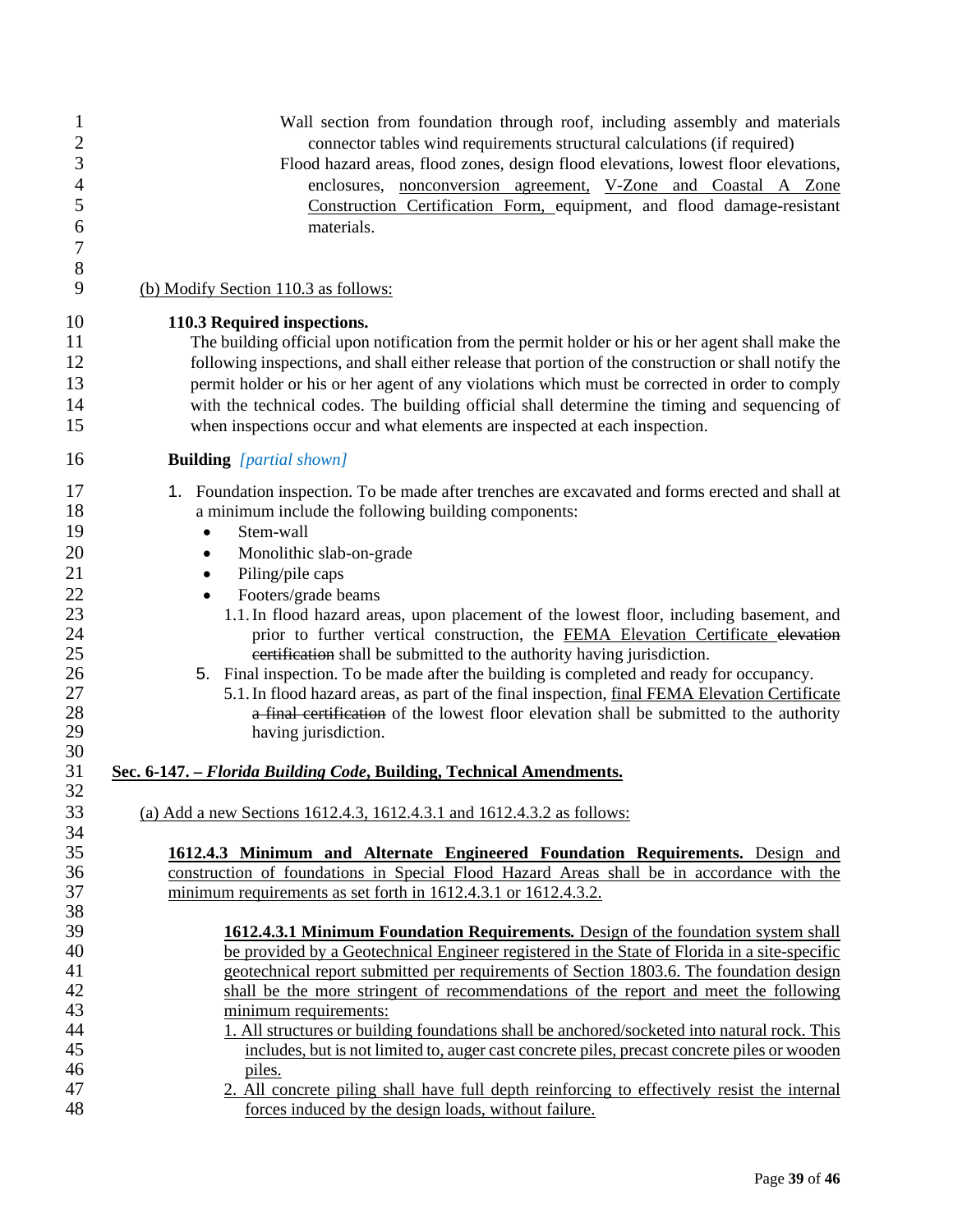| $\mathbf{1}$   | 3. All piling shall be anchored to the natural rock with a 14 inch minimum diameter augured    |
|----------------|------------------------------------------------------------------------------------------------|
| $\overline{c}$ | socket and a minimum embedment of 3 feet.                                                      |
| 3              | 4. The pile foundation support system shall be designed to resist the required lateral loading |
| $\overline{4}$ | for an unsupported height defined by a full scour condition. The construction documents        |
| 5              | shall include a statement that the design has been completed and certified for a full scour    |
| 6              | condition for lateral stability to the elevation of the supporting rock and in accordance      |
| 7              | with ASCE 24.                                                                                  |
| 8              | 5. Pile embedment shall include consideration of decreased resistance capacity caused by       |
| 9              |                                                                                                |
|                | scour of soil strata surrounding the piling and have adequate rock penetration to resist       |
| 10             | the combined wave and wind loads (lateral and uplift).                                         |
| 11             |                                                                                                |
| 12             | 1612.4.3.2 Alternate Engineered Foundation Requirements. Acceptance of a designed              |
| 13             | pile foundation system which deviates from the minimum requirements of Section                 |
| 14             | 1612.4.3.1 will be considered, provided a site-specific geotechnical investigation is          |
| 15             | performed, followed by a report certifying the designed foundation system is prepared and      |
| 16             | submitted by a Geotechnical Engineer registered in the State of Florida, which includes an     |
| 17             | engineering evaluation and recommendations for supporting the structure. The                   |
| 18             | geotechnical report shall include the following minimum information:                           |
| 19             | The requirements of Section 1803.6 shall be satisfied.<br>1.                                   |
| 20             | Resistance of the foundation system shall be no less than the governing structural<br>2.       |
| 21             | design loads. The design loading for the building or structure which is to be supported        |
| 22             | by the foundation system, as provided by the engineer of record, shall be included as          |
| 23             | an attachment.                                                                                 |
| 24             | A site-specific scour analysis using equations for contraction scour which considers<br>3.     |
| 25             | any proposed fill material and final ground elevation upon project completion. An              |
| 26             | estimated depth of scour shall be provided for each isolated support. For a design             |
| 27             | considering a full scour condition in the absence of the site-specific analysis, the           |
| 28             | construction documents shall include a statement that the design has been completed            |
| 29             | and certified for a full scour condition for lateral stability to the elevation of the         |
| 30             | supporting rock and in accordance with ASCE 24.                                                |
| 31             | A certified survey of the subject property which include, but not limited to, the<br>4.        |
| 32             | following information:                                                                         |
| 33             | a. Legal description of the property.                                                          |
| 34             | b. The property owner's name.                                                                  |
| 35             | c. All vertical data specified on the survey shall be referenced to NAVD 88.                   |
| 36             | The location of the property in relation to bordering roads and streets.<br>d.                 |
| 37             | Property boundaries and right-of-ways.<br>e.                                                   |
| 38             | The proposed location of the foundation elements.<br>f.                                        |
| 39             | A site plan, which includes a physical feature or reference survey marker indicated on<br>5.   |
| 40             | the certified survey, indicating the location, configurations, and minimum depths of           |
| 41             | foundation elements, and proposed grades. Locations of fill material shall be clearly          |
| 42             | delineated.                                                                                    |
| 43             | The geotechnical report shall be provided to the County for their records. A cover sheet       |
| 44             | shall be provided, attached to the report submittal, which includes or explicitly references   |
| 45             | the above items. This report shall consider local scour and all applicable design loads as     |
| 46             | <u>outlined in the Florida Building Code. Pile embedment shall include consideration of</u>    |
| 47             | decreased resistance capacity caused by scour of soil strata surrounding the piling and have   |
| 48             | soil and/or rock anchored resistance to resist the design combined wave and wind loads         |
| 49             |                                                                                                |
| 50             | (lateral and uplift).                                                                          |
|                |                                                                                                |
| 51             |                                                                                                |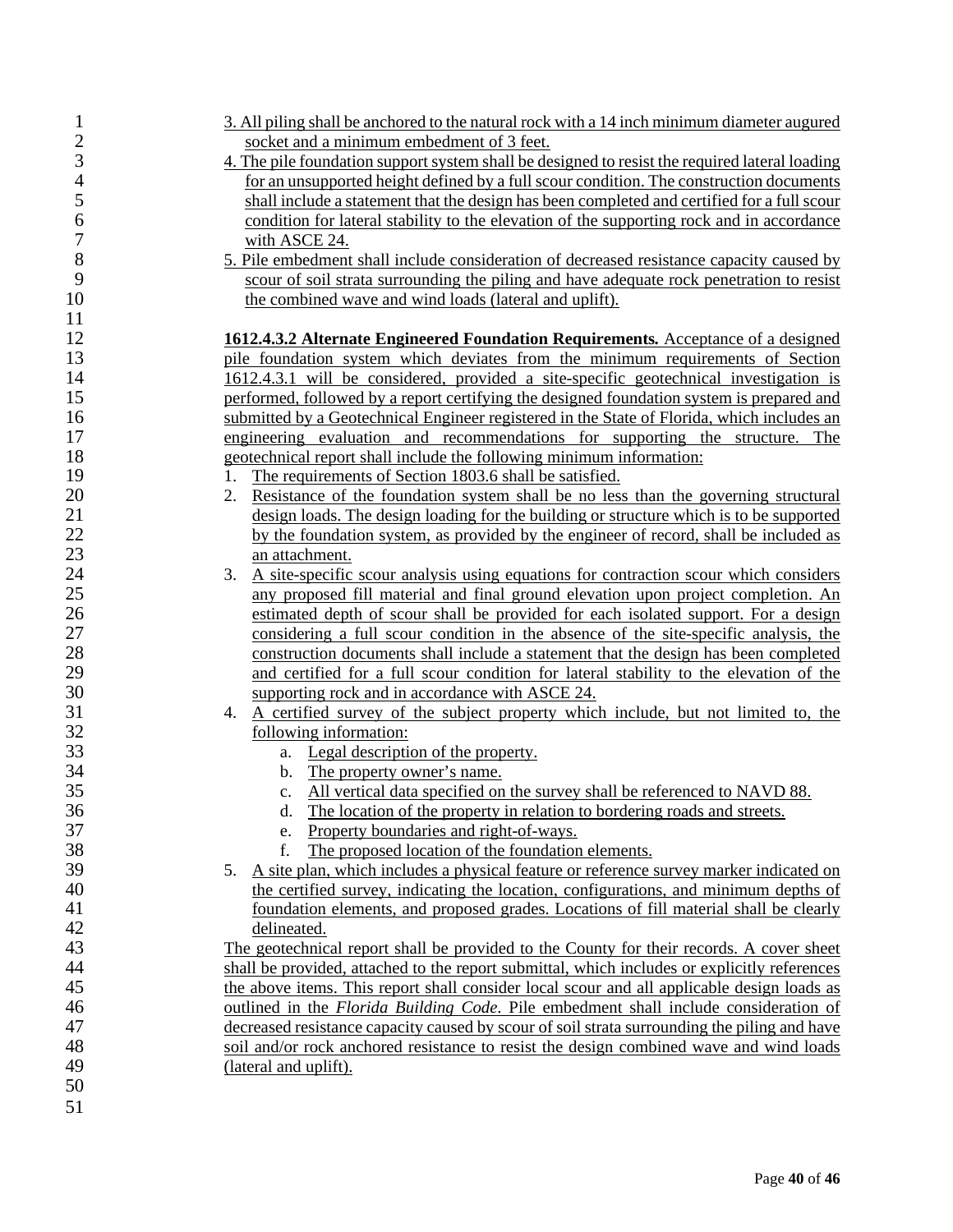#### 1 (b) Add a new Section 1612.4.4 as follows:  $\frac{2}{3}$ 3 **1612.4.4 Additional requirements for enclosed areas.**   $\frac{4}{5}$ 5 In addition to the requirements of ASCE 24 for new and substantially improved residential<br>6 buildings (limited to multi-family dwellings, apartment buildings, and condominiums) and lateral 6 buildings (limited to multi-family dwellings, apartment buildings, and condominiums) and lateral 2 additions to residential buildings (limited to multi-family dwellings, apartment buildings, and<br>8 condominiums), enclosed areas below the required elevation shall be not more than 299 square feet 8 condominiums), enclosed areas below the required elevation shall be not more than 299 square feet<br>9 in area per dwelling unit. Nonconforming enclosed areas of 299 square feet or more existing on 9 in area per dwelling unit. Nonconforming enclosed areas of 299 square feet or more existing on April 12, 2004, shall not be modified, improved, or expanded unless the enclosed areas are brought April 12, 2004, shall not be modified, improved, or expanded unless the enclosed areas are brought 11 into compliance.  $\frac{12}{13}$ 13 **Sec. 6-148. –** *Florida Building Code***, Residential Technical Amendments.** 14 15 (a) Modify Sections 322.2.2 and 322.2.3 as follows: 16 17 **R322.2.2 Enclosed area below design flood elevation.** Enclosed areas, below new and 18 substantially improved one- and two-family dwellings, and below lateral additions to one- and two-<br>19 family dwellings, including crawl spaces, that are below the design flood elevation shall: 19 family dwellings, including crawl spaces, that are below the design flood elevation shall:<br>20 1 Be used solely for parking of vehicles building access or storage 20 1. Be used solely for parking of vehicles, building access or storage.<br>21 2. Be provided with flood openings that meet the following crit 21 2. Be provided with flood openings that meet the following criteria and are installed in 22 accordance with Section R322.2.2.1:<br>23 2.1. The total net area of non-eng 2.1. The total net area of non-engineered openings shall be not less than 1 square inch (645) 24 mm2) for each square foot (0.093 m2) of enclosed area where the enclosed area is measured 25 on the exterior of the enclosure walls, or the openings shall be designed as engineered 26 openings and the construction documents shall include a statement by a registered design 27 professional that the design of the openings will provide for equalization of hydrostatic 128 flood forces on exterior walls by allowing for the automatic entry and exit of floodwaters 28 flood forces on exterior walls by allowing for the automatic entry and exit of floodwaters<br>29 as specified in Section 2.7.2.2 of ASCE 24. as specified in Section 2.7.2.2 of ASCE 24. 30 2.2. Openings shall be not less than 3 inches (76 mm) in any direction in the plane of the 31 wall. 32 2.3 The presence of louvers, blades, screens and faceplates or other covers and devices<br>33 shall allow the automatic flow of floodwater into and out of the enclosed areas and shall shall allow the automatic flow of floodwater into and out of the enclosed areas and shall 34 be accounted for in the determination of the net open area.<br>35 3. Shall not be more than 299 square feet except for 35 3. Shall not be more than 299 square feet except for perimeter wall foundations (crawl/underfloor spaces) with wall heights less than 5 feet 36 (crawl/underfloor spaces) with wall heights less than 5 feet.<br>37 4. Nonconforming enclosed areas of 299 square feet or r 37 4. Nonconforming enclosed areas of 299 square feet or more below one- and two-family 38 dwellings existing on April 12, 2004, shall not be modified, improved, or expanded unless the enclosed area are brought into compliance with this section. enclosed area are brought into compliance with this section. 40 41 **R322.2.3 Foundation design and construction** 42 Foundations walls for buildings and structures erected in flood hazard areas shall meet the requirements of Chapter 4 and R322.2.3.1 or R322.2.3.2. The design and construction of 43 requirements of Chapter 4 <u>and R322.2.3.1 or R322.2.3.2</u>. The design and construction of foundations located in flood hazard areas shall be in accordance with Chapter 5 of ASCE 7 and foundations located in flood hazard areas shall be in accordance with Chapter 5 of ASCE 7 and 45 with ASCE 24. 46 Exception: Unless designed in accordance with Section R404: 47 1.The unsupported height of 6-inch (152 mm) plain masonry walls shall be not more than 48 3 feet (914 mm).<br>49 2. The unsupported he

49 2.The unsupported height of 8-inch (203 mm) plain masonry walls shall be not more than<br>50 4 feet (1219 mm) 4 feet (1219 mm).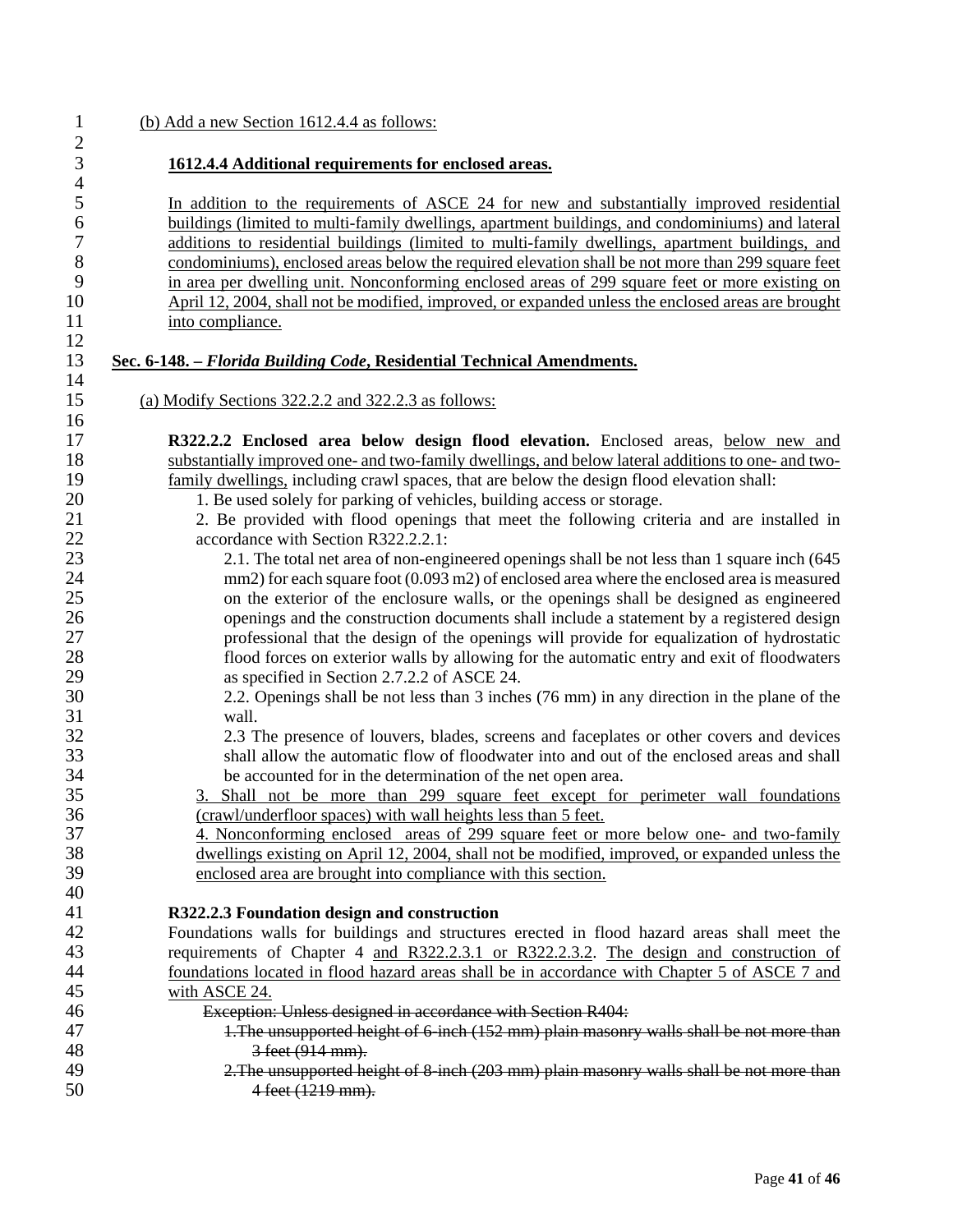| $\mathbf{1}$   | 3. The unsupported height of 8-inch (203 mm) reinforced masonry walls shall be not more            |
|----------------|----------------------------------------------------------------------------------------------------|
| $\frac{2}{3}$  | than 8 feet (2438 mm).                                                                             |
|                | For the purpose of this exception, unsupported height is the distance from the finished            |
| $\overline{4}$ | grade of the under-floor space to the top of the wall.                                             |
| 5              |                                                                                                    |
| 6<br>7         | (b) Add new sections $322.2.3.1$ and $322.2.3.2$ as follows:                                       |
| 8              | R322.2.3.1 Minimum Foundation Requirements. Design of the foundation system shall be               |
| 9              | provided by a Geotechnical Engineer registered in the State of Florida in a site-specific          |
| 10             | geotechnical report submitted per requirements of Section 1803.6 (Florida Building Code,           |
| 11             | Building). The foundation design shall be the more stringent of recommendations of the report and  |
| 12             | meet the following minimum requirements:                                                           |
| 13             | 1. All structures or building foundations shall be anchored/socketed into natural rock.            |
| 14             | This includes, but is not limited to, auger cast concrete piles, precast concrete piles or         |
| 15             | wooden piles.                                                                                      |
| 16             | 2. All concrete piling shall have full depth reinforcing to effectively resist the internal        |
| 17             | forces induced by the design loads, without failure.                                               |
| 18             | All piling shall be anchored to the natural rock with a 14 inch minimum diameter<br>3.             |
| 19             | augured socket and a minimum embedment of 3 feet.                                                  |
| 20             | The pile foundation support system shall be designed to resist the required lateral<br>4.          |
| 21             | loading for an unsupported height defined by a full scour condition. The construction              |
| 22             | documents shall include a statement that the design has been completed and certified               |
| 23             | for a full scour condition for lateral stability to the elevation of the supporting rock and       |
| 24             | in accordance with ASCE 24.                                                                        |
| 25             | 5. Pile embedment shall include consideration of decreased resistance capacity caused by           |
| 26             | scour of soil strata surrounding the piling and have adequate rock penetration to resist           |
| 27             | the combined wave and wind loads (lateral and uplift).                                             |
| 28             |                                                                                                    |
| 29             | R322.2.3.2 Alternate Engineered Foundation Requirements. Acceptance of a designed pile             |
| 30             | foundation system which deviates from the minimum requirements of Section R322.2.3.1 will be       |
| 31             | considered, provided a site-specific geotechnical investigation is performed, followed by a report |
| 32             | certifying the designed foundation system is prepared and submitted to the County by a             |
| 33             |                                                                                                    |
| 34             | Geotechnical Engineer registered in the State of Florida, which includes an engineering evaluation |
| 35             | and recommendations for supporting the structure. The geotechnical report shall include the        |
|                | following minimum information:                                                                     |
| 36<br>37       | 1. The requirements of Section 1803.6 (Florida Building Code, Building) shall be                   |
| 38             | satisfied.                                                                                         |
|                | 2. Resistance of the foundation system shall be no less than the governing structural              |
| 39             | design loads. The design loading for the building or structure which is to be supported            |
| 40             | by the foundation system, as provided by the engineer of record, shall be included as              |
| 41<br>42       | an attachment.                                                                                     |
|                | A site-specific scour analysis using equations for contraction scour which considers<br>3.         |
| 43<br>44       | any proposed fill material and final ground elevation upon project completion. An                  |
|                | estimated depth of scour shall be provided for each isolated support. For a design                 |
| 45             | considering a full scour condition in the absence of the site-specific analysis, the               |
| 46             | construction documents shall include a statement that the design has been completed                |
| 47             | and certified for a full scour condition for lateral stability to the elevation of the             |
| 48             | supporting rock and in accordance with ASCE 24.                                                    |
| 49             | A certified survey of the subject property which include, but not limited to, the<br>4.            |
| 50             | following information:                                                                             |
| 51             | a. Legal description of the property.                                                              |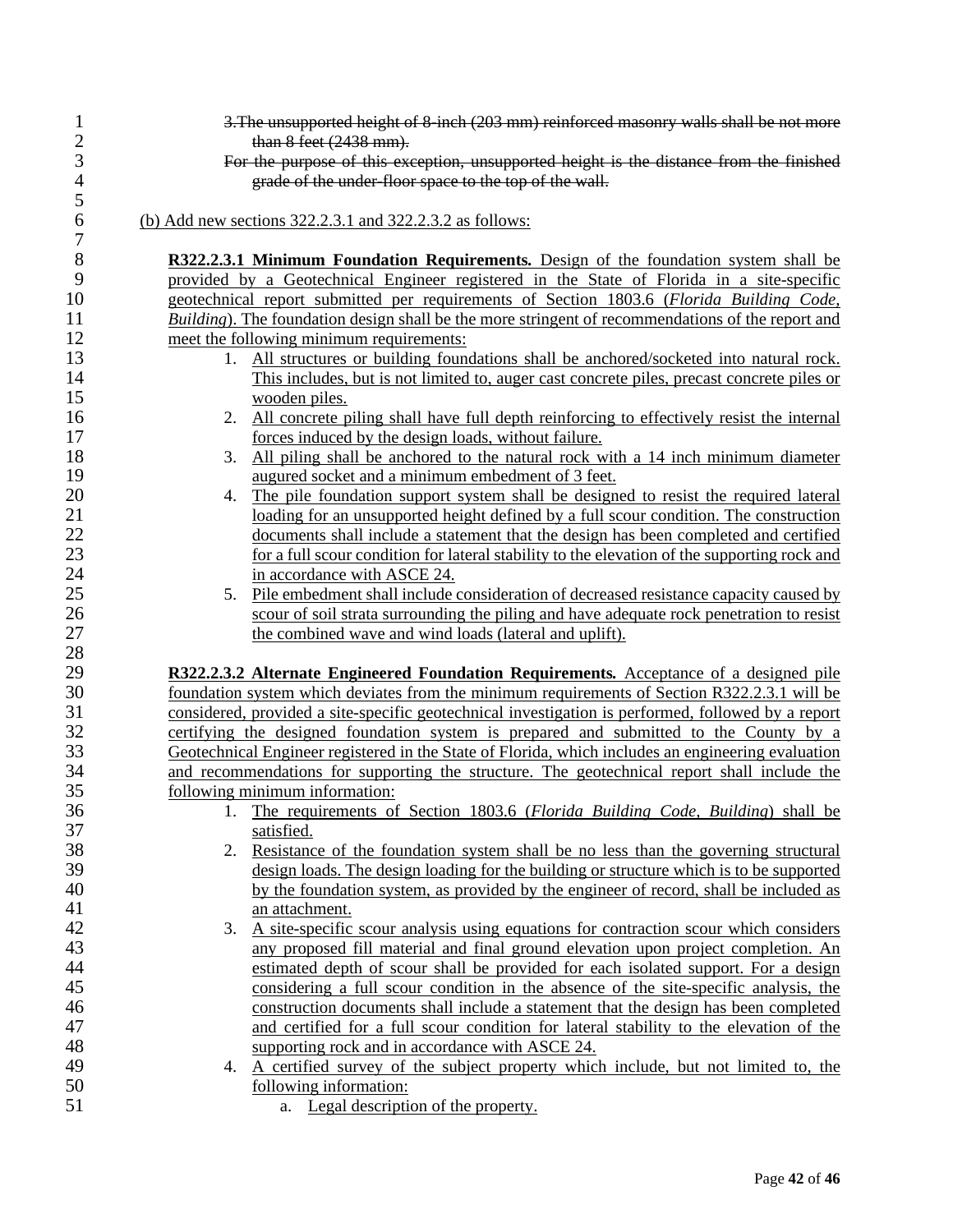| $\mathbf{1}$             | The property owner's name.<br>b.                                                                      |  |  |
|--------------------------|-------------------------------------------------------------------------------------------------------|--|--|
| $\overline{c}$           | All vertical data specified on the survey shall be referenced to NAVD 88<br>c.                        |  |  |
| 3                        | The location of the property in relation to bordering roads and streets.<br>d.                        |  |  |
| $\overline{\mathcal{A}}$ | Property boundaries and right-of-ways.<br>e.                                                          |  |  |
| 5                        | The proposed location of the foundation elements.<br>f.                                               |  |  |
| 6                        | A site plan, which includes a physical feature or reference survey marker indicated on<br>5.          |  |  |
| $\overline{7}$           | the certified survey, indicating the location, configurations, and minimum depths of                  |  |  |
| $8\,$                    | foundation elements, and proposed grades. Locations of fill material shall be clearly                 |  |  |
| 9                        | delineated.                                                                                           |  |  |
| 10                       | The geotechnical report shall be provided to the County for their records. A cover sheet              |  |  |
| 11                       | shall be provided, attached to the report submittal, which includes or explicitly references          |  |  |
| 12                       | the above items. This report shall consider local scour and all applicable design loads as            |  |  |
| 13                       | outlined in the <i>Florida Building Code</i> . Pile embedment shall include consideration of          |  |  |
| 14                       | decreased resistance capacity caused by scour of soil strata surrounding the piling and have          |  |  |
| 15                       | soil and/or rock anchored resistance to resist the design combined wave and wind loads                |  |  |
| 16                       | (lateral and uplift).                                                                                 |  |  |
|                          |                                                                                                       |  |  |
| 17                       |                                                                                                       |  |  |
| 18                       | (c) Modify Sections 322.3.3 and 322.3.6 as follows:                                                   |  |  |
| 19                       |                                                                                                       |  |  |
| 20                       | R322.3.3 Foundations.                                                                                 |  |  |
| 21                       | Buildings and structures erected in coastal high-hazard areas and Coastal A Zones shall be            |  |  |
| 22                       | supported on pilings or columns and shall be adequately anchored to such pilings or columns. The      |  |  |
| 23                       | space below the elevated building shall be either free of obstruction or, if enclosed with walls, the |  |  |
| 24                       | walls shall meet the requirements of Section R322.3.5. Pilings shall have adequate soil penetrations  |  |  |
| 25                       | to resist the combined wave and wind loads (lateral and uplift). Water-loading values used shall be   |  |  |
| 26                       | those associated with the design flood. Wind-loading values shall be those required by this code.     |  |  |
| 27                       | Pile embedment shall include consideration of decreased resistance capacity caused by scour of        |  |  |
| 28                       | soil strata surrounding the piling. Pile systems design and installation shall be certified in        |  |  |
| 29                       | accordance with Section R322.3.9. Spread footing, mat, raft or other foundations that support         |  |  |
| 30                       | columns shall not be permitted where soil investigations that are required in accordance with         |  |  |
| 31                       | Section R401.4 indicate that soil material under the spread footing, mat, raft or other foundation is |  |  |
| 32                       | subject to scour or erosion from wave-velocity flow conditions. If permitted, spread footing, mat,    |  |  |
| 33                       | raft or other foundations that support columns shall be designed in accordance with ASCE 24. $\Delta$ |  |  |
| 34                       | foundation design shall be in accordance with Section R322.2.3.1 or R322.2.3.2. The design and        |  |  |
| 35                       | construction of foundations located in coastal high hazard areas, including Coastal A zones, shall    |  |  |
| 36                       | be in accordable with Chapter 5 of ASCE 7 and with ASCE 24.                                           |  |  |
| 37                       | Exception: In Coastal A Zones, stem wall foundations supporting a floor system above and              |  |  |
| 38                       | backfilled with soil or gravel to the underside of the floor system shall be permitted provided       |  |  |
| 39                       | the foundations are designed to account for wave action, debris impact, erosion and local scour.      |  |  |
| 40                       | Where soils are susceptible to erosion and local scour, stem wall foundations shall have deep         |  |  |
| 41                       | footings to account for the loss of soil.                                                             |  |  |
| 42                       |                                                                                                       |  |  |
| 43                       | R322.3.6 Enclosed areas below design flood elevation.                                                 |  |  |
| 44                       | Enclosed areas below the design flood elevation shall not be more than 299 square feet and shall      |  |  |
| 45                       | be used solely for parking of vehicles, building access or storage.                                   |  |  |
| 46                       |                                                                                                       |  |  |
| 47                       |                                                                                                       |  |  |
| 48                       |                                                                                                       |  |  |
| 49                       |                                                                                                       |  |  |
| 50                       |                                                                                                       |  |  |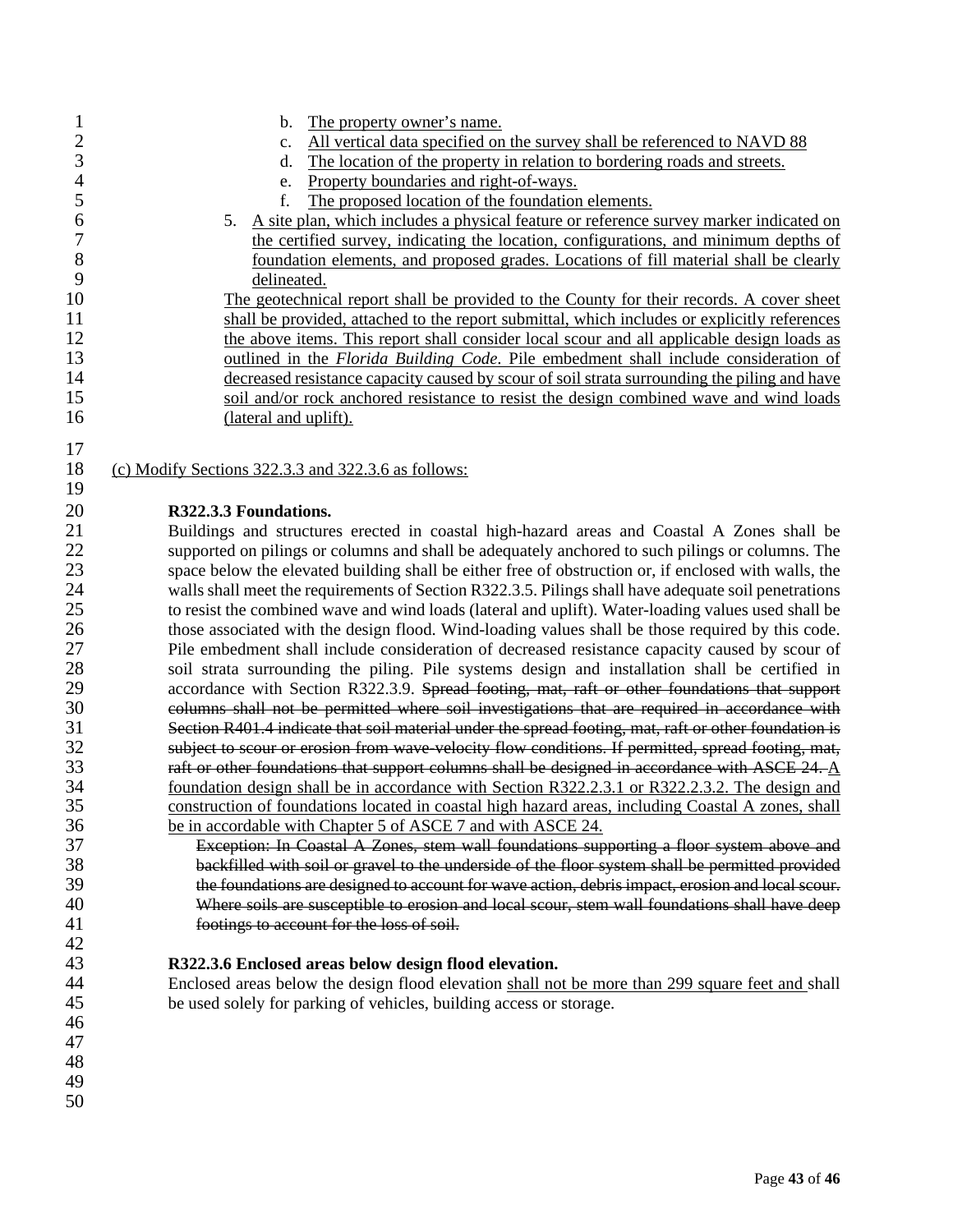#### **Sec. 6-149. –** *Florida Building Code,* **Existing Building Technical Amendments**

(a) Modify Section 503.2 as follows:

#### **[BS] 503.2 Flood hazard areas.**

 For buildings and structures in flood hazard areas established in Section 1612.3 of the Florida Building Code, Building, or Section R322 of the Florida Building Code, Residential, as applicable, any alteration that constitutes substantial improvement of the existing structure shall comply with 9 the flood design requirements for new construction, and all aspects of the existing structure shall<br>10 be brought into compliance with the requirements for new construction for flood design. be brought into compliance with the requirements for new construction for flood design.

 For buildings and structures in flood hazard areas established in Section 1612.3 of the Florida Building Code, Building, or Section R322 of the Florida Building Code, Residential, as applicable, 13 any alterations that do not constitute substantial improvement of the existing structure are not 14 required to comply with the flood design requirements for new construction, except any exterior<br>15 replacement mechanical, plumbing and electrical systems, equipment and components shall be 15 replacement mechanical, plumbing and electrical systems, equipment and components shall be required to be located at or above the base flood elevation identified on the FIRM that was effective required to be located at or above the base flood elevation identified on the FIRM that was effective 17 when the building was originally permitted. If the lowest floor of an existing building is located below the base flood elevation identified on the FIRM that was effective when the building originally permitted, the replacement mechanical, plumbing and electrical systems, equipment and components shall be located to or above the lowest floor elevation of the building.

 $(b)$  Modify Section 701.3 as follows:

**[BS] 701.3 Flood Hazard Areas**<br>25 **In flood hazard areas**, alterations In flood hazard areas, alterations that constitute substantial improvement shall require that the building comply with Section 1612 of the Florida Building Code, Building, or Section R322 of the Florida Building Code, Residential, as applicable. Alterations that do not constitute substantial improvement shall be required to have any exterior replacement mechanical, plumbing and 29 electrical systems, equipment and components located at or above the base flood elevation<br>30 identified on the FIRM that was effective when the building was originally permitted. If the lowest 30 identified on the FIRM that was effective when the building was originally permitted. If the lowest 31 floor of an existing building is located below the base flood elevation identified on the FIRM that floor of an existing building is located below the base flood elevation identified on the FIRM that was effective when the building originally permitted, the replacement mechanical, plumbing and electrical systems, equipment and components shall be located to or above the lowest floor elevation of the building.

 

 $\frac{21}{22}$ 

 $\frac{2}{3}$ 

 $\frac{4}{5}$ 

 **Section 3. Fiscal Impact Statement.** In terms of design, plan application review, construction and inspection of buildings and structures, the cost impact as an overall average is negligible in regard to the local technical amendments because all development has been subject to the requirements of the local floodplain management ordinance adopted for participation in the National Flood Insurance Program. In terms of lower potential for flood damage, there will be continued savings and benefits to consumers.

 **Section 4. Applicability.** For the purposes of jurisdictional applicability, this ordinance shall apply in all unincorporated areas of Monroe County. This ordinance shall apply to all applications for development, including building permit applications and subdivision proposals, submitted on or after the effective date of this ordinance.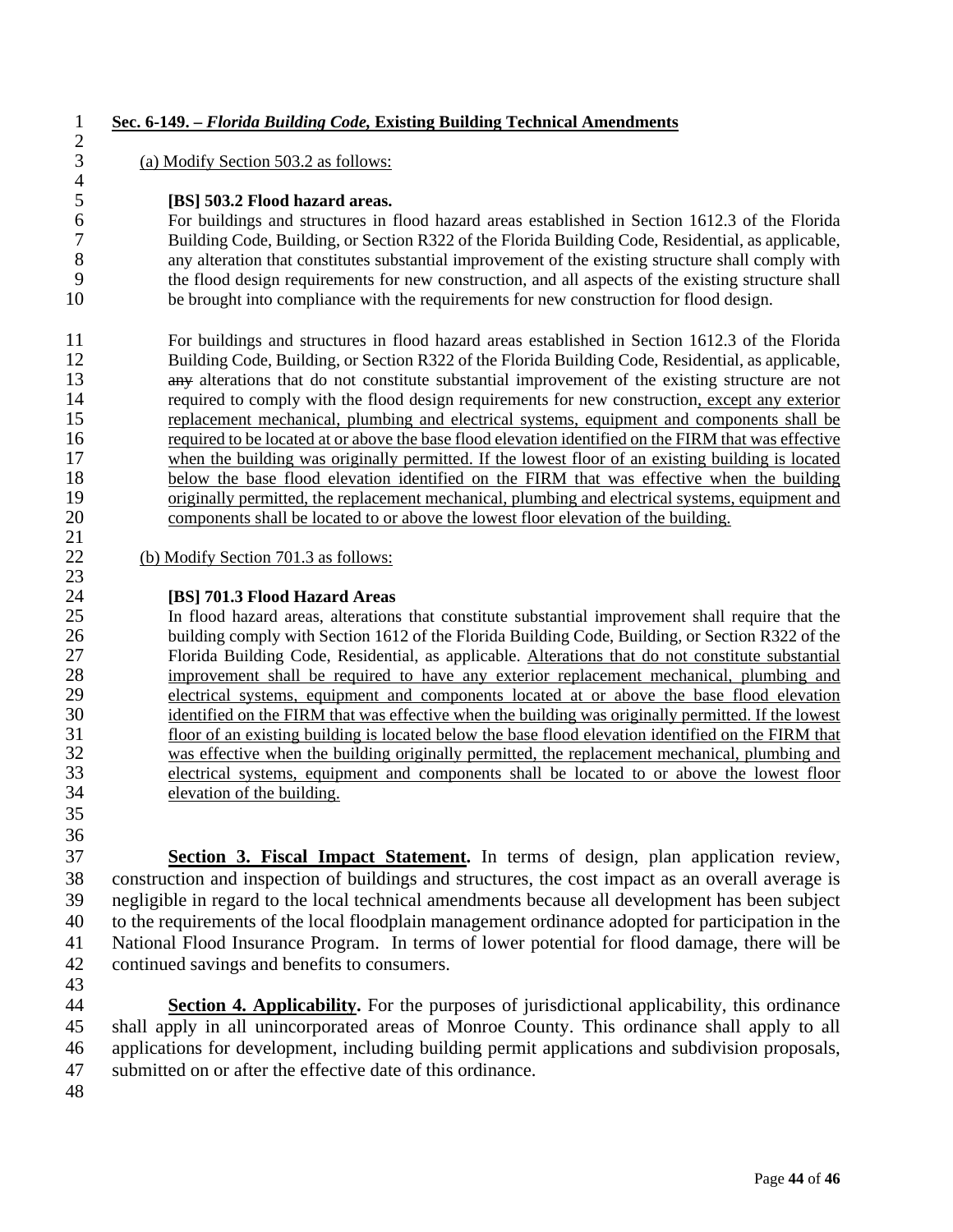**Section. 5. Construction and Interpretation.** This Ordinance and its interpretation shall be liberally construed and enforced in favor of Monroe County to effectuate its public purpose(s) and policy(ies) of the County. The construction and interpretation of this Ordinance and all Monroe County Comprehensive Plan provision(s), *Florida Building Code*, Florida Statutes, and Monroe County Code(s) provision(s) whose interpretation arises out of, relates to, or is interpreted in connection with this Ordinance shall be liberally construed and enforced in favor of Monroe County to effectuate its public purpose(s), objective(s), and policy(ies) of the County, and shall be construed in favor of the Board of County Commissioners of Monroe County, Florida, and such construction and interpretation shall be entitled to great weight in adversarial administrative proceedings, at trial, bankruptcy, and on appeal.

## **Section 6. Inconsistency, Partial Invalidity, Severability, and Survival of Provisions.**

 If any provision of this Ordinance, or any portion thereof, is held to be invalid or unenforceable in or by any administrative hearing officer or court of competent jurisdiction, the invalidity or unenforceability of such provision, or any portion thereof, shall neither limit nor impair the operation, enforceability, or validity of any other provision of this Ordinance, or any remaining portion(s) thereof. All other provisions of this Ordinance, and remaining portion(s) thereof, shall continue unimpaired in full force and effect.

 **Section 7.** In recognition that where an extant legislatively approved law is repealed by a subsequent legislative act which substantially reenacts that repealed extant law, the prior legislatively approved law and the subsequent legislative act shall be regarded as one continuous law uninterrupted in its operation, *see McKibben v. Mallory*, 293 So. 2d 48, 52-53 (Fla. 1974), *see also Goldenberg v. Dome Condo. Ass'n,* 376 So. 2d 37, 38 (Fla. 3<sup>rd</sup> DCA 1979), it is the express legislative intent and purpose of the BOCC, in relation to or in connection with of subsequent administrative and judicial construction and review of this ordinance and Chapter 6, that all recodified or reenacted provisions of Monroe County Code of Ordinances Chapter 6, which includes those provisions of Chapter 6 unchanged or not substantially modified by this ordinance, shall be deemed to have been in operation continuously from their original enactment whereas the changes or substantial modifications are treated as amendments effective from the time they go into legal effect.

 **Section 8. Conflicting Provisions.** Consonant with Section 7., all ordinances or parts of ordinances in conflict with this ordinance are hereby repealed to the extent of said conflict. The repeal of an ordinance herein shall not repeal the repealing clause of such ordinance or revive any ordinance which has been repealed thereby. 

 **Section 9. Captions and Paragraph Headings.** Captions and paragraph headings, where used herein, are inserted for convenience only and are not intended to descriptively limit the scope and intent of the particular paragraph or text to which they refer.

 **Section 10. Inclusion in the Monroe County Code of Ordinances.** The provisions of this Ordinance shall be included and incorporated in the Code of Ordinances of the County of Monroe, Florida, as an addition to amendment thereto, and shall be appropriately renumbered to conform to the uniform marking system of the Code.